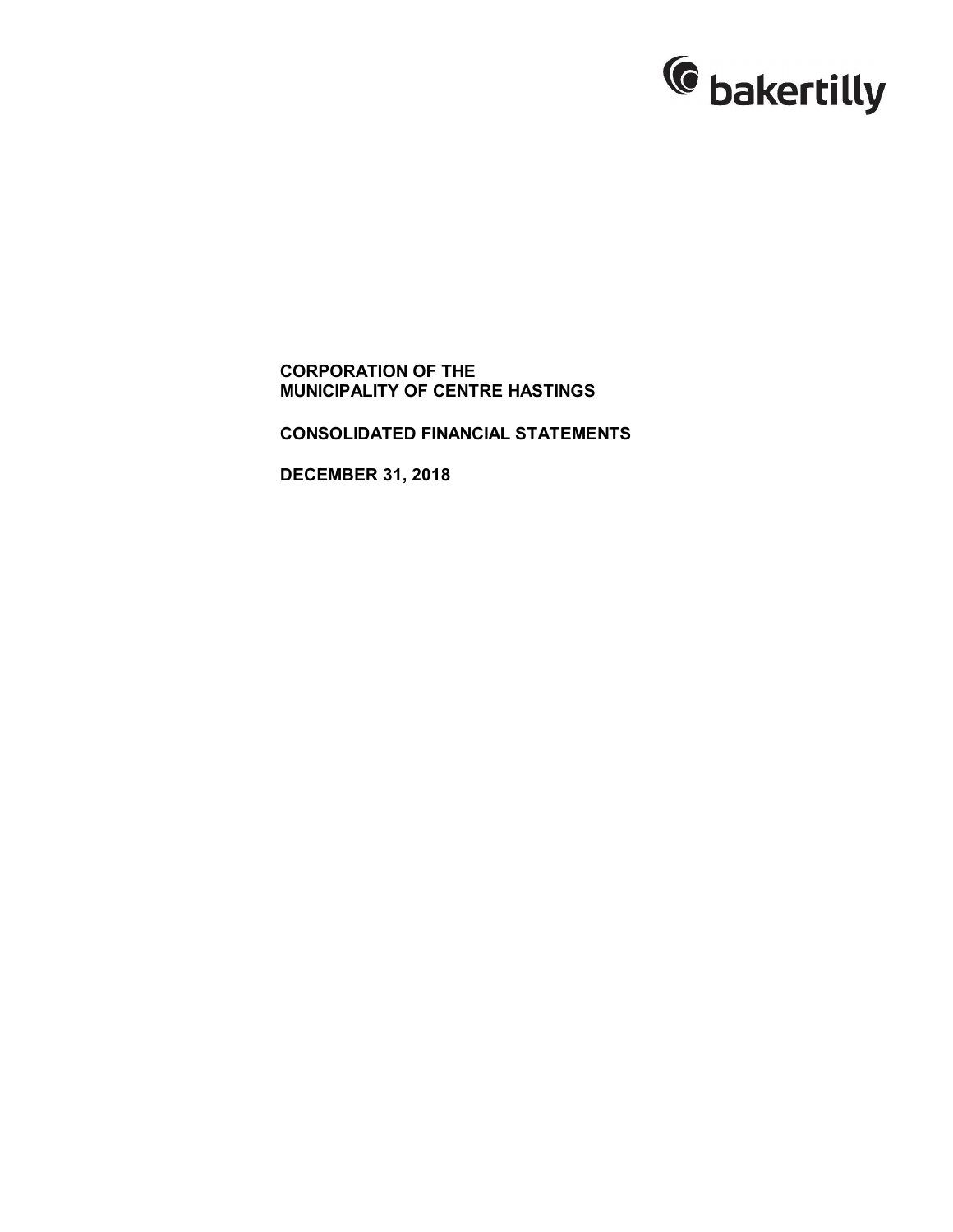

## **CONSOLIDATED FINANCIAL STATEMENTS**

**DECEMBER 31, 2018**

# **TABLE OF CONTENTS**

|                                                 | Page<br><b>Number</b> |
|-------------------------------------------------|-----------------------|
| <b>MANAGEMENT REPORT</b>                        |                       |
| <b>INDEPENDENT AUDITOR'S REPORT</b>             |                       |
| <b>CONSOLIDATED FINANCIAL STATEMENTS</b>        |                       |
| <b>Statement of Financial Position</b>          | 1                     |
| Statement of Operations and Accumulated Surplus | 2                     |
| Statement of Change in Net Financial Assets     | 3                     |
| <b>Statement of Cash Flows</b>                  | 4                     |
| Notes to the Financial Statements               | $5 - 16$              |
| Schedule of Tangible Capital Assets             | 17                    |
| <b>Schedules of Segment Disclosure</b>          | $18 - 19$             |
| <b>TRUST FUNDS</b>                              |                       |
| Independent Auditor's Report                    | 20                    |
| <b>Statement of Financial Position</b>          | 22                    |
| <b>Statement of Continuity</b>                  | 23                    |
| Notes to the Financial Statements               | 24                    |
| <b>LOCAL BOARD</b>                              |                       |
| Centre Hastings Public Library Board            | $25 - 35$             |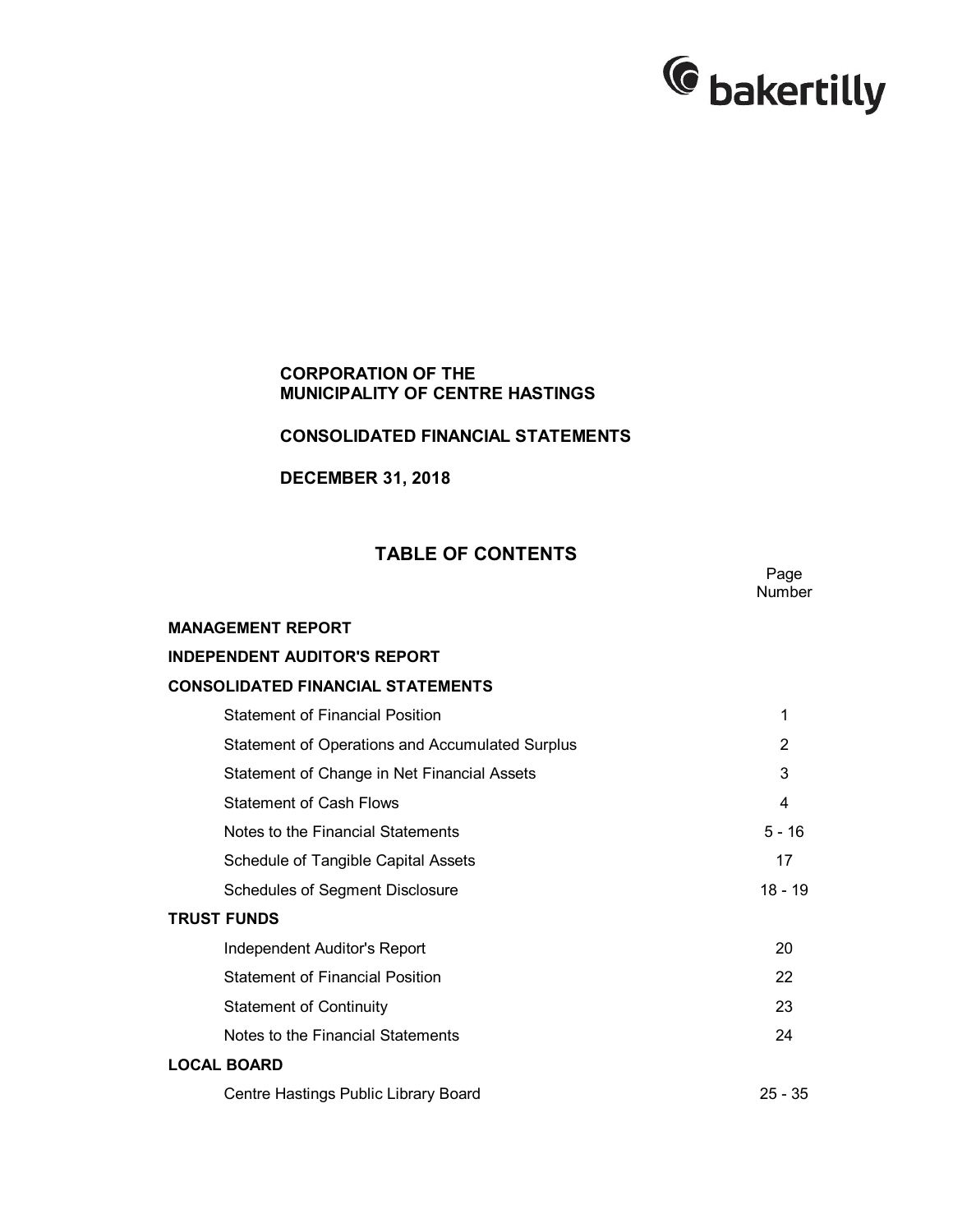PHONE: 613-473-4030

613-473-5444

**FAX:** 



7 FURNACE ST., BOX 900 MADOC, ON K0K 2K0 www.centrehastings.com

**CORPORATION OF THE MUNICIPALITY OF CENTRE HASTINGS** 

## For The Year Ended December 31, 2018

## **MANAGEMENT REPORT**

The accompanying consolidated financial statements of the Corporation of the Municipality of Centre Hastings are the responsibility of management and have been approved by Council.

The consolidated financial statements have been prepared by management in accordance with Canadian Public Sector Accounting Standards. Financial statements are not precise since they include certain amounts based on estimates and judgements. When alternative accounting methods exist, management has chosen those it deems most appropriate in the circumstances, in order to ensure that the financial statements are presented fairly, in all material respects.

The Municipality maintains systems of internal accounting and administrative controls of high quality, consistent with reasonable cost. Such systems are designed to provide reasonable assurance that the financial information is relevant, reliable and accurate and the Municipality's assets are appropriately accounted for and adequately safeguarded.

The Municipality's Council is responsible for ensuring that management fulfills its responsibilities for financial reporting and is ultimately responsible for reviewing and approving financial statements.

Council reviews and approves the Municipality's financial statements for issuance to the members of Council, inhabitants and ratepayers of the Corporation of the Municipality of Centre Hastings. Council meets periodically with management, as well as the external auditor, to discuss internal controls over the financial reporting process, auditing matters and financial reporting issues, to satisfy themselves that each party is properly discharging their responsibilities and to review the financial statements and the independent auditor's report.

The consolidated financial statements have been audited by Baker Tilly KDN LLP in accordance with Canadian generally accepted auditing standards on behalf of the Municipality. Baker Tilly KDN LLP has full and free access to Council.

Mayor

Date

Date

CAO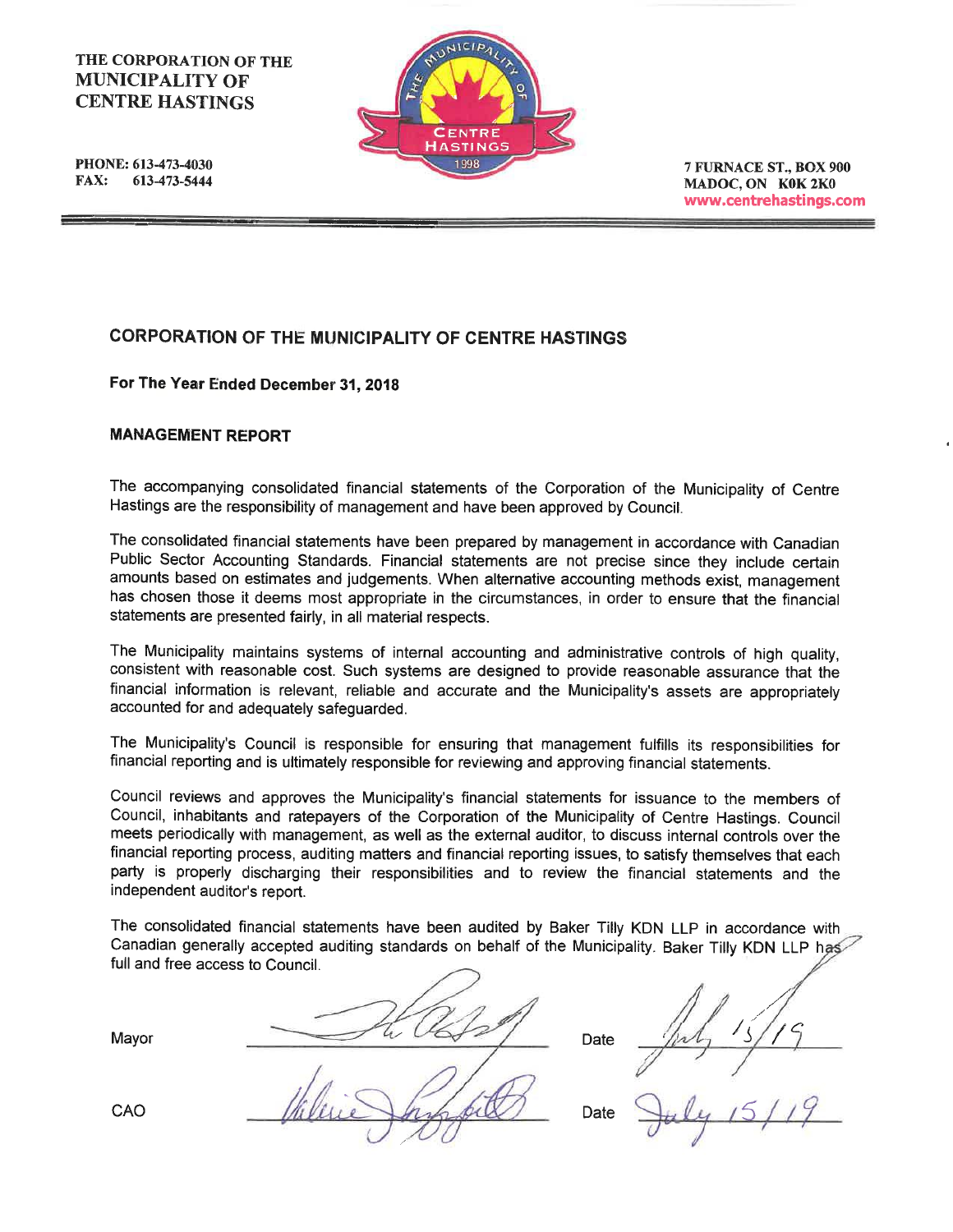

## **Baker Tilly KDN LLP**

272 Charlotte St. Peterborough, ON Canada K9J 2V4

**T: (705) 742-3418 F: (705) 742-9775**

**www.bakertilly.ca**

### **INDEPENDENT AUDITOR'S REPORT**

### **To the Members of Council, Inhabitants and Ratepayers of the Corporation of the Municipality of Centre Hastings**

#### *Opinion*

We have audited the consolidated financial statements of the Corporation of the Municipality of Centre Hastings and its local boards (the Municipality), which comprise the consolidated statement of financial position as at December 31, 2018, the consolidated statements of operations and accumulated surplus, change in net financial assets and cash flows for the year then ended, and notes to the consolidated financial statements, including a summary of significant accounting policies.

In our opinion, the accompanying consolidated financial statements present fairly, in all material respects, the consolidated financial position of the Municipality as at December 31, 2018, and the results of its consolidated operations and its consolidated cash flows for the year then ended in accordance with Canadian Public Sector Accounting Standards.

We conducted our audit in accordance with Canadian generally accepted auditing standards. Our responsibilities under those standards are further described in the Auditor's Responsibilities for the Audit of the Consolidated Financial Statements section of our report. We are independent of the Municipality in accordance with the ethical requirements that are relevant to our audit of the consolidated financial statements in Canada, and we have fulfilled our other ethical responsibilities in accordance with these requirements. We believe that the audit evidence we have obtained is sufficient and appropriate to provide a basis for our opinion.

#### *Other Matter*

The financial statements of the Municipality as at and for the year ended December 31, 2017 were audited by Collins Barrow Kawarthas LLP, which became Baker Tilly KDN LLP effective January 10, 2019.

### *Responsibilities of Management and Those Charged with Governance for the Consolidated Financial Statements*

Management is responsible for the preparation and fair presentation of the consolidated financial statements in accordance with Canadian Public Sector Accounting Standards, and for such internal control as management determines is necessary to enable the preparation of consolidated financial statements that are free from material misstatement, whether due to fraud or error.

In preparing the consolidated financial statements, management is responsible for assessing the Municipality's ability to continue as a going concern, disclosing, as applicable, matters related to going concern and using the going concern basis of accounting unless management either intends to liquidate the Municipality or to cease operations, or has no realistic alternative but to do so.

Those charged with governance are responsible for overseeing the Municipality's financial reporting process.

#### ASSURANCE · TAX · ADVISORY

Baker Tilly KDN LLP is a member of Baker Tilly Canada Cooperative, which is a member of the global network of Baker Tilly International Limited. All members of Baker Tilly Canada Cooperative and Baker Tilly International Limited are separate and independent legal entities.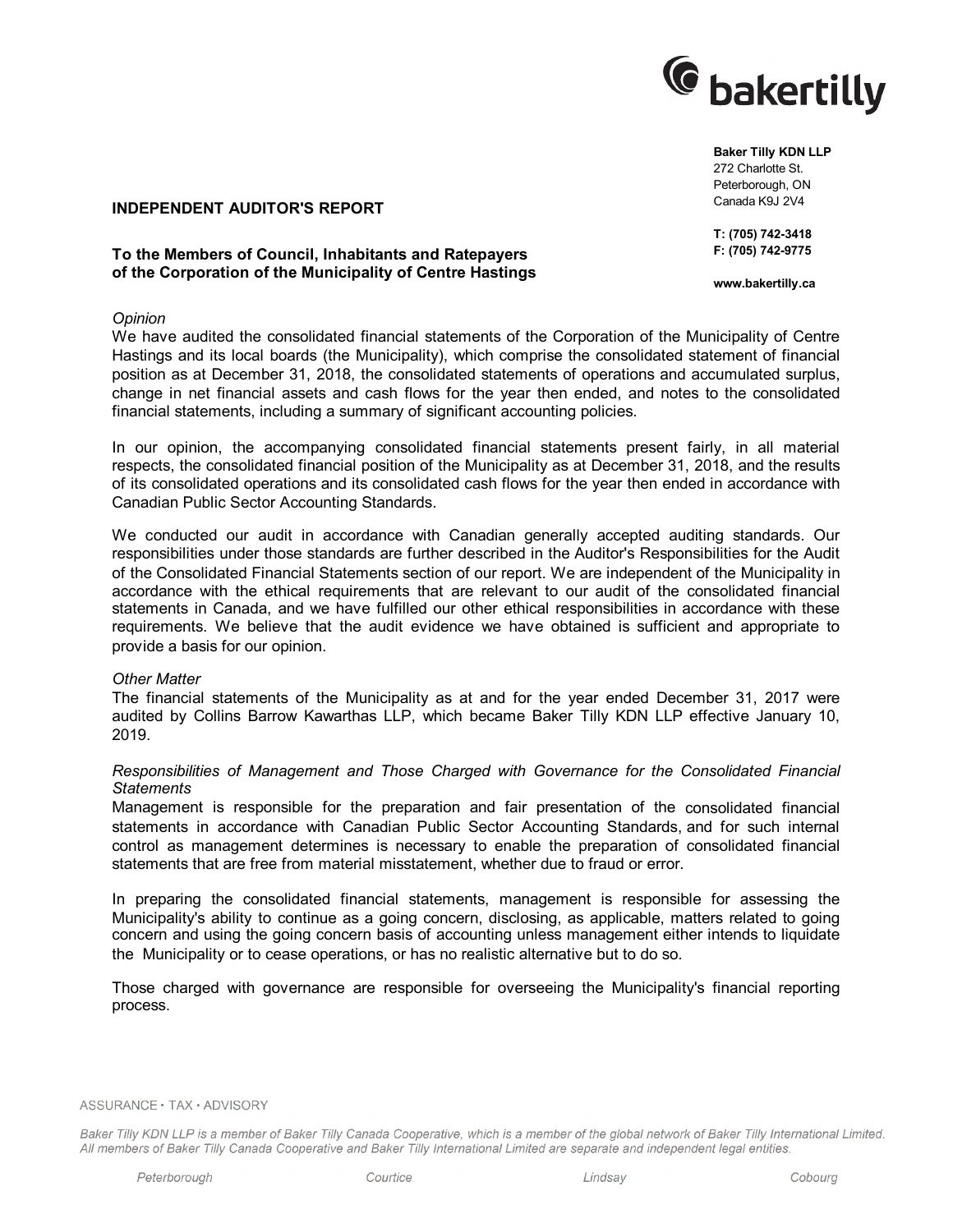

#### *Auditor's Responsibilities for the Audit of the Consolidated Financial Statements*

Our objectives are to obtain reasonable assurance about whether the consolidated financial statements as a whole are free from material misstatement, whether due to fraud or error, and to issue an auditor's report that includes our opinion. Reasonable assurance is a high level of assurance, but is not a guarantee that an audit conducted in accordance with Canadian generally accepted auditing standards will always detect a material misstatement when it exists. Misstatements can arise from fraud or error and are considered material if, individually or in the aggregate, they could reasonably be expected to influence the economic decisions of users taken on the basis of these consolidated financial statements.

As part of an audit in accordance with Canadian generally accepted auditing standards, we exercise professional judgment and maintain professional skepticism throughout the audit. We also:

- Identify and assess the risks of material misstatement of the consolidated financial statements, whether due to fraud or error, design and perform audit procedures responsive to those risks, and obtain audit evidence that is sufficient and appropriate to provide a basis for our opinion. The risk of not detecting a material misstatement resulting from fraud is higher than for one resulting from error, as fraud may involve collusion, forgery, intentional omissions, misrepresentations, or the override of internal control.
- Obtain an understanding of internal control relevant to the audit in order to design audit procedures that are appropriate in the circumstances, but not for the purpose of expressing an opinion on the effectiveness of the Municipality's internal control.
- Evaluate the appropriateness of accounting policies used and the reasonableness of accounting estimates and related disclosures made by management.
- Conclude on the appropriateness of management's use of the going concern basis of accounting and, based on the audit evidence obtained, whether a material uncertainty exists related to events or conditions that may cast significant doubt on the Municipality's ability to continue as a going concern. If we conclude that a material uncertainty exists, we are required to draw attention in our auditor's report to the related disclosures in the consolidated financial statements or, if such disclosures are inadequate, to modify our opinion. Our conclusions are based on the audit evidence obtained up to the date of our auditor's report. However, future events or conditions may cause the Municipality to cease to continue as a going concern.
- Evaluate the overall presentation, structure and content of the consolidated financial statements, including the disclosures, and whether the consolidated financial statements represent the underlying transactions and events in a manner that achieves fair presentation.
- Obtain sufficient appropriate audit evidence regarding the consolidated financial information of the entities or business activities within the Municipality to express an opinion on the consolidated financial statements. We are responsible for the direction, supervision and performance of the group audit. We remain solely responsible for our audit opinion.

We communicate with those charged with governance regarding, among other matters, the planned scope and timing of the audit and significant audit findings, including any significant deficiencies in internal control that we identify during our audit.

# *Baker Tilly KDN LLP*

Chartered Professional Accountants Licensed Public Accountants

Peterborough, Ontario July 19, 2019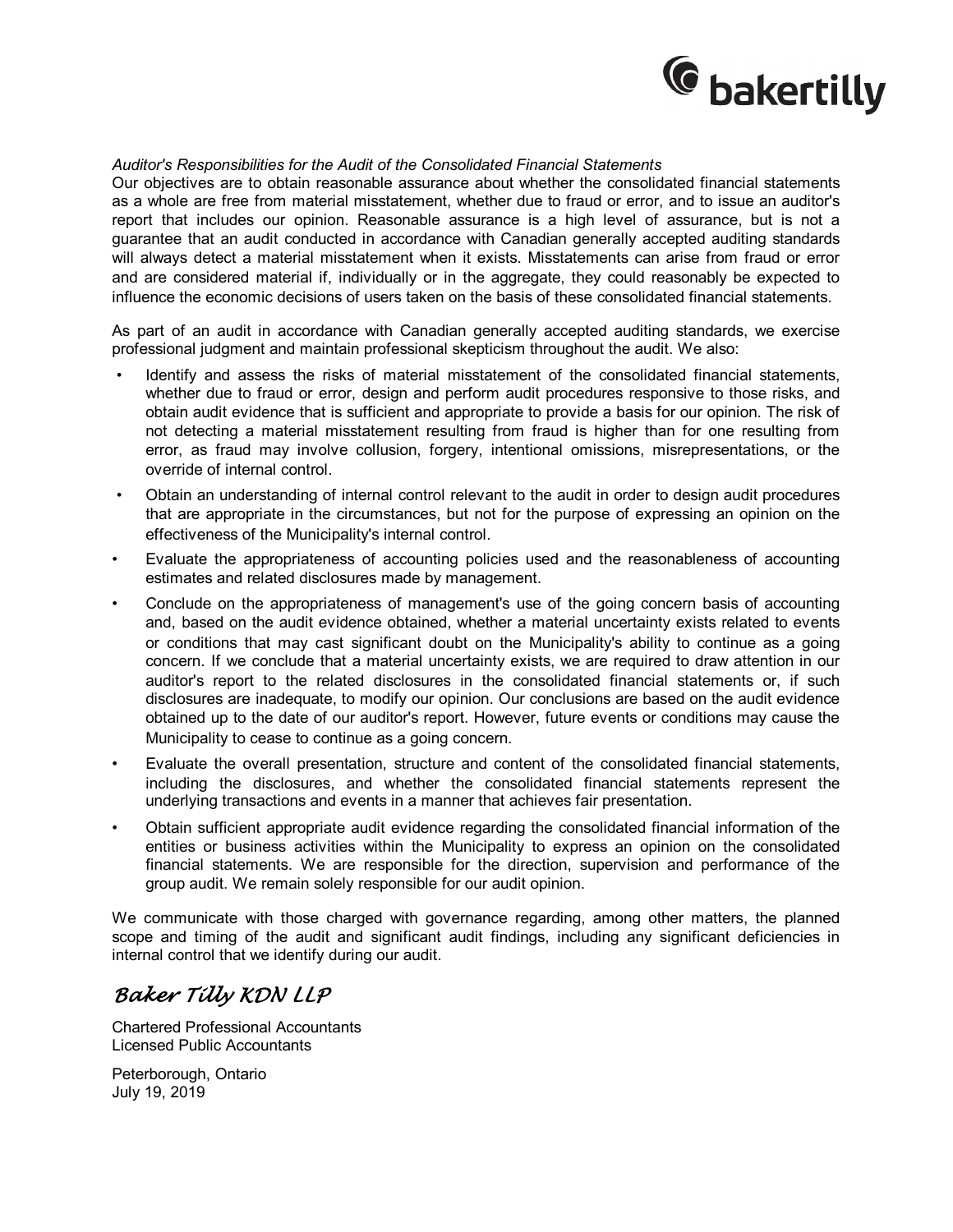

## **CONSOLIDATED STATEMENT OF FINANCIAL POSITION At December 31, 2018**

|                                                      | 2018       | 2017       |
|------------------------------------------------------|------------|------------|
|                                                      | \$         | \$         |
| <b>FINANCIAL ASSETS</b>                              |            |            |
| Cash                                                 | 3,692,782  | 3,271,074  |
| Investments (note 4)                                 | 896,399    | 901,654    |
| Accounts receivable                                  | 462,978    | 739,733    |
| Taxes receivable                                     | 839,597    | 805,941    |
| <b>TOTAL FINANCIAL ASSETS</b>                        | 5,891,756  | 5,718,402  |
| <b>LIABILITIES</b>                                   |            |            |
| Accounts payable and accrued liabilities             | 1,436,106  | 1,182,897  |
| Deferred revenue - obligatory reserve funds (note 7) | 217,108    | 246,765    |
| Deferred revenue - other (note 8)                    | 409,951    | 238,602    |
| Long term debt (note 9)                              | 935,821    | 1,061,792  |
| Landfill closure and post-closure liability (note 6) | 176,000    | 168,000    |
|                                                      |            |            |
| <b>TOTAL LIABILITIES</b>                             | 3,174,986  | 2,898,056  |
| <b>NET FINANCIAL ASSETS</b>                          | 2,716,770  | 2,820,346  |
| <b>NON-FINANCIAL ASSETS</b>                          |            |            |
| Tangible capital assets (note 10)                    | 24,928,727 | 24,736,379 |
| <b>ACCUMULATED SURPLUS (note 11)</b>                 | 27,645,497 | 27,556,725 |

*The accompanying notes are an integral part of these financial statements*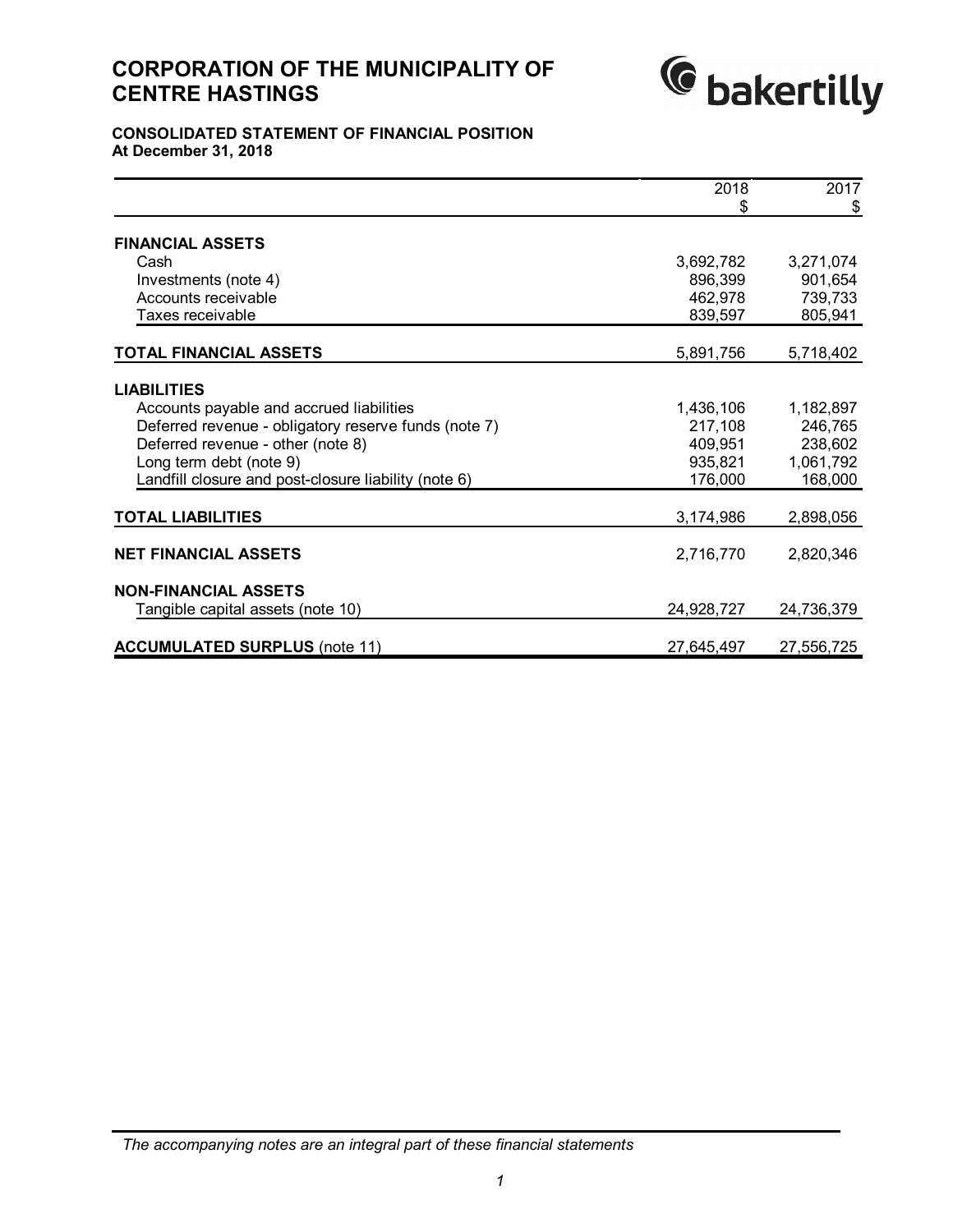

## **CONSOLIDATED STATEMENT OF OPERATIONS AND ACCUMULATED SURPLUS For the Year Ended December 31, 2018**

|                                                | <b>Budget</b> | Actual     | Actual     |
|------------------------------------------------|---------------|------------|------------|
|                                                | 2018<br>\$    | 2018<br>\$ | 2017<br>\$ |
|                                                | (Unaudited)   |            |            |
|                                                |               |            |            |
| <b>REVENUES</b>                                |               |            |            |
| Property taxation                              | 4,143,470     | 4,187,457  | 3,871,478  |
| User charges                                   | 1,415,823     | 1,442,135  | 1,420,103  |
| Government of Canada                           | 28,000        | 29,580     | 69,913     |
| Province of Ontario                            | 2,440,408     | 2,008,883  | 2,355,979  |
| Other municipalities                           | 208,352       | 209,616    | 202,081    |
| Penalties and interest                         | 112,500       | 129,566    | 112,906    |
| Investment income                              | 57,000        | 87,104     | 58,919     |
| Donations                                      | 32,949        | 54,714     | 82,978     |
| Development charges earned                     | 43,075        | 39,946     |            |
| Parkland fees earned                           |               | 37,547     |            |
| Federal gas tax earned                         |               | 326,096    | 457,828    |
|                                                |               |            |            |
| <b>TOTAL REVENUES</b>                          | 8,481,577     | 8,552,644  | 8,632,185  |
| <b>EXPENSES</b>                                |               |            |            |
| General government                             | 770,437       | 806,750    | 839,598    |
| <b>Protection services</b>                     | 1,620,093     | 1,563,959  | 1,538,939  |
| <b>Transportation services</b>                 | 2,912,122     | 2,653,696  | 2,548,045  |
| <b>Environmental services</b>                  | 1,749,705     | 1,580,139  | 1,089,006  |
| <b>Health services</b>                         | 350,948       | 339,854    | 333,757    |
| Recreation and cultural services               | 1,369,163     | 1,335,648  | 1,237,035  |
| Planning and development                       | 220,538       | 183,826    | 109,687    |
|                                                |               |            |            |
| <b>TOTAL EXPENSES</b>                          | 8,993,006     | 8,463,872  | 7,696,067  |
|                                                |               |            |            |
| <b>ANNUAL SURPLUS/(DEFICIT)</b>                | (511, 429)    | 88,772     | 936,118    |
| <b>ACCUMULATED SURPLUS</b> - beginning of year |               | 27,556,725 | 26,620,607 |
| <b>ACCUMULATED SURPLUS - end of year</b>       |               | 27,645,497 | 27,556,725 |
|                                                |               |            |            |

 *The accompanying notes are an integral part of these financial statements*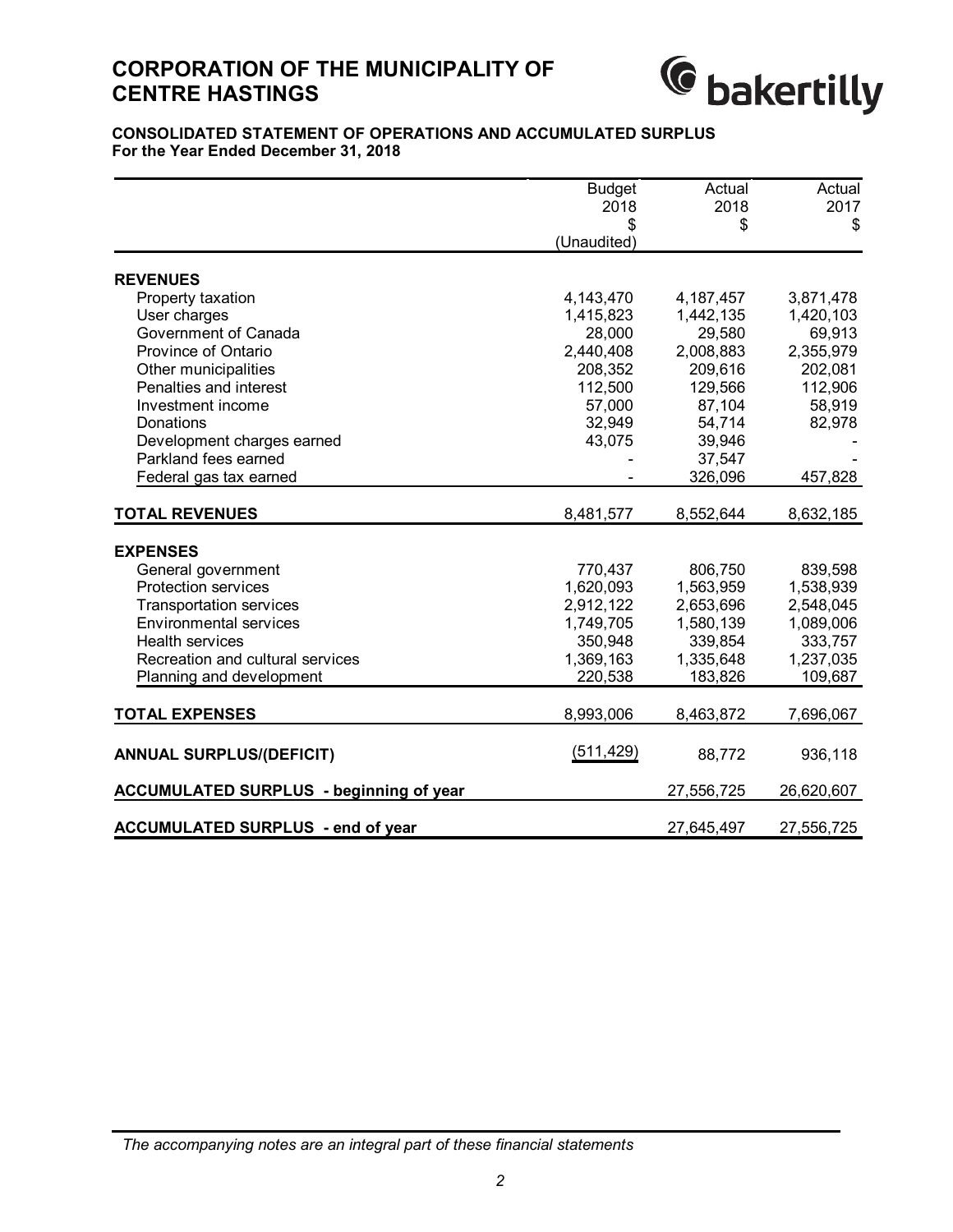

## **CONSOLIDATED STATEMENT OF CHANGE IN NET FINANCIAL ASSETS For the Year Ended December 31, 2018**

|                                                                                                                                                                              | <b>Budget</b><br>2018    | Actual<br>2018           | Actual<br>2017                               |
|------------------------------------------------------------------------------------------------------------------------------------------------------------------------------|--------------------------|--------------------------|----------------------------------------------|
|                                                                                                                                                                              | S<br>(Unaudited)         | \$                       | \$                                           |
| <b>ANNUAL SURPLUS/(DEFICIT)</b>                                                                                                                                              | (511, 429)               | 88,772                   | 936,118                                      |
| Amortization of tangible capital assets<br>Purchase of tangible capital assets<br>Loss on disposal of tangible capital assets<br>Proceeds on sale of tangible capital assets | 1,424,460<br>(2,081,000) | 1,503,146<br>(1,695,494) | 1,424,460<br>(2,013,070)<br>17,328<br>45,072 |
| <b>INCREASE/(DECREASE) IN NET FINANCIAL ASSETS</b>                                                                                                                           | (1, 167, 969)            | (103, 576)               | 409,908                                      |
| NET FINANCIAL ASSETS - beginning of year                                                                                                                                     | 2,820,346                | 2,820,346                | 2,410,438                                    |
| NET FINANCIAL ASSETS - end of year                                                                                                                                           | 1,652,377                | 2,716,770                | 2,820,346                                    |

*The accompanying notes are an integral part of these financial statements*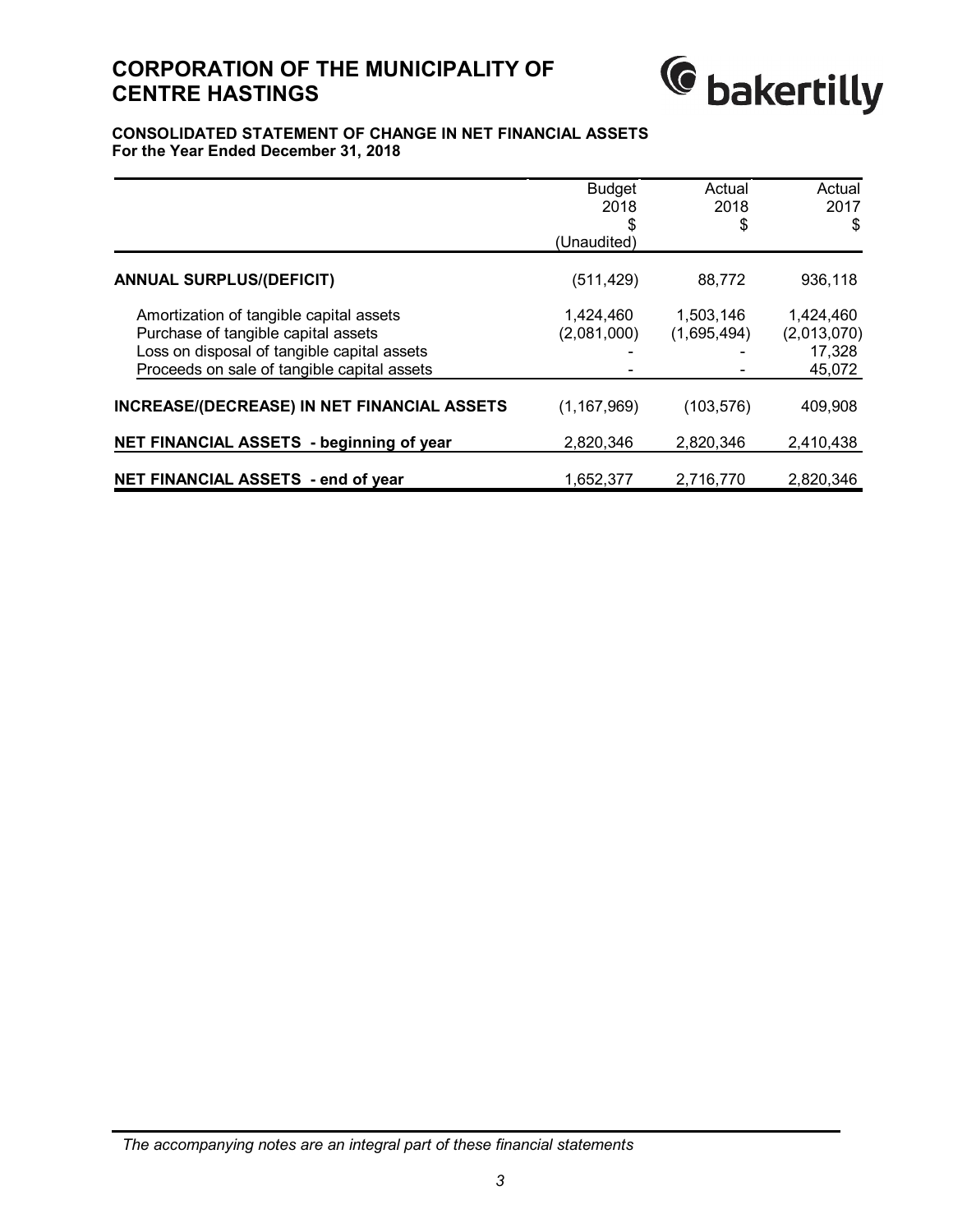

**CONSOLIDATED STATEMENT OF CASH FLOWS For the Year Ended December 31, 2018**

|                                                       | 2018        | 2017        |
|-------------------------------------------------------|-------------|-------------|
|                                                       | \$          | \$          |
| <b>CASH PROVIDED BY (USED IN)</b>                     |             |             |
| <b>OPERATING ACTIVITIES</b>                           |             |             |
| Annual surplus                                        | 88,772      | 936,118     |
| Items not involving cash                              |             |             |
| Amortization of tangible capital assets               | 1,503,146   | 1,424,460   |
| Loss on disposal of tangible capital assets           |             | 17,328      |
| Change in landfill closure and post-closure liability | 8,000       | 3,000       |
| Change in non-cash assets and liabilities             |             |             |
| Accounts receivable                                   | 276,755     | (220, 369)  |
| Taxes receivable                                      | (33,656)    | (111, 947)  |
| Accounts payable and accrued liabilities              | 253,209     | 443,949     |
| Deferred revenue - obligatory reserve funds           | (29, 657)   | (123, 414)  |
| Deferred revenue - other                              | 171,349     | (213, 472)  |
|                                                       |             |             |
| Net change in cash from operating activities          | 2,237,918   | 2,155,653   |
|                                                       |             |             |
| <b>CAPITAL ACTIVITIES</b>                             |             |             |
| Purchase of tangible capital assets                   | (1,695,494) | (2,013,070) |
| Proceeds on disposal of tangible capital assets       |             | 45,072      |
| Net change in cash from capital activities            | (1,695,494) | (1,967,998) |
| <b>INVESTING ACTIVITIES</b>                           |             |             |
| Purchase of investments                               | (73,097)    | (130, 500)  |
| Proceeds on disposal of investments                   | 78,352      | 136,548     |
|                                                       |             |             |
| Net change in cash from investing activities          | 5,255       | 6,048       |
| <b>FINANCING ACTIVITIES</b>                           |             |             |
| Debt principal repayments                             | (125, 971)  | (120, 654)  |
|                                                       |             |             |
| <b>NET CHANGE IN CASH</b>                             | 421,708     | 73,049      |
| <b>CASH</b> - beginning of year                       | 3,271,074   | 3,198,025   |
| CASH - end of year                                    | 3,692,782   | 3,271,074   |

 *The accompanying notes are an integral part of these financial statements*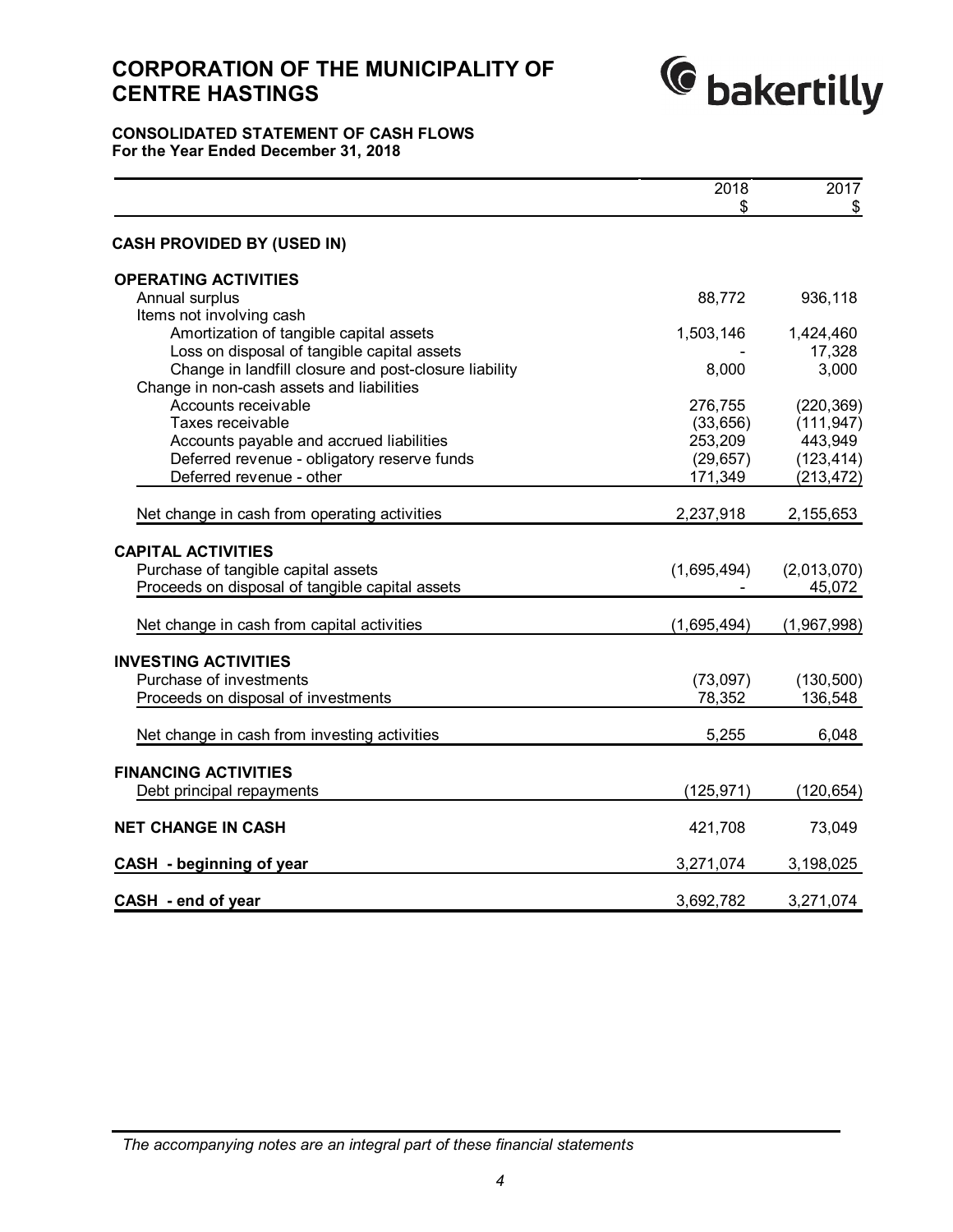

### **NOTES TO THE CONSOLIDATED FINANCIAL STATEMENTS For the Year Ended December 31, 2018**

The Municipality of Centre Hastings is a lower tier municipality in the Province of Ontario, Canada. It conducts its operations guided by the provisions of provincial statutes such as the Municipal Act, Municipal Affairs Act and related legislation.

### **1. SIGNIFICANT ACCOUNTING POLICIES**

These consolidated financial statements have been prepared in accordance with the standards in the Chartered Professional Accountants Canada Public Sector Accounting (PSA) Handbook. Significant aspects of the accounting policies are as follows:

(a) Reporting entity

These consolidated financial statements reflect the assets, liabilities, revenues and expenses and accumulated surplus of the reporting entity.

The reporting entity is comprised of all organizations, committees and local boards accountable for the administration of their financial affairs and resources to the Municipality and which are owned and controlled by the Municipality. These consolidated financial statements include:

- Centre Hastings Public Library Board
- Centre Hastings Recreation Centre Board

All interfund assets and liabilities and revenues and expenses are eliminated.

(b) Tangible capital assets

Tangible capital assets are recorded at cost which includes all amounts that are directly attributable to acquisition, construction, development or betterment of the asset. The cost, less residual value, if any, of tangible capital assets is amortized on a straight-line basis, over the expected useful life of the asset, as follows:

| Land improvements             | $15-20$ years |
|-------------------------------|---------------|
| <b>Buildings</b>              | 40-60 years   |
| <b>Buildings improvements</b> | $20-30$ years |
| Machinery and equipment       | 3-20 years    |
| Vehicles                      | 8-10 years    |
| Roads and bridges             | 7-50 years    |
| Water and sewer               | 40-50 years   |

Tangible capital assets received as contributions are recorded at their fair value at the date of receipt and are also recorded as revenue.

Tangible capital assets categorized as assets under construction are not amortized until they are put into service.

(c) Non-financial assets

Tangible capital and other non-financial assets are accounted for as assets by the Municipality because they can be used to provide services in future periods. These assets do not normally provide resources to discharge the liabilities of the Municipality unless they are sold.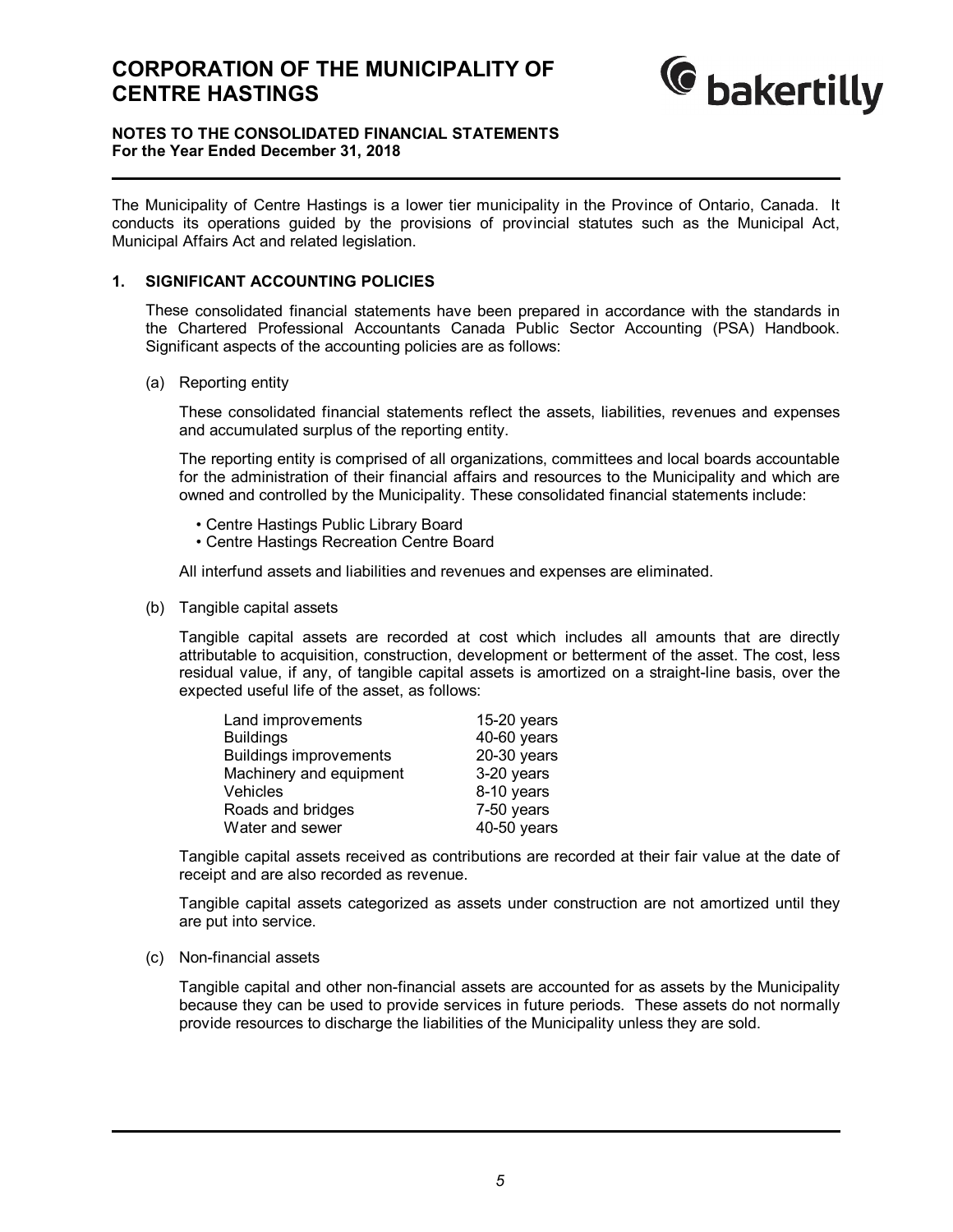

### **NOTES TO THE CONSOLIDATED FINANCIAL STATEMENTS For the Year Ended December 31, 2018**

### **1. SIGNIFICANT ACCOUNTING POLICIES, continued**

(d) Recognition of revenues and expenses

Revenues and expenses are reported on the accrual basis of accounting. The accrual basis of accounting recognizes revenues in the period in which the transactions or events occurred that give rise to the revenue; expenses are recognized in the period the goods or services are acquired and a legal liability is incurred or transfers are due.

#### **Taxation**

Property tax billings are prepared by the Municipality based on assessment rolls issued by the Municipal Property Assessment Corporation (MPAC) and in accordance with the provisions of the Municipal Act, 2001. The Municipality's Council establishes the tax rates annually, incorporating amounts to be raised for local services, and amounts the Municipality is required to collect on behalf of the County and School Boards. From time to time property assessments are adjusted by MPAC through the reconsideration process or by the Assessment Review Board through the appeal process. Additional assessments, referred to as supplementary and omitted assessment can also be issued by MPAC in accordance with the Assessment Act. These adjustments and additional assessments are reported in the financial statements when amounts can be reasonably determined.

The Municipality is entitled to collect interest and penalties on overdue taxes. These revenues are recorded in the period the interest and penalties are levied.

#### Government funding

Government funding is recognized in the financial statements as revenues in the period in which events giving rise to the transfers occur, providing the transfers are authorized, any eligibility criteria have been met, and reasonable estimates of the amounts can be made.

#### Other revenue

User charges are recognized as revenue in the year the goods and services are provided, with the exception of building permits that are recognized when the permits are issued.

Investment income is recorded when earned.

Federal gas tax, development charges and parkland fees are recognized in the period in which the related expenditures are recorded.

(e) Trust funds

Trust funds and their related operations administered by the Municipality are not included in these consolidated financial statements but are reported on separately on the Trust Funds Statement of Continuity and Statement of Financial Position.

(f) Reserves

Certain amounts, as approved by Council, are set aside in reserves for future operating and capital purposes. Transfers to and/or from reserves are an adjustment to the reserves when approved.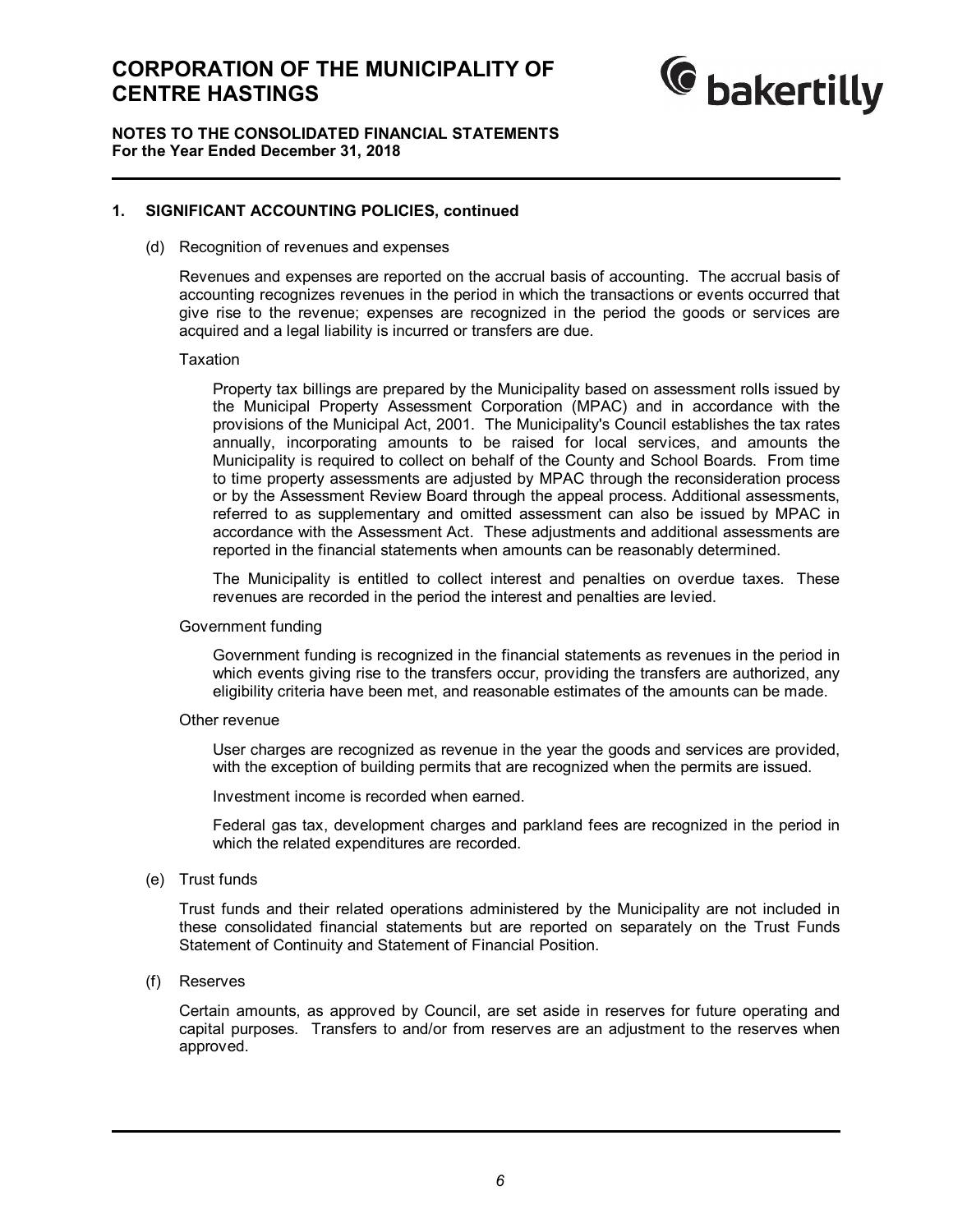

### **NOTES TO THE CONSOLIDATED FINANCIAL STATEMENTS For the Year Ended December 31, 2018**

### **1. SIGNIFICANT ACCOUNTING POLICIES, continued**

(g) Deferred revenue

Deferred revenue represents grants, user charges and fees which have been collected but for which the related services have yet to be performed. These amounts will be recognized as revenues in the fiscal year the services are performed.

(h) Use of estimates

Certain items recognized in the consolidated financial statements are subject to measurement uncertainty. The recognized amounts of such items are based on the Municipality's best information and judgment. By their nature, these estimates are subject to measurement uncertainty and the effect on the consolidated financial statements or changes in such estimates in future periods could be significant. The Municipality's significant estimates include:

- The amounts recorded for landfill closure and post-closure care depend on estimates of usage, remaining life and capacity. The provision for future closure and post-closure costs also depends on estimates of such costs; and
- The amounts recorded for amortization and opening costs of tangible capital assets are based on estimates of useful life, residual values and valuation rates.

### **2. OPERATIONS OF SCHOOL BOARDS AND THE COUNTY OF HASTINGS**

During 2018, requisitions were made by the County of Hastings and School Boards requiring the Municipality to collect property taxes and payments in lieu of property taxes on their behalf. The amounts collected and remitted are as follows:

|                                                                | School<br><b>Boards</b> | County    |
|----------------------------------------------------------------|-------------------------|-----------|
| Property taxes and payments in lieu requisitioned and remitted | 1,004,041               | 1.314.397 |

These amounts have not been included in the Consolidated Statement of Operations and Accumulated Surplus.

#### **3. CREDIT FACILITY AGREEMENT**

The Municipality has a revolving credit facility agreement with its main financial institution. The amount available at any time is limited to \$900,000 via an operating line of credit. Any balance borrowed will accrue interest at the bank's prime lending rate. Council authorized the temporary borrowing limit by By-law 2018-04. At December 31, 2018 there was no balance outstanding (2017 - \$Nil).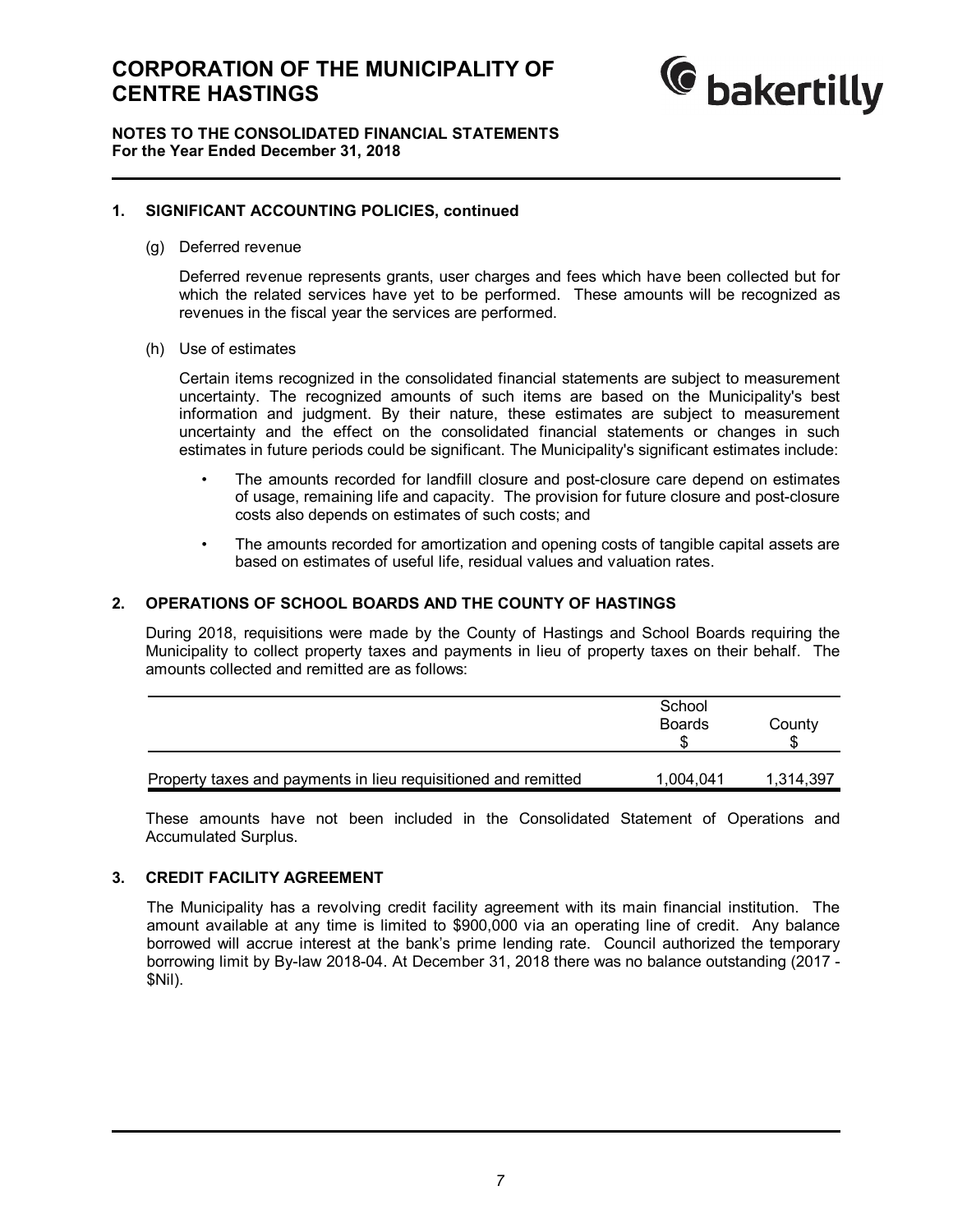

### **NOTES TO THE CONSOLIDATED FINANCIAL STATEMENTS For the Year Ended December 31, 2018**

### **4. INVESTMENTS**

Investments, recorded at cost, consist of the following:

|                                                                            | Market<br>Value<br>S | Cost<br>2018<br>\$ | Cost<br>2017<br>S |
|----------------------------------------------------------------------------|----------------------|--------------------|-------------------|
| <b>BMO Nesbitt Burns</b><br>Cash<br>Fixed income bonds with interest rates | 16,406               | 16.406             | 20,885            |
| between 1.00% and 4.85%; maturing from<br>2019 to 2028                     | 866,050              | 879,993            | 880,769           |
|                                                                            | 882,456              | 896,399            | 901,654           |

## **5. PENSION AGREEMENTS**

Certain employees of the Municipality are eligible members of the Ontario Municipal Employees Retirement System (OMERS), a multi-employer pension plan.

The Actuarial Opinion contained in the 2018 Annual Report disclosed total actuarial liabilities of \$100,081 million in respect of benefits accrued for service with actuarial assets of \$95,890 million indicating an actuarial deficit of \$4,191 million. Because OMERS is a multi-employer plan, any pension plan surpluses or deficits are a joint responsibility of Ontario municipal organizations and their employees. As a result, the Municipality does not recognize any share of the OMERS pension surplus or deficit.

The Municipality's required contributions to OMERS in 2018 were \$140,546 (2017 - \$133,997).

## **6. LANDFILL CLOSURE AND POST-CLOSURE LIABILITY**

The liability for landfill closure and post-closure costs of \$176,000 (2017 - \$168,000) has been estimated using discounted future cash flows associated with closure and post-closure care activities for the one site the Municipality operates. The closure costs include final cover, vegetation and additional monitoring wells. Post-closure costs include monitoring, maintenance of control systems and consulting fees for 25 years after the site is closed. The Municipality has a landfill reserve of \$385,860 (2017 - \$385,860) and the remaining landfill closure and post-closure liability, if any, will be funded from taxation. There are no specific assets designated for settling this liability.

The reported liability is based upon estimates and assumptions with respect to events extending over the remaining life of the landfill. The Township's practice is to cover the landfill cells as they are utilized with material from other Township properties. The remaining capacity of the landfill site is estimated at 141,450 m3 (2017 - 142,800 m3) which is 44.3% (2017 - 44.8%) of the site's total capacity. The total discounted future cash flows for closure and post-closure cost is estimated at \$316,565 (2017 - \$304,388) as at December 31, 2018 using a discount rate of 4% and an inflation rate of 2%. The landfill is expected to reach its capacity in 2061.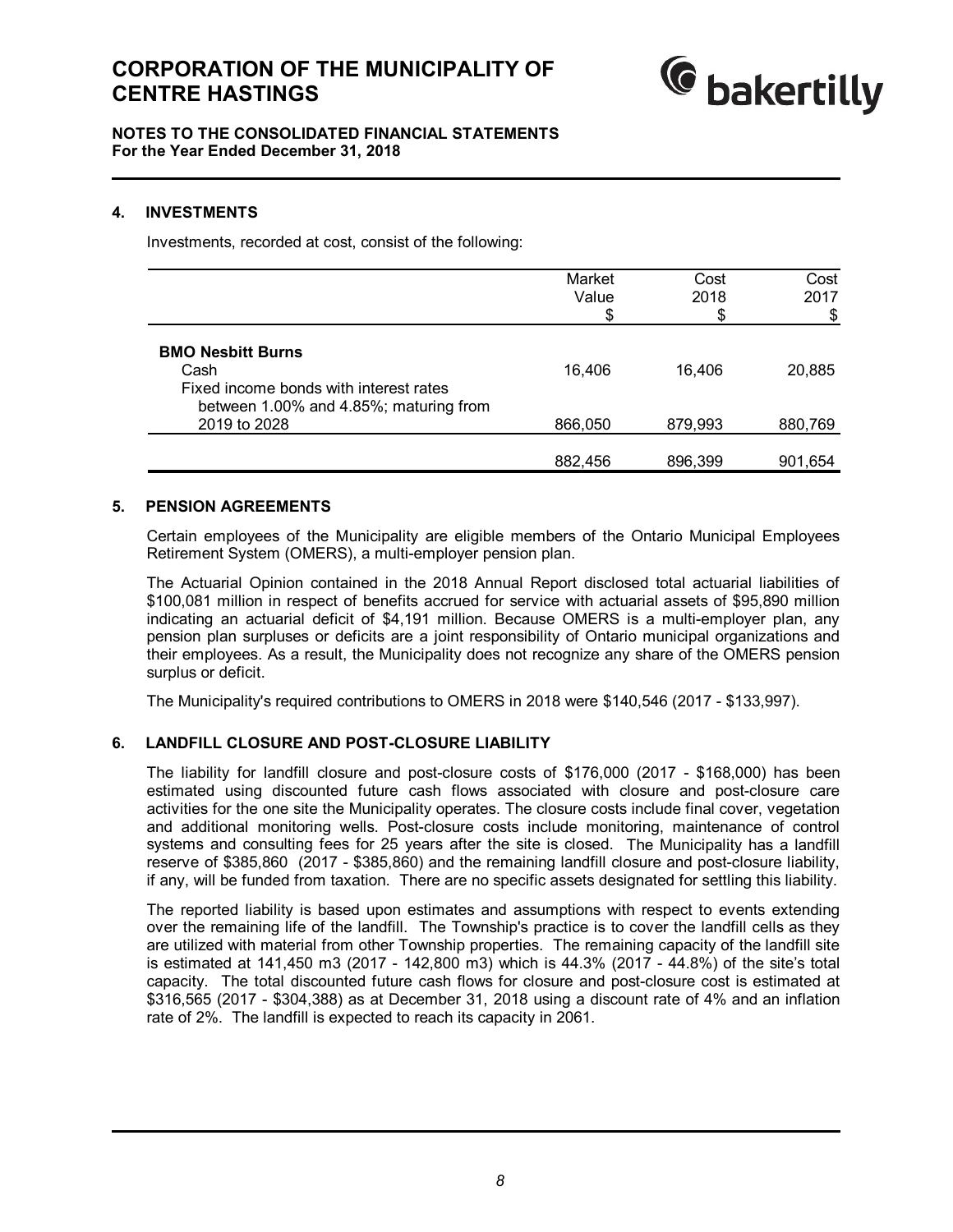

### **NOTES TO THE CONSOLIDATED FINANCIAL STATEMENTS For the Year Ended December 31, 2018**

### **7. DEFERRED REVENUE - OBLIGATORY RESERVE FUNDS**

A requirement of the Chartered Professional Accountants Canada Public Sector Accounting Handbook, is that obligatory reserve funds be reported as deferred revenue. This requirement is in place as legislation and external agreements restrict how these funds may be used and under certain circumstances these funds may possibly be refunded. The balances in the obligatory reserve funds of the Municipality are summarized below:

|                     | 2018    | 2017    |
|---------------------|---------|---------|
|                     |         | \$      |
| Parkland fees       | 8,999   | 37,546  |
| Development charges | 207,852 | 159,367 |
| Federal gas tax     | 257     | 49,852  |
|                     |         |         |
|                     | 217,108 | 246,765 |

The continuity of deferred revenue - obligatory reserve funds is as follows:

|                              | 2018    | 2017    |
|------------------------------|---------|---------|
|                              | S       | \$      |
| Balance - beginning of year  | 246,765 | 370,179 |
| Add amounts received:        |         |         |
| Development charges          | 88,432  | 49,495  |
| Parkland fees                | 9,000   | 12,100  |
| Federal gas tax              | 276,243 | 272,111 |
| Interest                     | 257     | 708     |
|                              | 373,932 | 334,414 |
|                              |         |         |
| Less transfer to operations: |         |         |
| Development charges earned   | 39,946  |         |
| Parkland fees                | 37,547  |         |
| Federal gas tax earned       | 326,096 | 457,828 |
|                              | 403,589 | 457,828 |
| Balance - end of year        | 217,108 | 246,765 |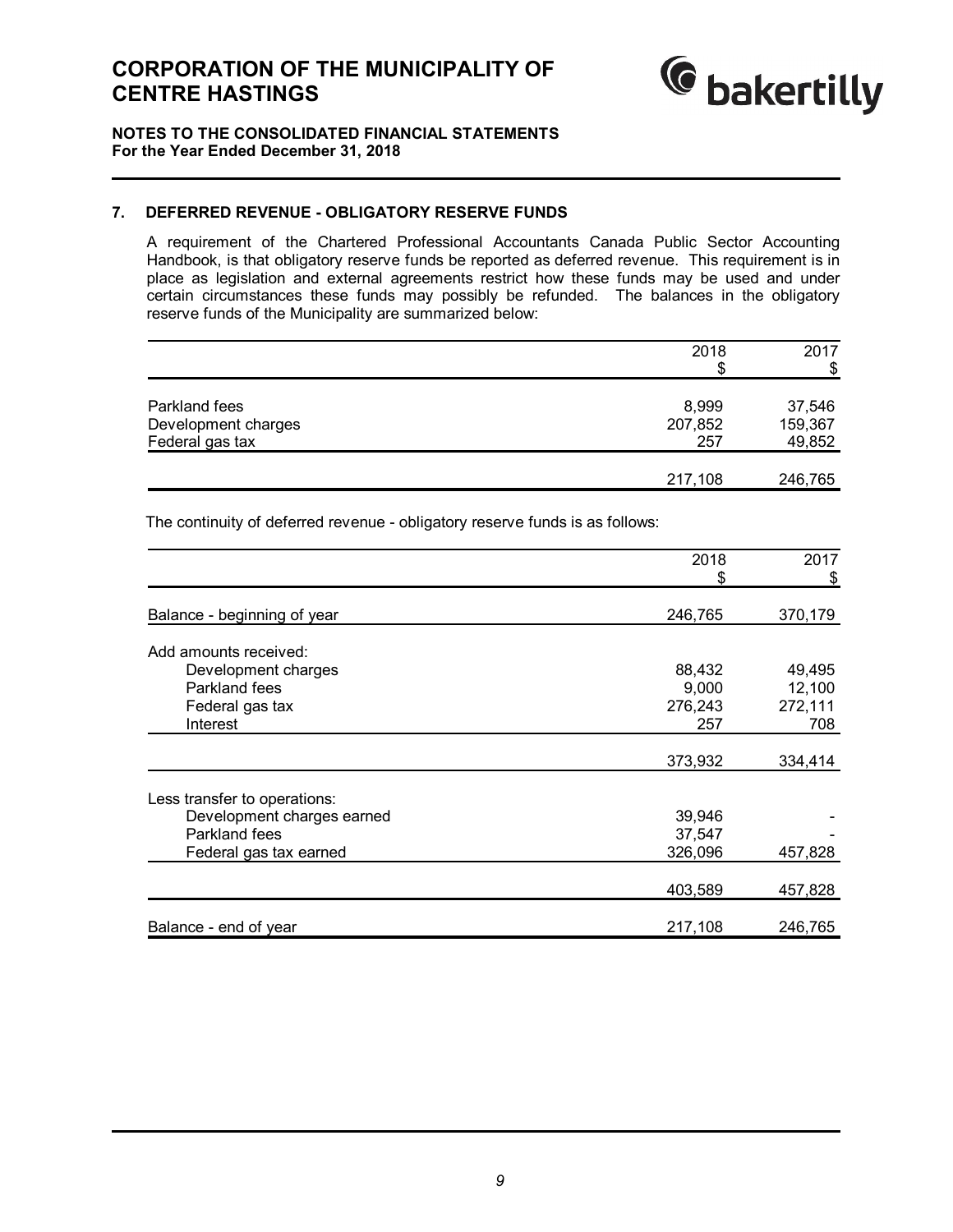

## **NOTES TO THE CONSOLIDATED FINANCIAL STATEMENTS For the Year Ended December 31, 2018**

#### **8. DEFERRED REVENUE - OTHER**

Included in deferred revenue - other are the following amounts:

|                                                           | 2018    | 2017            |
|-----------------------------------------------------------|---------|-----------------|
|                                                           | \$      | \$              |
| Ontario Community Infrastructure Fund (OCIF)              |         | 190,263         |
| <b>Connecting Link</b>                                    | 347,552 |                 |
| Source Water Protection (SWP)                             |         | 36,156          |
| <b>AMO Downtown Revitalization</b>                        | 41,869  |                 |
| Other                                                     | 20,530  | 12,183          |
|                                                           | 409,951 | 238,602         |
| The continuity of deferred revenue - other is as follows: |         |                 |
|                                                           | 2018    | 2017            |
|                                                           | \$      | \$              |
| Balance - beginning of year                               | 238,602 | 452,074         |
| Add amounts received:                                     |         |                 |
| <b>Connecting Link</b>                                    | 369,186 |                 |
| <b>AMO Downtown Revitalization</b>                        | 41,869  |                 |
| Other                                                     | 20,530  | 17,926          |
|                                                           | 431,585 | 17,926          |
|                                                           |         |                 |
| Less transfer to operations:                              |         |                 |
| OCIF funds earned                                         | 190,263 | 159,655         |
| Skate park donations earned<br>SWP funds earned           | 36,156  | 47,234<br>2,599 |
| Connecting Link funds earned                              | 21,634  |                 |
| Other                                                     | 12,183  | 21,910          |
|                                                           |         |                 |
|                                                           | 260,236 | 231,398         |
| Balance - end of year                                     | 409,951 | 238,602         |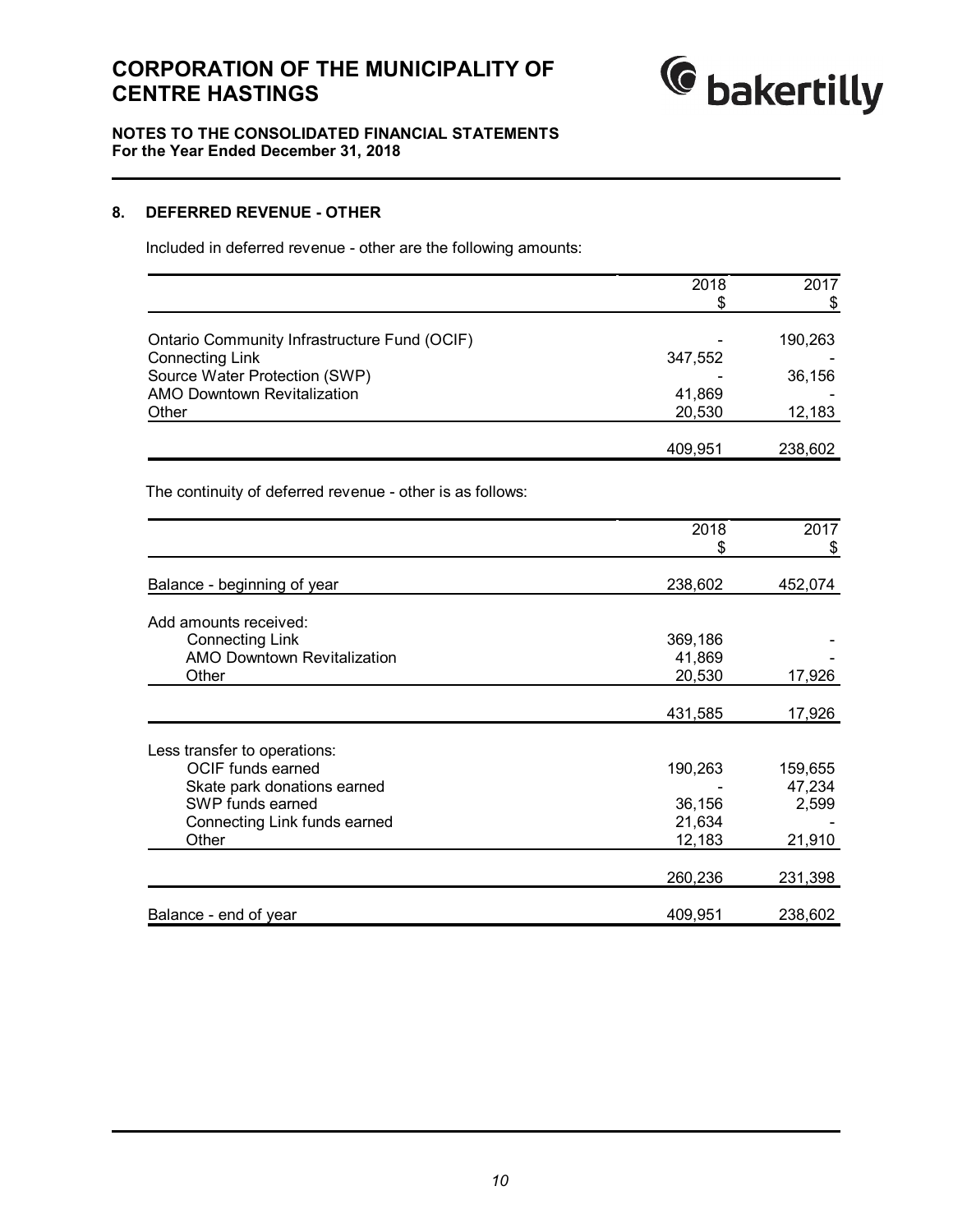

### **NOTES TO THE CONSOLIDATED FINANCIAL STATEMENTS For the Year Ended December 31, 2018**

### **9. LONG TERM DEBT**

(a) The balance of long term debt reported on the Consolidated Statement of Financial Position is made up of the following:

|                                                                                                                                                                                                                                                                                                                    | 2018    | 2017      |
|--------------------------------------------------------------------------------------------------------------------------------------------------------------------------------------------------------------------------------------------------------------------------------------------------------------------|---------|-----------|
|                                                                                                                                                                                                                                                                                                                    | \$      |           |
| Loan from Community Futures Development Corporation to assist<br>in the construction of the medical centre. The loan is repayable, by<br>the Municipality, in monthly principal and interest instalments of<br>\$1,855, with interest at 2.85% per annum, due February 1, 2020.<br>Secured by medical centre land. | 106.868 | 125,808   |
| Debenture from Ontario Infrastructure Projects Corporation,<br>repayable in blended semi-annual instalments of \$74,571 with<br>interest at 4.63% per annum, due May 20, 2025. Secured by the<br>Tri-Area Medical Centre building.                                                                                 | 828,953 | 935,984   |
|                                                                                                                                                                                                                                                                                                                    | 935.821 | 1,061,792 |

- (b) The long term debt in (a) issued in the name of the Municipality have been approved by by-law. The annual principal and interest payments required to service these liabilities are within the annual debt repayment limit prescribed by the Ministry of Municipal Affairs and Housing.
- (c) Interest paid during the year on long term debt amounted to \$45,431 (2017 \$50,748).
- (d) The long term debt reported in (a) of this note is repayable as follows:

|                           | Principal | Interest<br>\$ | Total<br>\$ |
|---------------------------|-----------|----------------|-------------|
|                           |           |                |             |
| 2019                      | 131,527   | 39,874         | 171,401     |
| 2020                      | 204,676   | 34,068         | 238,744     |
| 2021                      | 122,785   | 26,357         | 149,142     |
| 2022                      | 128,536   | 20,606         | 149,142     |
| 2023                      | 134,556   | 14,587         | 149,143     |
| 2024 and subsequent years | 213,741   | 9,971          | 223,712     |
|                           | 935,821   | 145,463        | 1,081,284   |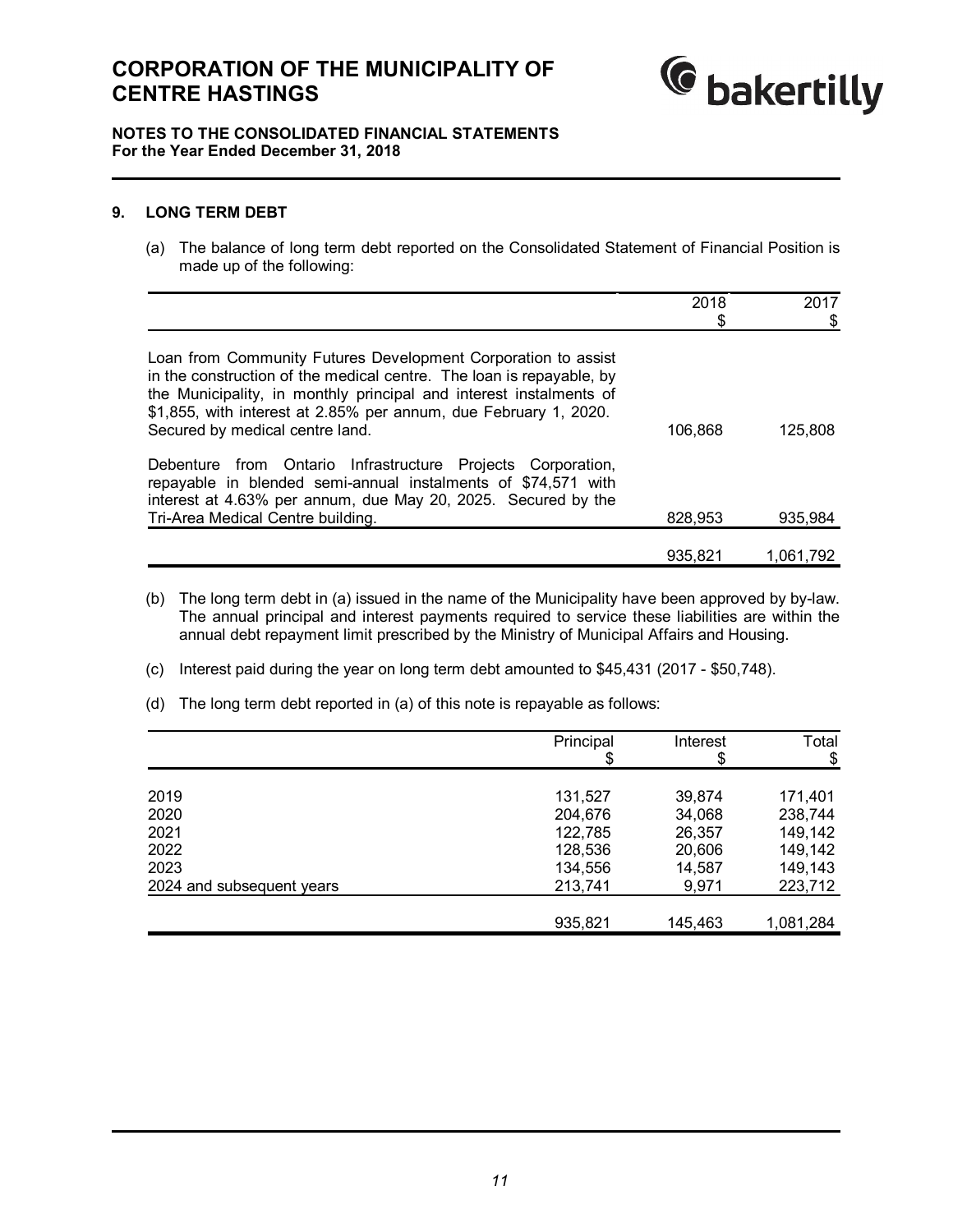

### **NOTES TO THE CONSOLIDATED FINANCIAL STATEMENTS For the Year Ended December 31, 2018**

### **10. TANGIBLE CAPITAL ASSETS**

The net book value of the Municipality's tangible capital assets are:

|                                     | 2018       | 2017       |
|-------------------------------------|------------|------------|
|                                     | \$         | \$         |
| General                             |            |            |
| Land and land improvements          | 1,223,461  | 1,276,304  |
| Buildings and building improvements | 6,037,888  | 6,047,900  |
| Machinery and equipment             | 654,121    | 658,656    |
| Vehicles                            | 1,068,693  | 1,168,274  |
| Infrastructure                      |            |            |
| Roads and bridges                   | 10,950,787 | 10,516,362 |
| Water and sewer                     | 3,266,421  | 3,342,766  |
|                                     | 23,201,371 | 23,010,262 |
| Assets under construction           | 1,727,356  | 1,726,117  |
|                                     | 24,928,727 | 24,736,379 |

For additional information, see the Consolidated Schedule of Tangible Capital Assets.

During the year there were no write-downs of assets (2017 - \$Nil) and no interest capitalized (2017 - \$Nil).

The allocation of tangible capital assets by segment is as follows:

|                                  | 2018       | 2017       |
|----------------------------------|------------|------------|
|                                  | \$         | \$         |
|                                  |            |            |
| General government               | 603,179    | 622,714    |
| <b>Protection services</b>       | 669,609    | 731,289    |
| <b>Transportation services</b>   | 13,480,337 | 13,083,201 |
| <b>Environmental services</b>    | 3,630,251  | 3,688,046  |
| <b>Health services</b>           | 3,266,079  | 3,196,883  |
| Recreation and cultural services | 3,132,073  | 3,267,047  |
| Planning and development         | 147,199    | 147,199    |
|                                  |            |            |
|                                  | 24,928,727 | 24,736,379 |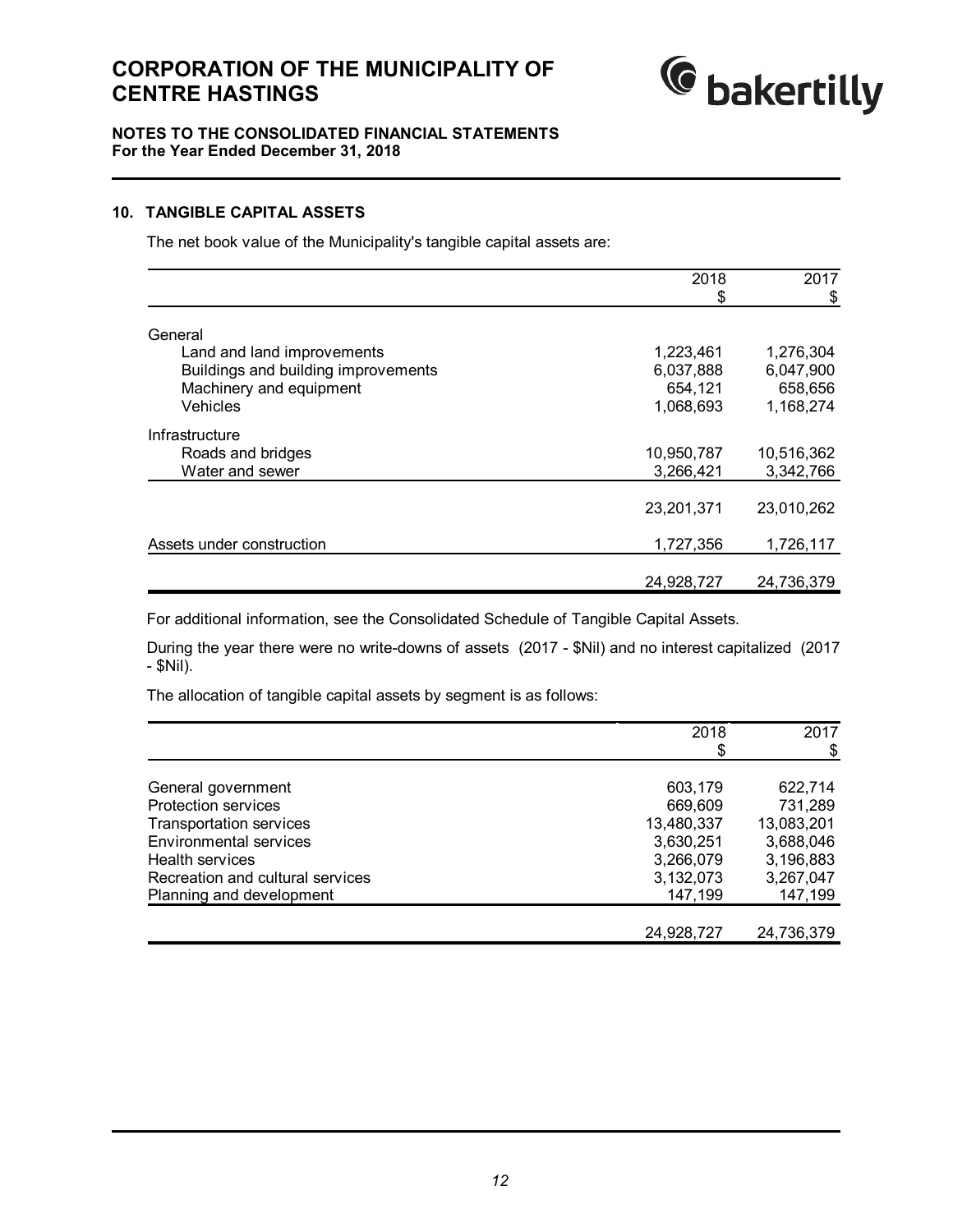

## **NOTES TO THE CONSOLIDATED FINANCIAL STATEMENTS For the Year Ended December 31, 2018**

### **11. ACCUMULATED SURPLUS**

(a) Accumulated surplus consists of the following:

|                                                  | 2018          | 2017          |
|--------------------------------------------------|---------------|---------------|
|                                                  | \$            | \$            |
|                                                  |               |               |
| <b>Surplus/(Deficit)</b><br>Municipality         |               | 121,205       |
| Unfunded landfill closure and post-closure costs | (176,000)     | (168,000)     |
| Centre Hastings Public Library Board             | 24,480        | 21,889        |
|                                                  |               |               |
|                                                  | (151, 520)    | (24, 906)     |
| <b>Invested In Capital Assets</b>                |               |               |
| Tangible capital assets - net book value         | 24,928,727    | 24,736,379    |
| Long term debt                                   | (935, 821)    | (1,061,792)   |
| Unfunded capital - see part (b) below            | (1, 194, 066) | (1, 176, 656) |
|                                                  | 22,798,840    | 22,497,931    |
| <b>Surplus</b>                                   | 22,647,320    | 22,473,025    |
|                                                  |               |               |
| Reserves                                         |               |               |
| Working fund                                     | 863,812       | 516,169       |
| General capital                                  | 687,175       | 711,175       |
| <b>Emergency measures</b>                        | 12,915        | 12,915        |
| Fire capital                                     | 193,900       | 114,900       |
| Roads capital                                    | 112,896       | 238,068       |
| <b>OMERS</b> - past service                      | 4,512         | 4,512         |
| Recreation                                       | 168,809       | 173,862       |
| Landfill                                         | 385,860       | 385,860       |
| Arena                                            | 52,463        | 30,000        |
| Whytock recreation                               | 28,324        | 28,324        |
| Septage                                          | 1,145,000     | 1,260,000     |
| Waste disposal equipment                         | 45,319        | 45,319        |
| <b>Nesbitt Burns</b>                             | 896,399       | 901,654       |
| Hydro sale                                       | 11,251        | 11,251        |
| Tax write-off                                    | 171,400       | 171,400       |
| Cemeteries                                       | 25,393        | 25,393        |
| Water and sewer                                  | 187,737       | 390,057       |
| Medical centre                                   | 5,012         | 62,841        |
| <b>Total Reserves</b>                            | 4,998,177     | 5,083,700     |
|                                                  | 27,645,497    | 27,556,725    |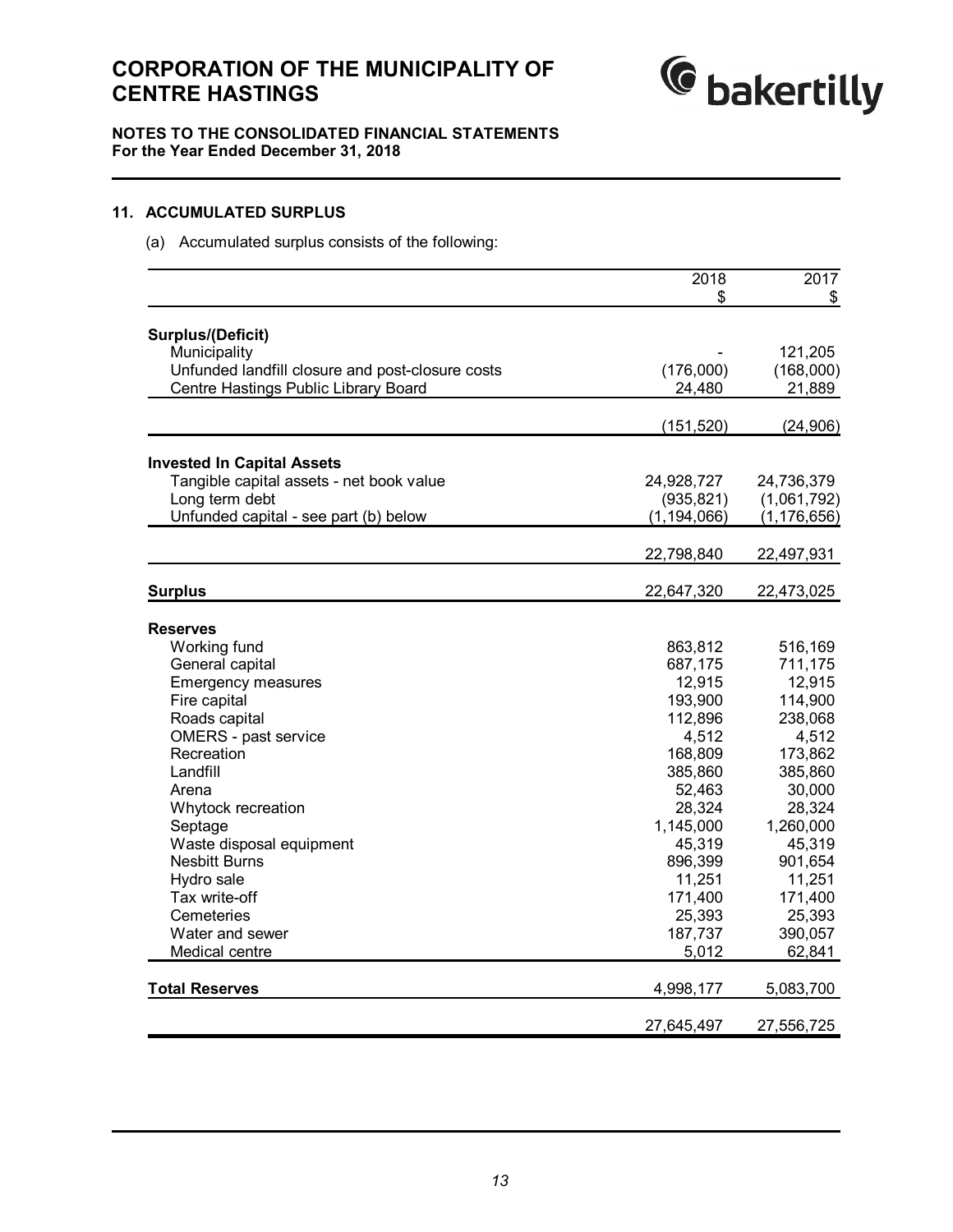

### **NOTES TO THE CONSOLIDATED FINANCIAL STATEMENTS For the Year Ended December 31, 2018**

### **11. ACCUMULATED SURPLUS, continued**

(b) Unfunded capital consists of the following:

|                                 | 2018          | 2017          |
|---------------------------------|---------------|---------------|
|                                 |               |               |
|                                 |               |               |
| Waterworks and sanitary sewer   |               | (55,669)      |
| <b>Medical Centre</b>           | (414, 467)    | (372,351)     |
| Land sales                      |               | (27, 531)     |
| Fire department truck chassis   | (90,988)      |               |
| Playground and recreation areas | (32,000)      | (77,000)      |
| Splash pad                      | (162, 100)    | (166,100)     |
| Community arts building         | (154, 200)    | (158, 200)    |
| <b>Moira Hall</b>               |               | (9,985)       |
| Roads                           | (246, 420)    | (309,820)     |
| Well                            | (93,891)      |               |
|                                 |               |               |
|                                 | (1, 194, 066) | (1, 176, 656) |

## **12. EXPENSES BY OBJECT**

The expenses for the year reported on the Consolidated Statement of Operations and Accumulated Surplus by object are as follows:

|                                                    | <b>Budget</b><br>2018 | Actual<br>2018 | Actual<br>2017 |
|----------------------------------------------------|-----------------------|----------------|----------------|
|                                                    | S                     | \$             | \$             |
|                                                    | (Unaudited)           |                |                |
|                                                    |                       |                |                |
| Salaries and benefits                              | 2.811.441             | 2.770.081      | 2,483,947      |
| Interest charges                                   | 45,431                | 45,431         | 50,748         |
| <b>Materials</b>                                   | 2,868,584             | 2,600,134      | 2,173,520      |
| Contracted services                                | 1,731,803             | 1,454,932      | 1,454,213      |
| Rents and financial                                | 54,100                | 29,965         | 35,507         |
| External transfers                                 | 57.187                | 60.183         | 56,344         |
| Amortization                                       | 1,424,460             | 1,503,146      | 1,424,460      |
| Loss (gain) on disposal of tangible capital assets |                       |                | 17,328         |
|                                                    |                       |                |                |
|                                                    | 8,993,006             | 8,463,872      | 7,696,067      |

## **13. TRUST FUNDS**

Trust funds administered by the Municipality amounting to \$152,952 (2017 - \$151,402) have not been included in the Consolidated Statement of Financial Position nor have their operations been included in the Consolidated Statement of Operations and Accumulated Surplus. As such balances are held in trust by the Municipality for the benefit of others, they are not presented as part of the Municipality's financial position or operations.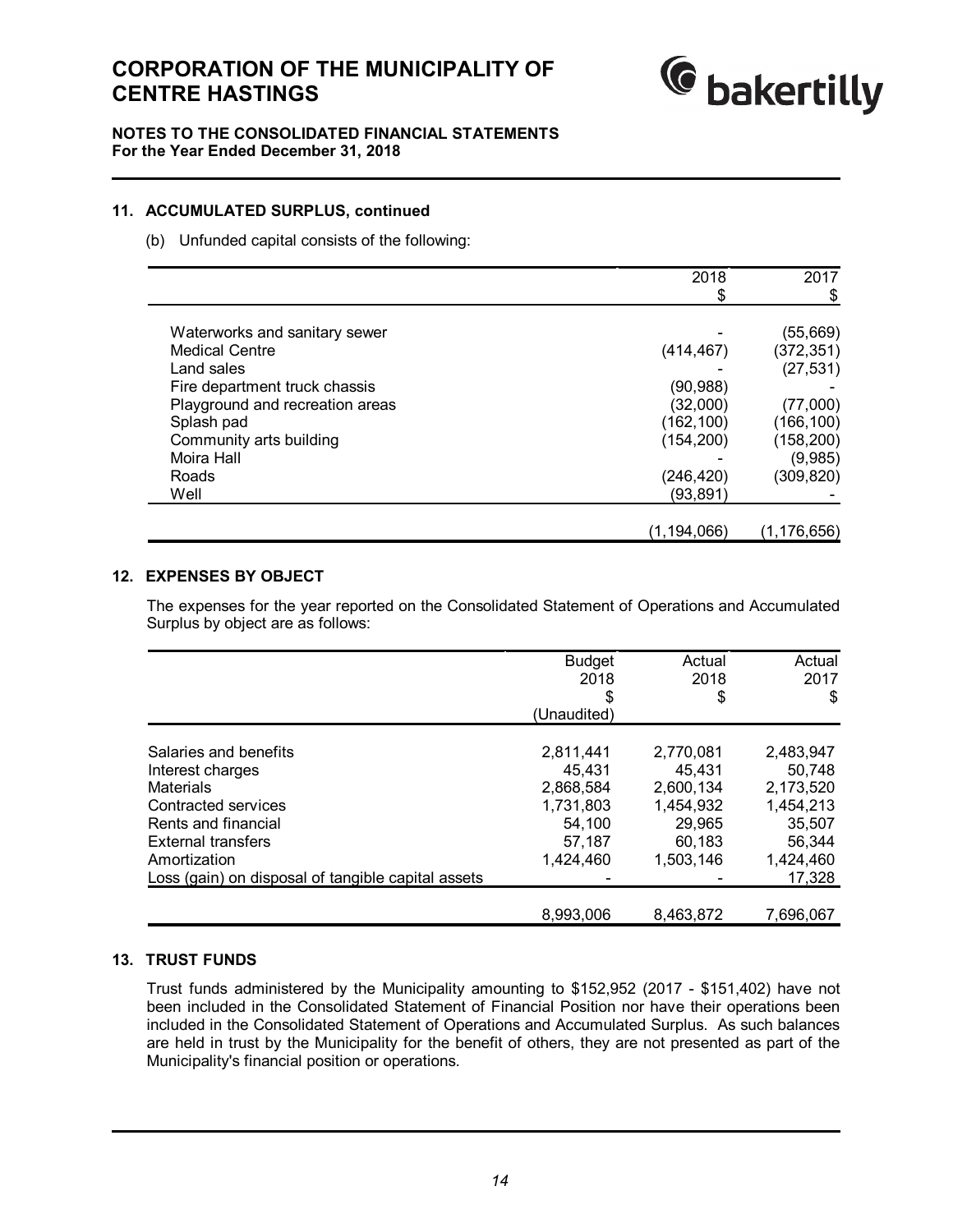

### **NOTES TO THE CONSOLIDATED FINANCIAL STATEMENTS For the Year Ended December 31, 2018**

### **14. BUDGET FIGURES**

The budget, approved by the Municipality, for 2018 is reflected on the Consolidated Statement of Operations and Accumulated Surplus and the Consolidated Statement of Change in Net Financial Assets. The budget established for capital investment in tangible capital assets are on a projectoriented basis, the costs of which may be carried out over one or more years and, therefore, may not be comparable with current year's actual amounts. Budget figures have been reclassified for the purposes of these financial statements to comply with PSA reporting requirements. Budget figures are not subject to audit.

#### **15. CONTINGENT LIABILITIES**

The Municipality, in the course of its operations, has been named in several lawsuits the outcomes of which are indeterminable at this time. No amounts in connection with these items have been reflected in these financial statements.

### **16. COMPARATIVE FIGURES**

Certain comparative figures were restated, where required, to conform with the current year presentation.

### **17. CHANGES IN ACCOUNTING POLICIES**

The Municipality has implemented the following PSA sections which are now effective under the PSA Handbook: 3320 Contingent Assets, 3380 Contractual Rights, 2200 Related Party Disclosures and 3420 Inter-Entity Transactions.

Under Section 3320, a contingent asset is a potential asset that exists at the financial statement date but requires confirmation or disproval at a future date that is not in the control of the publicsector entity. If the contingent asset is deemed to be likely to exist, then this should be disclosed in the notes to the financial statements. Disclosure should include the nature, extent (except in those cases where extent cannot be measured or disclosure would have an adverse effect on the outcome), the reason for any non-disclosure of extent, and when an estimate of the amount has been made, the basis for that estimate. This section has been applied prospectively. The adoption of this standard did not have an impact on the Municipality's consolidated financial statements.

Under Section 3380, a contractual right arises out of a contract or agreement where it will result in the Municipality having both an asset and future revenue. The contract or agreement must be between two or more parties and be enforceable under contract law. Contractual rights are assets and revenues that will occur in the future due to an enforceable agreement in effect at the financial statement date. If a contractual right exists, it should be disclosed in the notes or schedules to the statements and include descriptions about nature, extent and timing. This section has been applied prospectively. The adoption of this standard did not have an impact on the Municipality's consolidated financial statements.

Section 3240 establishes the standards and requirements on how to account for and Section 2200 establishes the standards and requirements on how to report transactions between public sector entities that comprise the government's reporting entity. These sections have been applied retroactively with restatement of prior periods. The adoption of these standards did not have an impact on the Municipality's consolidated financial statements.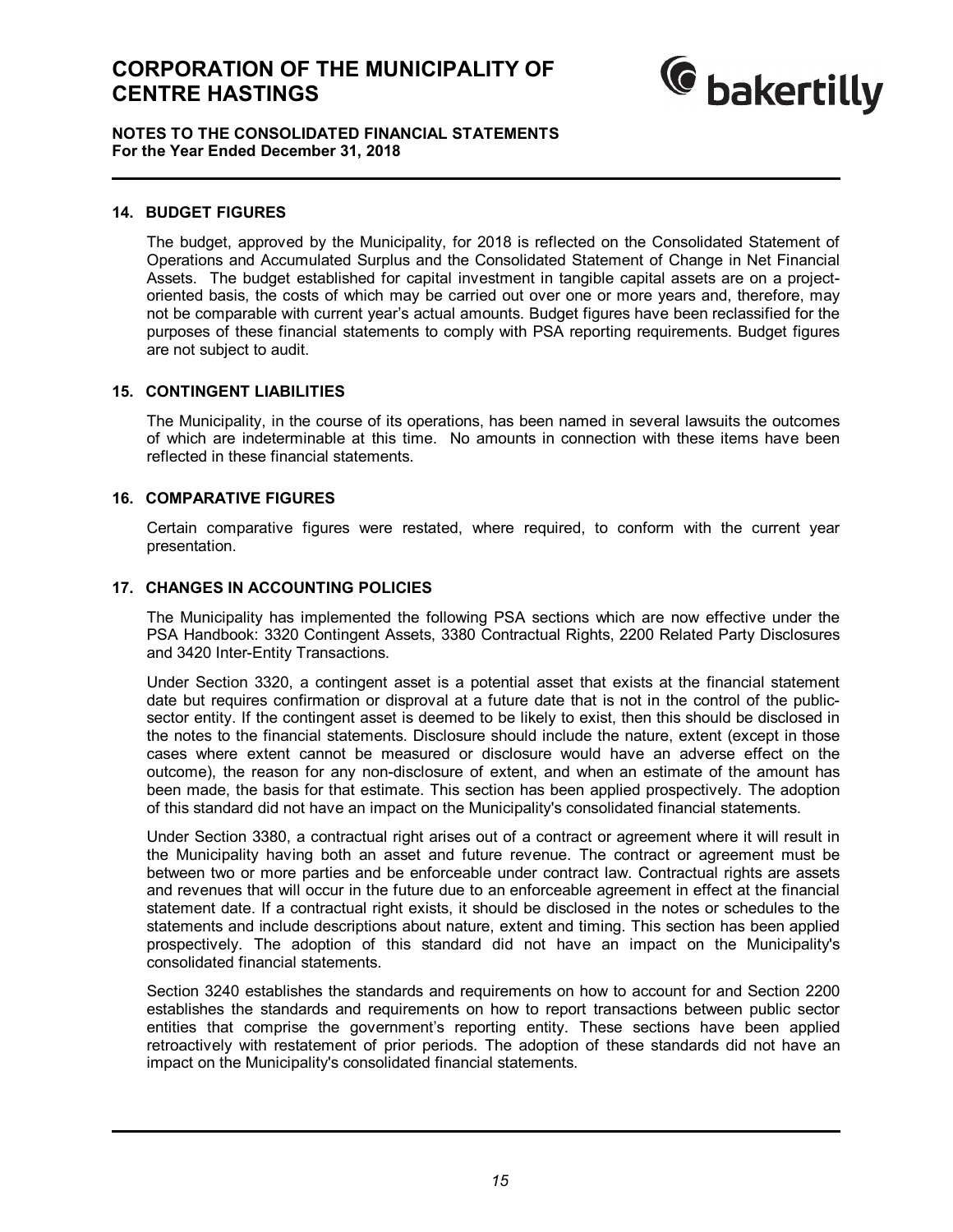

#### **NOTES TO THE CONSOLIDATED FINANCIAL STATEMENTS For the Year Ended December 31, 2018**

### **18. SEGMENTED INFORMATION**

The Municipality of Centre Hastings is a municipal government organization that provides a range of services to its residents. Municipality services are reported by function and their activities are separately disclosed in the segmented information.

For each reported segment, revenues and expenses represent both amounts that are directly attributable to the segment and amounts that are allocated on a reasonable basis. Certain allocation methodologies are employed in the preparation of segmented financial information. Taxation, payments-in-lieu of taxes and certain unconditional government transfers are apportioned based on each segment's net requirements.

The accounting policies used in these segments are consistent with those followed in the preparation of the consolidated financial statements as disclosed in Note 1. For additional information see the Consolidated Schedule of Segment Disclosure.

#### **General Government**

General government consists of the activities of Council and general financial and administrative management of the Municipality and its programs and services.

### **Protection Services**

Protection services include police, fire, conservation authority and protective inspection and control.

#### **Transportation Services**

The activities of the transportation function include construction and maintenance of the Municipality's roads and bridges, winter control and street lighting.

#### **Water and Sewer**

This function is responsible for providing water and sewer services to the Municipality.

#### **Other Environmental Services**

This function is responsible for providing waste collection, waste disposal and recycling services to ratepayers.

#### **Health Services**

The health services function consists of cemeteries, ambulance base and external transfers to the local medical centre.

### **Recreation and Cultural Services**

The recreation and cultural services function provides indoor and outdoor recreational facilities and programs and library services.

#### **Planning and Development**

The planning and development services function manages commercial, industrial and residential development within the Municipality.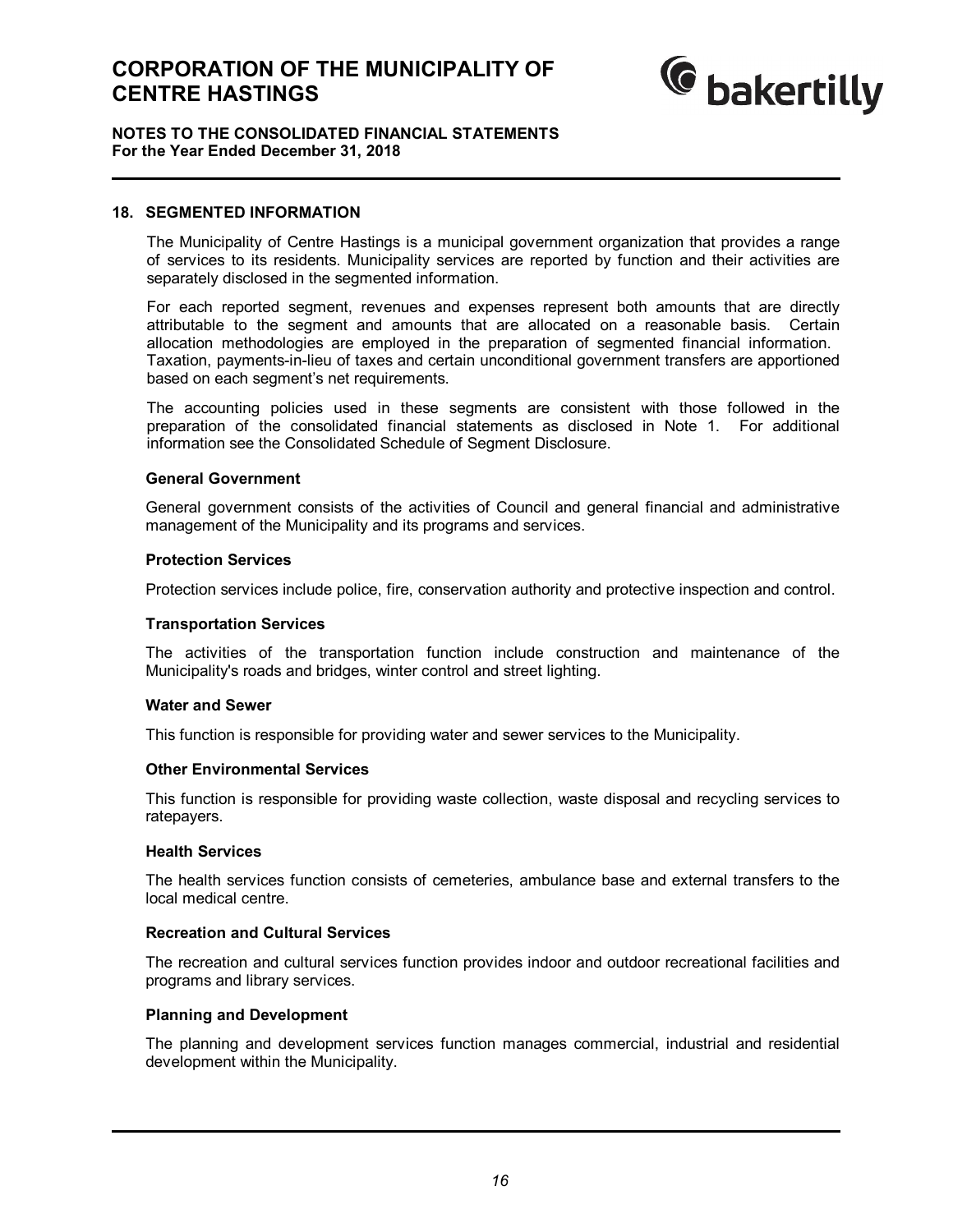

#### **CONSOLIDATED SCHEDULE OF TANGIBLE CAPITAL ASSETS For the Year Ended December 31, 2018**

|                                                            |                                      | General                                                 |                               |                       | Infrastructure              |                           |                              |              |
|------------------------------------------------------------|--------------------------------------|---------------------------------------------------------|-------------------------------|-----------------------|-----------------------------|---------------------------|------------------------------|--------------|
|                                                            | Land and Land<br>Improvements<br>\$. | <b>Buildings and</b><br><b>Building</b><br>Improvements | Machinery<br>and<br>Equipment | <b>Vehicles</b><br>S. | Roads and<br><b>Bridges</b> | Water and<br>Sewer<br>\$. | Assets Under<br>Construction | Totals<br>\$ |
| <b>COST</b>                                                |                                      |                                                         |                               |                       |                             |                           |                              |              |
| Balance, beginning of year                                 | 1,742,851                            | 8,190,191                                               | 1,632,732                     | 2,246,108             | 42,297,904                  | 4,734,346                 | 1,726,117                    | 62,570,249   |
| Add: additions during the year                             | $\blacksquare$                       | 155,339                                                 | 92,714                        | 49,883                | 733,459                     | $\overline{a}$            | 664,099                      | 1,695,494    |
| Less: disposals during the year                            |                                      |                                                         | 14,076                        |                       | 365,964                     |                           |                              | 380,040      |
| Internal transfers                                         |                                      |                                                         |                               |                       | 662,860                     |                           | (662, 860)                   |              |
| Balance, end of year                                       | 1,742,851                            | 8,345,530                                               | 1,711,370                     | 2,295,991             | 43,328,259                  | 4,734,346                 | 1,727,356                    | 63,885,703   |
| <b>ACCUMULATED AMORTIZATION</b>                            |                                      |                                                         |                               |                       |                             |                           |                              |              |
| Balance, beginning of year                                 | 466,547                              | 2,142,291                                               | 974,076                       | 1,077,834             | 31,781,542                  | 1,391,580                 |                              | 37,833,870   |
| Add: additions during the year                             | 52,843                               | 165,351                                                 | 97,249                        | 149,464               | 961,894                     | 76,345                    |                              | 1,503,146    |
| Less: disposals during the year                            |                                      |                                                         | 14,076                        |                       | 365,964                     |                           |                              | 380,040      |
| Balance, end of year                                       | 519,390                              | 2,307,642                                               | 1,057,249                     | 1,227,298             | 32,377,472                  | 1,467,925                 |                              | 38,956,976   |
| <b>NET BOOK VALUE OF TANGIBLE</b><br><b>CAPITAL ASSETS</b> | 1,223,461                            | 6,037,888                                               | 654,121                       | 1,068,693             | 10,950,787                  | 3,266,421                 | 1,727,356                    | 24,928,727   |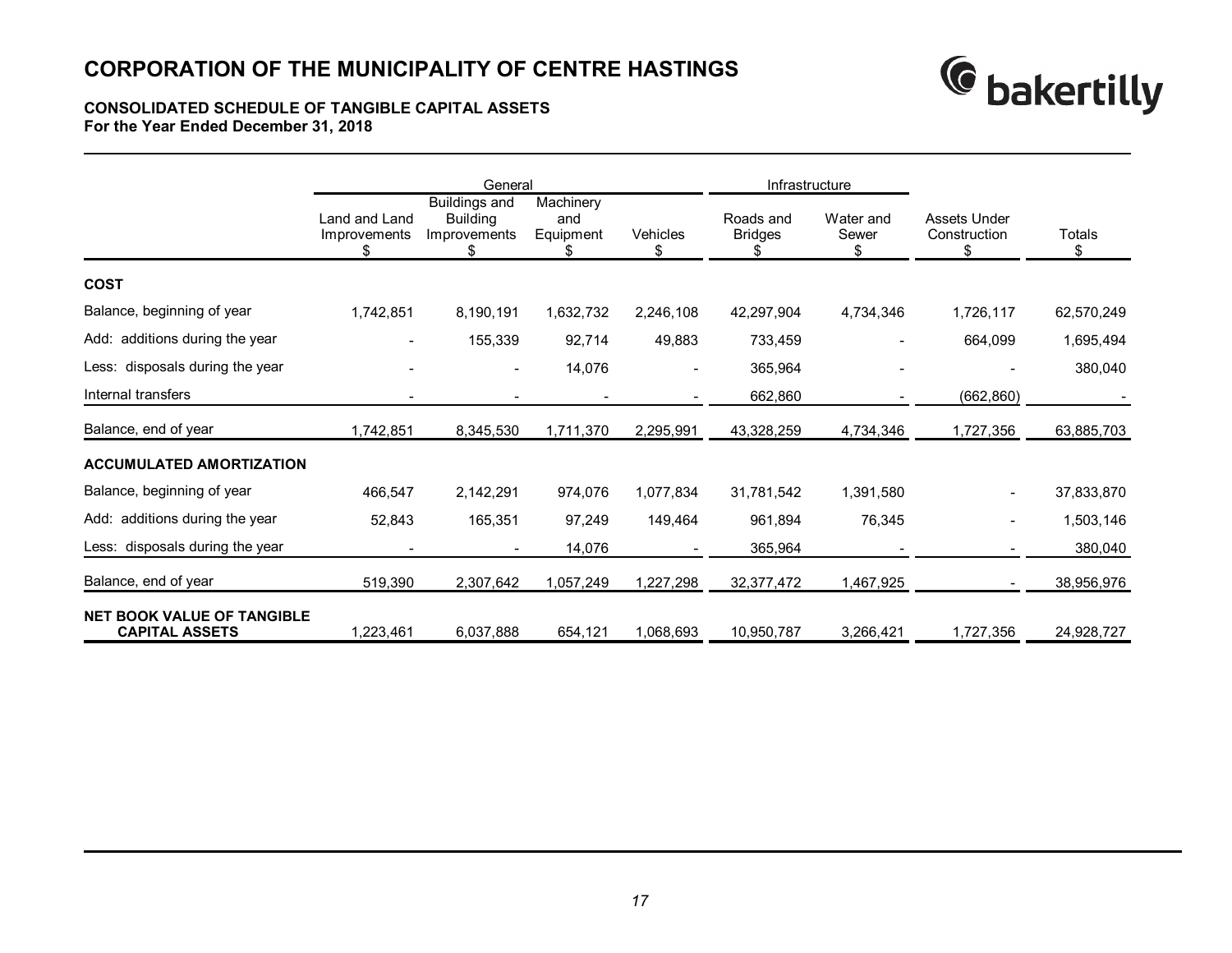

## **CONSOLIDATED SCHEDULE OF SEGMENT DISCLOSURE**

**For the Year Ended December 31, 2018**

|                                  |                |            |                |           | Other         |          | Recreation   |              |                          |
|----------------------------------|----------------|------------|----------------|-----------|---------------|----------|--------------|--------------|--------------------------|
|                                  | General        | Protection | Transportation | Water and | Environmental | Health   | and Cultural | Planning and |                          |
|                                  | Government     | Services   | Services       | Sewer     | Services      | Services | Services     |              | Development Consolidated |
|                                  | \$             | \$         | \$             | \$        | \$            | \$       | \$           | \$           | \$                       |
| <b>Revenues</b>                  |                |            |                |           |               |          |              |              |                          |
| Property taxation                | 762,137        | 71,338     | 1,832,503      |           | 234,791       | 166,073  | 913,156      | 207,459      | 4,187,457                |
| User charges                     | 85,870         | 122,062    | 2,960          | 761,723   | 63,424        | 165,403  | 214,884      | 25,809       | 1,442,135                |
| Government transfers - operating | 23,000         | 1,527,566  |                | 75,000    |               | 2,333    | 18,684       |              | 1,646,583                |
| Government transfers - capital   | $\blacksquare$ |            | 163,782        | 226,418   |               |          | 1,680        |              | 391,880                  |
| Other municipalities             |                |            |                |           | 25,484        | 63,691   | 120,441      |              | 209,616                  |
| Penalties and interest           | 129,566        |            |                |           |               |          |              |              | 129,566                  |
| Investment income                | 87,104         |            |                |           |               |          |              |              | 87,104                   |
| <b>Donations</b>                 |                |            |                |           |               |          | 15,487       | 39,227       | 54,714                   |
| Development charges earned       |                |            | 39,946         |           |               |          |              |              | 39,946                   |
| Parkland fees earned             |                |            |                |           |               |          | 37,547       |              | 37,547                   |
| Federal gas tax earned           |                |            | 326,096        |           |               |          |              |              | 326,096                  |
| <b>Total revenues</b>            | 1,087,677      | 1,720,966  | 2,365,287      | 1,063,141 | 323,699       | 397,500  | 1,321,879    | 272,495      | 8,552,644                |
| <b>Expenses</b>                  |                |            |                |           |               |          |              |              |                          |
| Salaries and benefits            | 555,224        | 363,064    | 692,995        | 198,215   | 204,317       | 26,514   | 604,823      | 124,929      | 2,770,081                |
| Interest charges                 |                |            |                |           |               | 45,431   |              |              | 45,431                   |
| <b>Materials</b>                 | 218,706        | 171,768    | 760,186        | 541,588   | 96,284        | 188,850  | 565,125      | 57,627       | 2,600,134                |
| Contracted services              |                | 888,361    | 127,482        | 218,573   | 213,484       |          | 5,762        | 1,270        | 1,454,932                |
| Rents and financial              | 8,234          |            | 21,731         |           |               |          |              |              | 29,965                   |
| <b>External transfers</b>        | 5,050          | 54,133     |                |           |               | 1,000    |              |              | 60,183                   |
| Amortization                     | 19,536         | 86,633     | 1,051,302      | 85,403    | 22,275        | 78,059   | 159,938      |              | 1,503,146                |
| <b>Total expenses</b>            | 806,750        | 1,563,959  | 2,653,696      | 1,043,779 | 536,360       | 339,854  | 1,335,648    | 183,826      | 8,463,872                |
| Net surplus/(deficit)            | 280,927        | 157,007    | (288, 409)     | 19,362    | (212, 661)    | 57,646   | (13, 769)    | 88,669       | 88,772                   |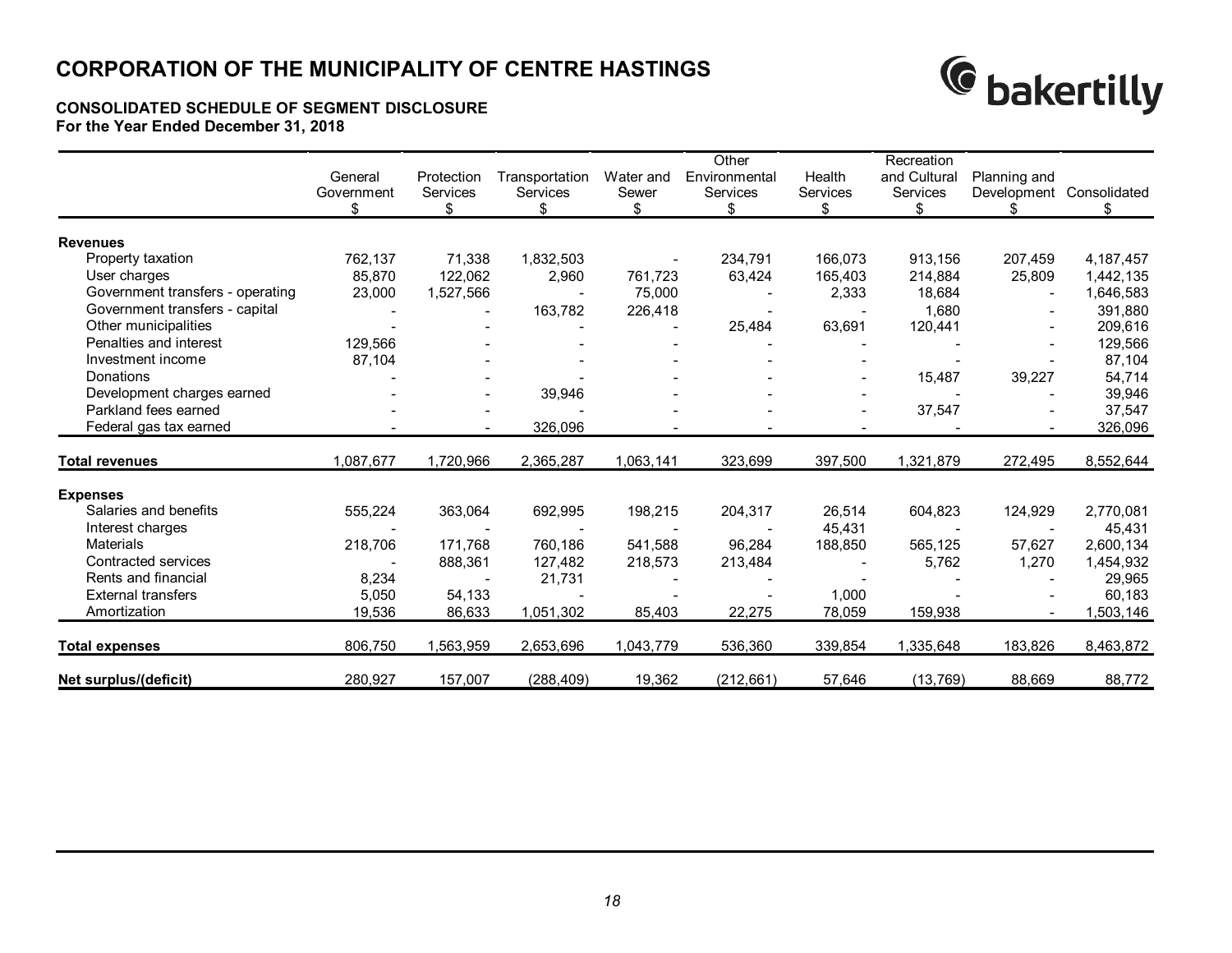

## **CONSOLIDATED SCHEDULE OF SEGMENT DISCLOSURE**

**For the Year Ended December 31, 2017**

|                                  |                          |                |                |           | Other                    |          | Recreation      |                |                          |
|----------------------------------|--------------------------|----------------|----------------|-----------|--------------------------|----------|-----------------|----------------|--------------------------|
|                                  | General                  | Protection     | Transportation | Water and | Environmental            | Health   | and Cultural    | Planning and   |                          |
|                                  | Government               | Services       | Services       | Sewer     | <b>Services</b>          | Services | <b>Services</b> |                | Development Consolidated |
|                                  | \$                       | \$             | \$             | \$        | \$                       | \$       | \$              | \$             | \$                       |
|                                  |                          |                |                |           |                          |          |                 |                |                          |
| <b>Revenues</b>                  |                          |                |                |           |                          |          |                 |                |                          |
| Property taxation                | 187,371                  | 129,011        | 1,863,999      |           | 325,871                  | 246,849  | 1,049,889       | 68,488         | 3,871,478                |
| User charges                     | 57,290                   | 76,122         | 1,200          | 730,746   | 129,324                  | 147,846  | 247,362         | 30,213         | 1,420,103                |
| Government transfers - operating | 13,800                   | 1,506,755      |                |           |                          |          | 65,747          |                | 1,586,302                |
| Government transfers - capital   | $\overline{\phantom{a}}$ | $\blacksquare$ | 670,773        | 164,296   | $\sim$                   |          | 4,521           |                | 839,590                  |
| Other municipalities             |                          |                |                |           | 21,425                   | 63,691   | 116,965         |                | 202,081                  |
| Penalties and interest           | 109,494                  |                |                | 3,412     |                          |          |                 |                | 112,906                  |
| Investment income                | 58,919                   |                |                |           |                          |          |                 |                | 58,919                   |
| Donations                        |                          |                |                |           |                          |          | 71,761          | 11,217         | 82,978                   |
| Federal gas tax earned           |                          |                | 457,828        |           |                          |          |                 |                | 457,828                  |
| <b>Total revenues</b>            | 426,874                  | 1,711,888      | 2,993,800      | 898,454   | 476,620                  | 458,386  | 1,556,245       | 109,918        | 8,632,185                |
| <b>Expenses</b>                  |                          |                |                |           |                          |          |                 |                |                          |
| Salaries and benefits            | 584,823                  | 261,090        | 668,500        | 138,420   | 184,708                  | 3,926    | 585,981         | 56,499         | 2,483,947                |
| Interest charges                 |                          |                |                |           | $\overline{\phantom{0}}$ | 50,748   |                 |                | 50,748                   |
| <b>Materials</b>                 | 221,213                  | 219,399        | 778,260        | 159,698   | 100,093                  | 183,808  | 457,861         | 53,188         | 2,173,520                |
| Contracted services              | 2,534                    | 919,064        | 95,957         | 196,400   | 206,998                  |          | 33,260          |                | 1,454,213                |
| Rents and financial              | 7,961                    |                | 24,637         |           |                          |          | 2,909           |                | 35,507                   |
| <b>External transfers</b>        |                          | 53,961         |                |           |                          | 2,800    | (417)           |                | 56,344                   |
| Amortization                     | 23,067                   | 85,425         | 983,591        | 81,975    | 20,714                   | 72,247   | 157,441         | $\blacksquare$ | 1,424,460                |
| Loss on disposal of tangible     |                          |                |                |           |                          |          |                 |                |                          |
| capital assets                   |                          |                | (2,900)        |           |                          | 20,228   |                 |                | 17,328                   |
| <b>Total expenses</b>            | 839,598                  | 1,538,939      | 2,548,045      | 576,493   | 512,513                  | 333,757  | 1,237,035       | 109,687        | 7,696,067                |
| Net surplus/(deficit)            | (412, 724)               | 172,949        | 445,755        | 321,961   | (35, 893)                | 124,629  | 319,210         | 231            | 936,118                  |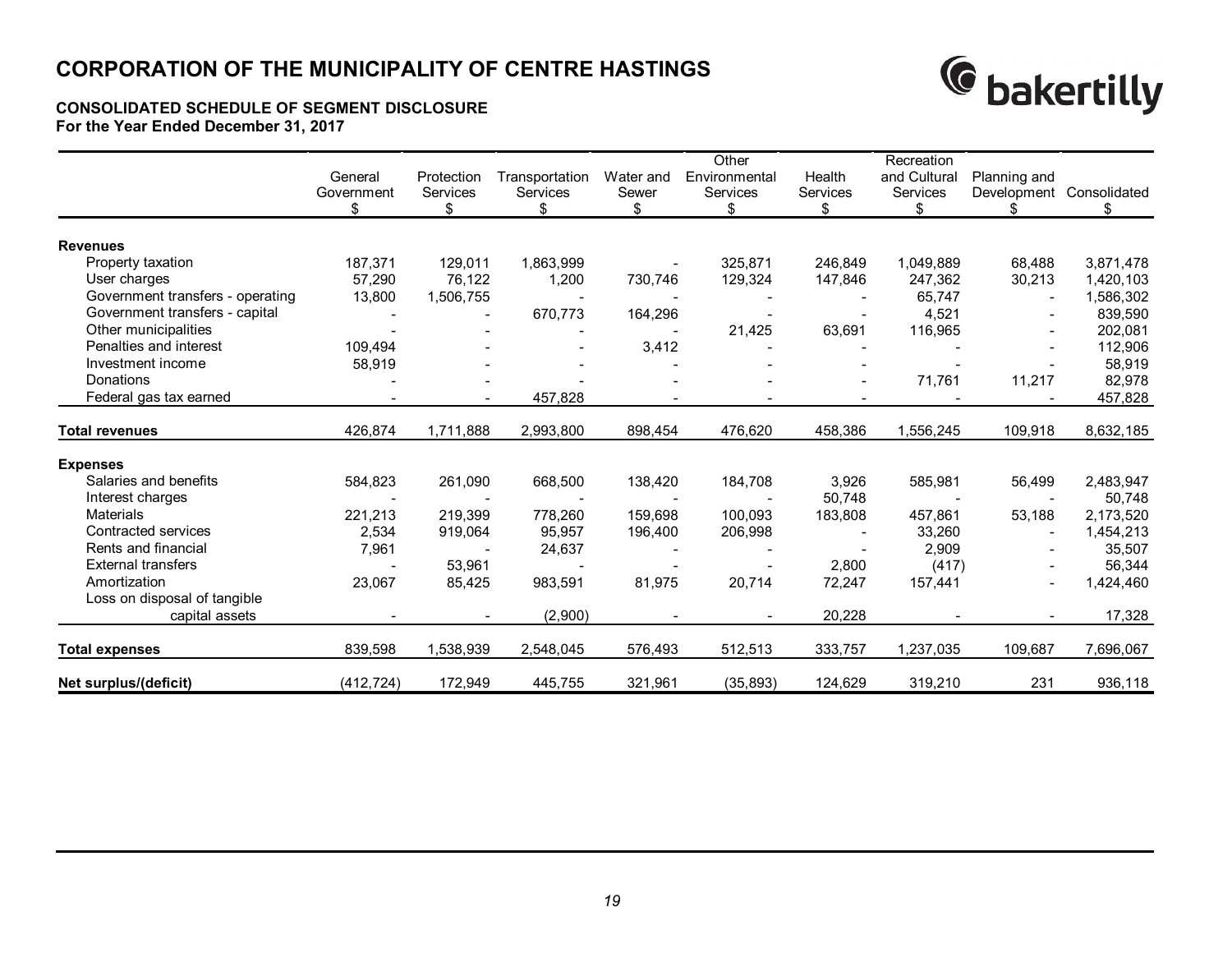

## **Baker Tilly KDN LLP**

272 Charlotte St. Peterborough, ON Canada K9J 2V4

**T: (705) 742-3418 F: (705) 742-9775**

**www.bakertilly.ca**

### **INDEPENDENT AUDITOR'S REPORT**

### **To the Members of Council, Inhabitants and Ratepayers of the Corporation of the Municipality of Centre Hastings**

#### *Opinion*

We have audited the financial statements of the Trust Funds of the Corporation of the Municipality of Centre Hastings (the Trust Funds), which comprise the statement of financial position as at December 31, 2018, the statement of continuity for the year then ended, and notes to the financial statements, including a summary of significant accounting policies.

In our opinion, the accompanying financial statements present fairly, in all material respects, the financial position of the Trust Funds as at December 31, 2018, and the continuity of the Trust Funds for the year then ended in accordance with Canadian Public Sector Accounting Standards.

We conducted our audit in accordance with Canadian generally accepted auditing standards. Our responsibilities under those standards are further described in the Auditor's Responsibilities for the Audit of the Financial Statements section of our report. We are independent of the Trust Funds in accordance with the ethical requirements that are relevant to our audit of the financial statements in Canada, and we have fulfilled our other ethical responsibilities in accordance with these requirements. We believe that the audit evidence we have obtained is sufficient and appropriate to provide a basis for our opinion.

### *Other Matter*

The financial statements of the Trust Funds as at and for the year ended December 31, 2017 were audited by Collins Barrow Kawarthas LLP, which became Baker Tilly KDN LLP effective January 10, 2019.

#### *Responsibilities of Management and Those Charged with Governance for the Financial Statements*

Management is responsible for the preparation and fair presentation of the financial statements in accordance with Canadian Public Sector Accounting Standards, and for such internal control as management determines is necessary to enable the preparation of financial statements that are free from material misstatement, whether due to fraud or error.

In preparing the financial statements, management is responsible for assessing the Trust Funds' ability to continue as a going concern, disclosing, as applicable, matters related to going concern and using the going concern basis of accounting unless management either intends to liquidate the Trust Funds or to cease operations, or has no realistic alternative but to do so.

Those charged with governance are responsible for overseeing the Trust Funds' financial reporting process.

#### ASSURANCE · TAX · ADVISORY

Baker Tilly KDN LLP is a member of Baker Tilly Canada Cooperative, which is a member of the global network of Baker Tilly International Limited. All members of Baker Tilly Canada Cooperative and Baker Tilly International Limited are separate and independent legal entities.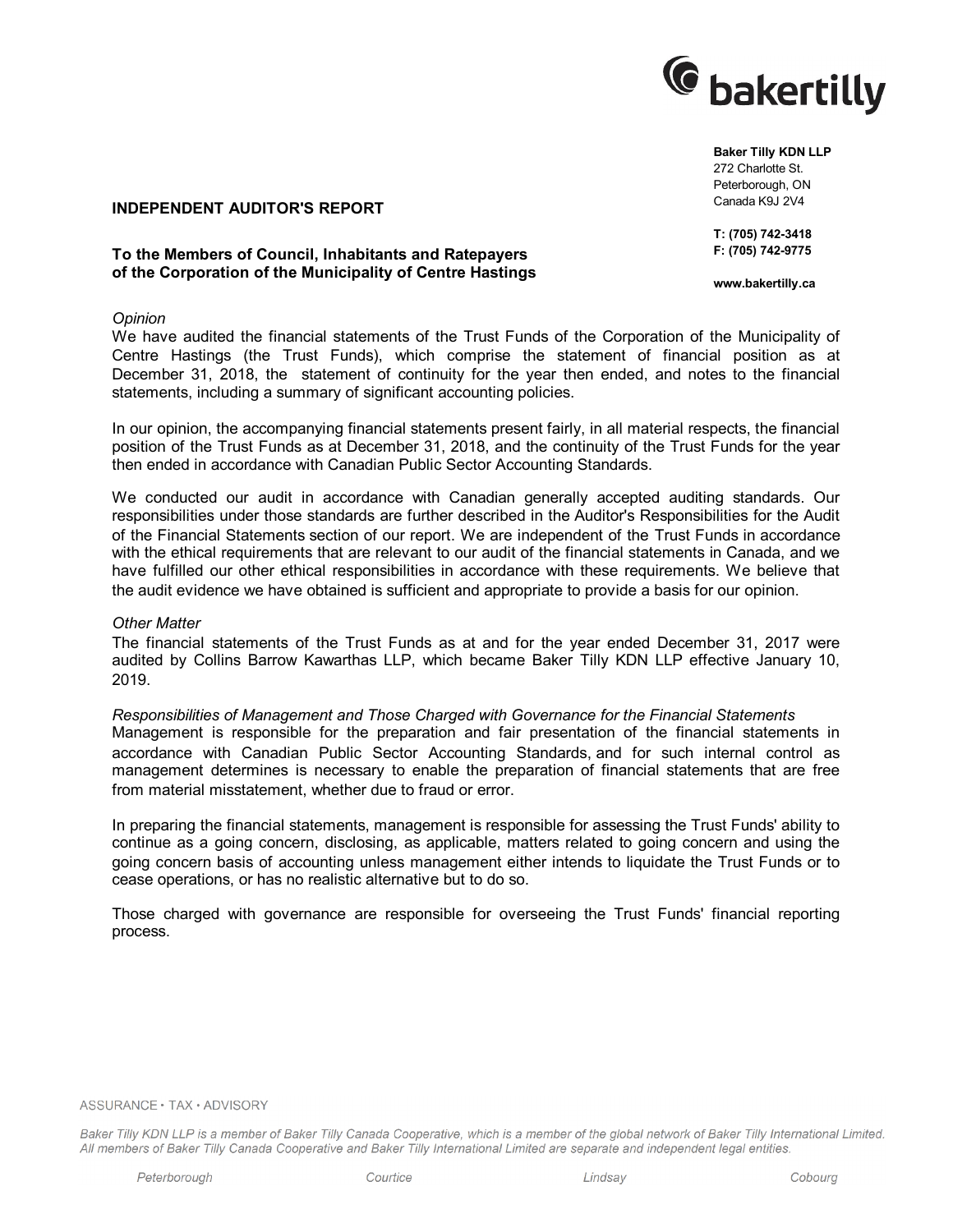

#### *Auditor's Responsibilities for the Audit of the Financial Statements*

Our objectives are to obtain reasonable assurance about whether the financial statements as a whole are free from material misstatement, whether due to fraud or error, and to issue an auditor's report that includes our opinion. Reasonable assurance is a high level of assurance, but is not a guarantee that an audit conducted in accordance with Canadian generally accepted auditing standards will always detect a material misstatement when it exists. Misstatements can arise from fraud or error and are considered material if, individually or in the aggregate, they could reasonably be expected to influence the economic decisions of users taken on the basis of these financial statements.

As part of an audit in accordance with Canadian generally accepted auditing standards, we exercise professional judgment and maintain professional skepticism throughout the audit. We also:

- Identify and assess the risks of material misstatement of the financial statements, whether due to fraud or error, design and perform audit procedures responsive to those risks, and obtain audit evidence that is sufficient and appropriate to provide a basis for our opinion. The risk of not detecting a material misstatement resulting from fraud is higher than for one resulting from error, as fraud may involve collusion, forgery, intentional omissions, misrepresentations, or the override of internal control.
- Obtain an understanding of internal control relevant to the audit in order to design audit procedures that are appropriate in the circumstances, but not for the purpose of expressing an opinion on the effectiveness of the Trust Funds' internal control.
- Evaluate the appropriateness of accounting policies used and the reasonableness of accounting estimates and related disclosures made by management.
- Conclude on the appropriateness of management's use of the going concern basis of accounting and, based on the audit evidence obtained, whether a material uncertainty exists related to events or conditions that may cast significant doubt on the Trust Funds' ability to continue as a going concern. If we conclude that a material uncertainty exists, we are required to draw attention in our auditor's report to the related disclosures in the financial statements or, if such disclosures are inadequate, to modify our opinion. Our conclusions are based on the audit evidence obtained up to the date of our auditor's report. However, future events or conditions may cause the Trust Funds to cease to continue as a going concern.
- Evaluate the overall presentation, structure and content of the financial statements, including the disclosures, and whether the financial statements represent the underlying transactions and events in a manner that achieves fair presentation.

We communicate with those charged with governance regarding, among other matters, the planned scope and timing of the audit and significant audit findings, including any significant deficiencies in internal control that we identify during our audit.

# *Baker Tilly KDN LLP*

Chartered Professional Accountants Licensed Public Accountants

Peterborough, Ontario July 19, 2019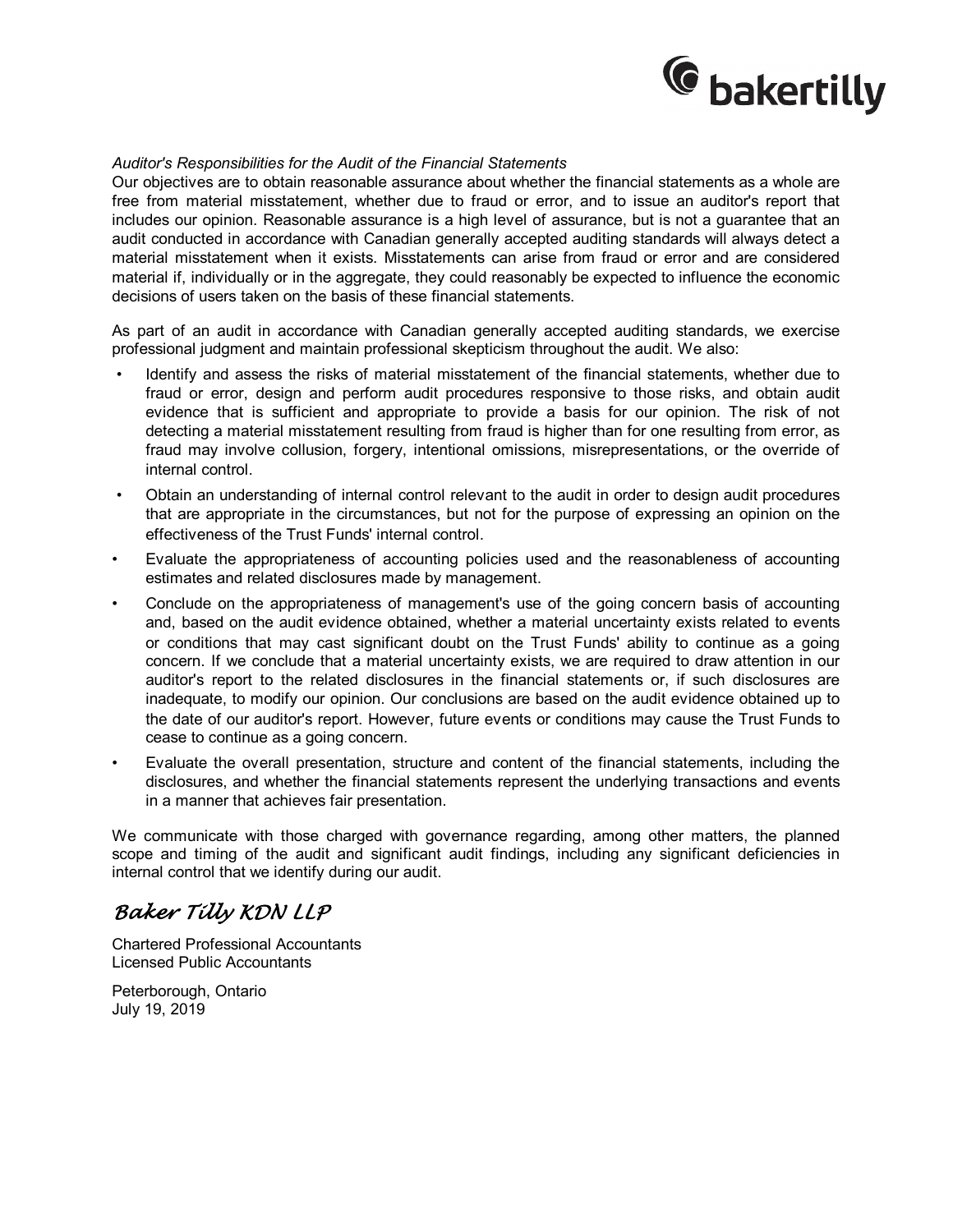

## **TRUST FUNDS STATEMENT OF FINANCIAL POSITION At December 31, 2018**

|                                      | Perpetual |                | 2018    | 2017                  |
|--------------------------------------|-----------|----------------|---------|-----------------------|
|                                      | Care      | Monument       | Total   | Total                 |
|                                      | \$        | \$             | \$      | $\boldsymbol{\theta}$ |
| <b>FINANCIAL ASSETS</b>              |           |                |         |                       |
| Cash                                 | 190       | $\overline{2}$ | 192     | 192                   |
| Investments (note 2)                 | 151,594   | 7,296          | 158,890 | 156,490               |
|                                      |           |                |         |                       |
|                                      | 151,784   | 7,298          | 159,082 | 156,682               |
| <b>LIABILITIES AND FUND BALANCES</b> |           |                |         |                       |
| <b>LIABILITIES</b>                   |           |                |         |                       |
| Due to Municipality                  | 5,185     | 945            | 6,130   | 5,280                 |
| <b>FUND BALANCE</b>                  | 146,599   | 6,353          | 152,952 | 151,402               |
|                                      | 151,784   | 7,298          | 159,082 | 156,682               |

 *The accompanying notes are an integral part of these financial statements*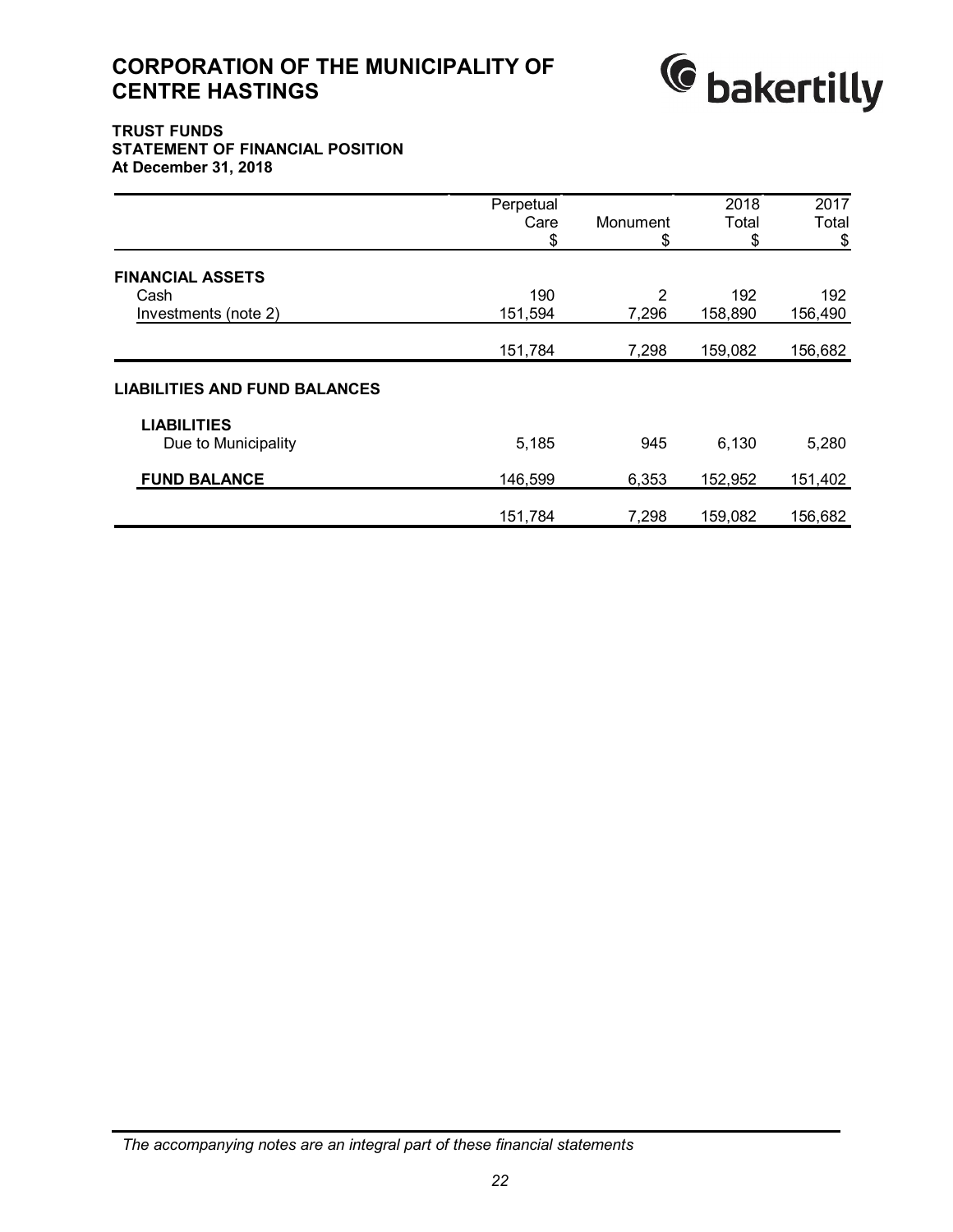

### **TRUST FUNDS STATEMENT OF CONTINUITY For the Year Ended December 31, 2018**

|                                     | Perpetual |          | 2018    | 2017    |
|-------------------------------------|-----------|----------|---------|---------|
|                                     | Care      | Monument | Total   | Total   |
|                                     | \$        | \$       | \$      | \$      |
| <b>BALANCES</b> - beginning of year | 145,049   | 6,353    | 151,402 | 150,892 |
| <b>RECEIPTS</b>                     |           |          |         |         |
| Investment income                   | 3,907     | 235      | 4,142   | 3,568   |
| <b>Transfer from Municipality</b>   | 1,550     |          | 1,550   | 510     |
|                                     | 5,457     | 235      | 5,692   | 4,078   |
| <b>EXPENSES</b>                     |           |          |         |         |
| <b>Transfer to Municipality</b>     | 3,496     | 177      | 3,673   | 3,118   |
| <b>Administration fees</b>          | 411       | 58       | 469     | 450     |
|                                     | 3,907     | 235      | 4,142   | 3,568   |
| <b>BALANCES</b> - end of year       | 146,599   | 6,353    | 152,952 | 151,402 |

 *The accompanying notes are an integral part of these financial statements*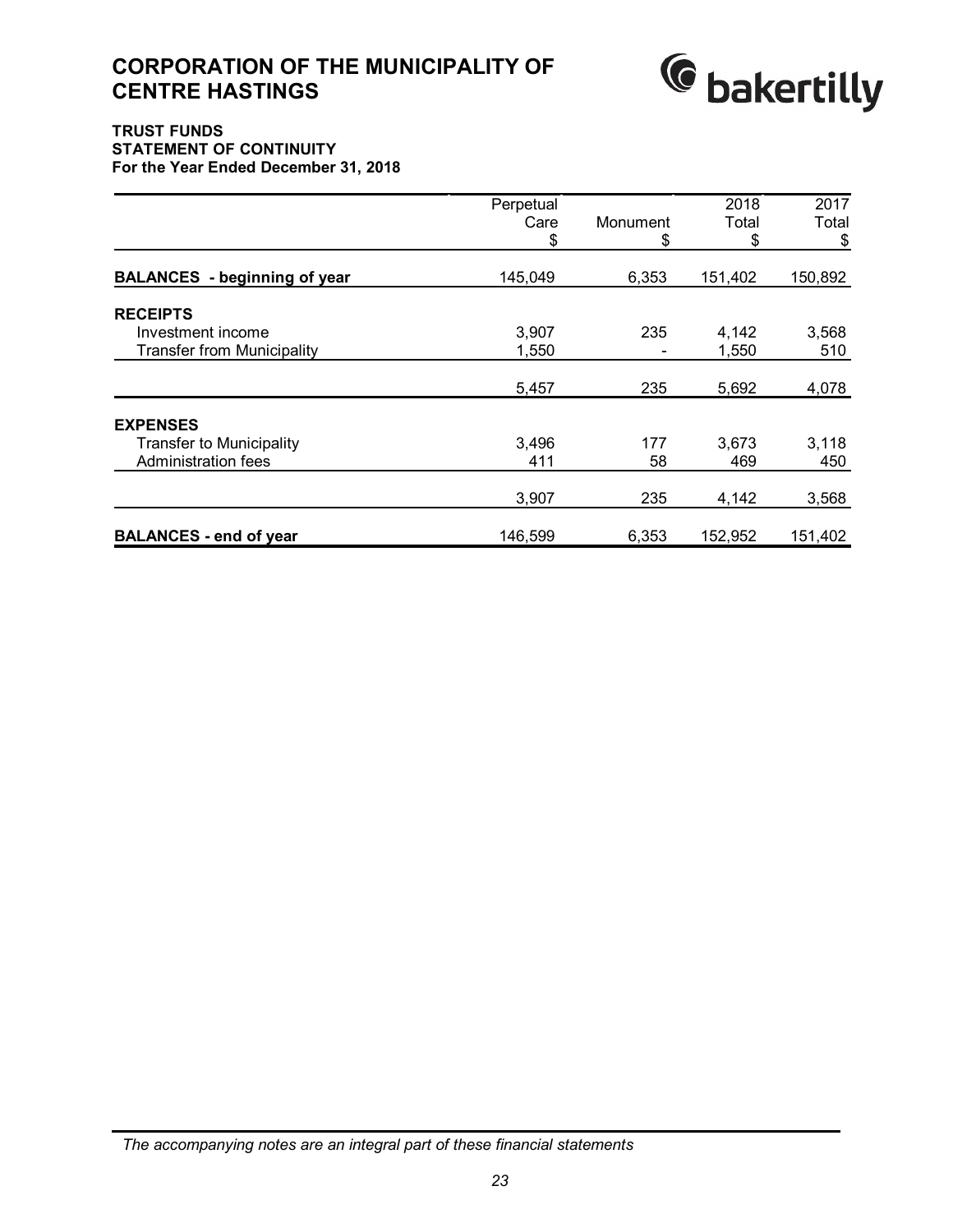

### **TRUST FUNDS NOTES TO THE FINANCIAL STATEMENTS For the Year Ended December 31, 2018**

### **1. SIGNIFICANT ACCOUNTING POLICIES**

These financial statements have been prepared in accordance with the standards in the Chartered Professional Accountants Canada Public Sector Accounting (PSA) Handbook.

(a) Basis of Accounting

Revenue and expenses are reported on the accrual basis of accounting which recognizes revenues as they become available and measurable; expenses are recognized as they are incurred and measurable as a result of receipt of goods or services and the creation of a legal obligation to pay.

(b) Use of Estimates

The preparation of financial statements in conformity with Canadian generally accepted accounting principles requires management to make estimates and assumptions. These estimates and assumptions affect the reported amounts of assets and liabilities and disclosure of contingent assets and liabilities at the date of the financial statements, and the reported amounts of revenue and expenses during the period and are based on the Municipality's best information and judgment. Actual results could differ from these estimates.

## **2. INVESTMENTS**

Investments in mutual funds, recorded at cost, consist of the following:

|                     | Market<br>Value | 2018<br>Cost | 2017<br>Cost<br>\$ |
|---------------------|-----------------|--------------|--------------------|
| Perpetual care fund | 151,023         | 151,594      | 149,481            |
| Monument fund       | 7,123           | 7,296        | 7,009              |
|                     | 158,146         | 158,890      | 156,490            |

## **3. CEMETERY PERPETUAL CARE**

The Perpetual Care Fund administered by the Municipality is funded by the sale of cemetery plots. These funds are invested and earnings derived there from are used to perform perpetual care maintenance to the Municipality's cemeteries. The operations and investments of the Fund are undertaken by the Municipality in accordance with the regulations of the Cemeteries Act.

## **4. CEMETERY MONUMENT FUND**

The Monument Fund administered by the Municipality is funded by the sale of markers and monuments. These funds are invested and earnings derived there from are used to perform maintenance to the markers and monuments in the Municipality's cemeteries. The operations and investments of the Fund are undertaken by the Municipality in accordance with the regulations of the Cemeteries Act.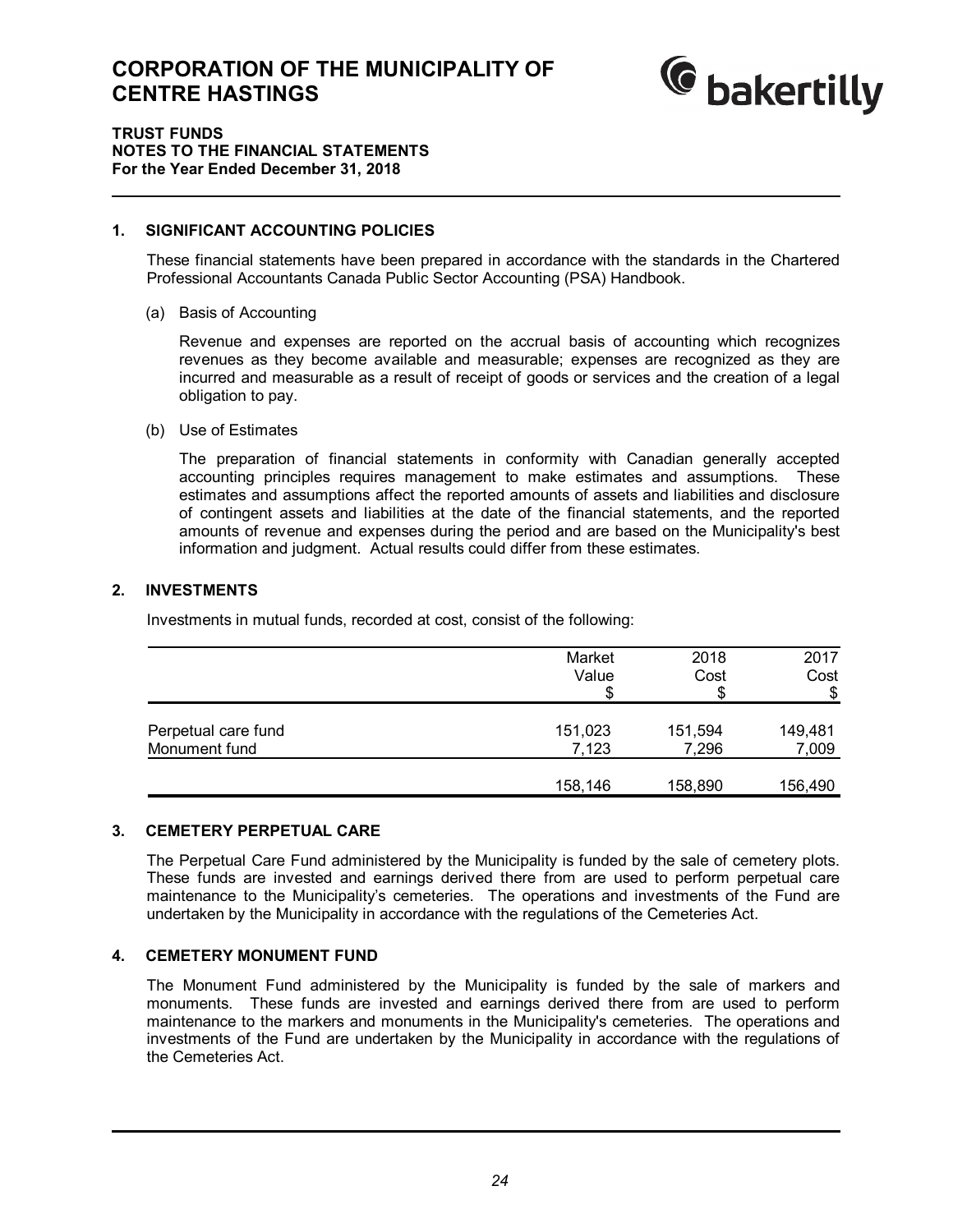

**CENTRE HASTINGS PUBLIC LIBRARY BOARD**

**FINANCIAL STATEMENTS**

**DECEMBER 31, 2018**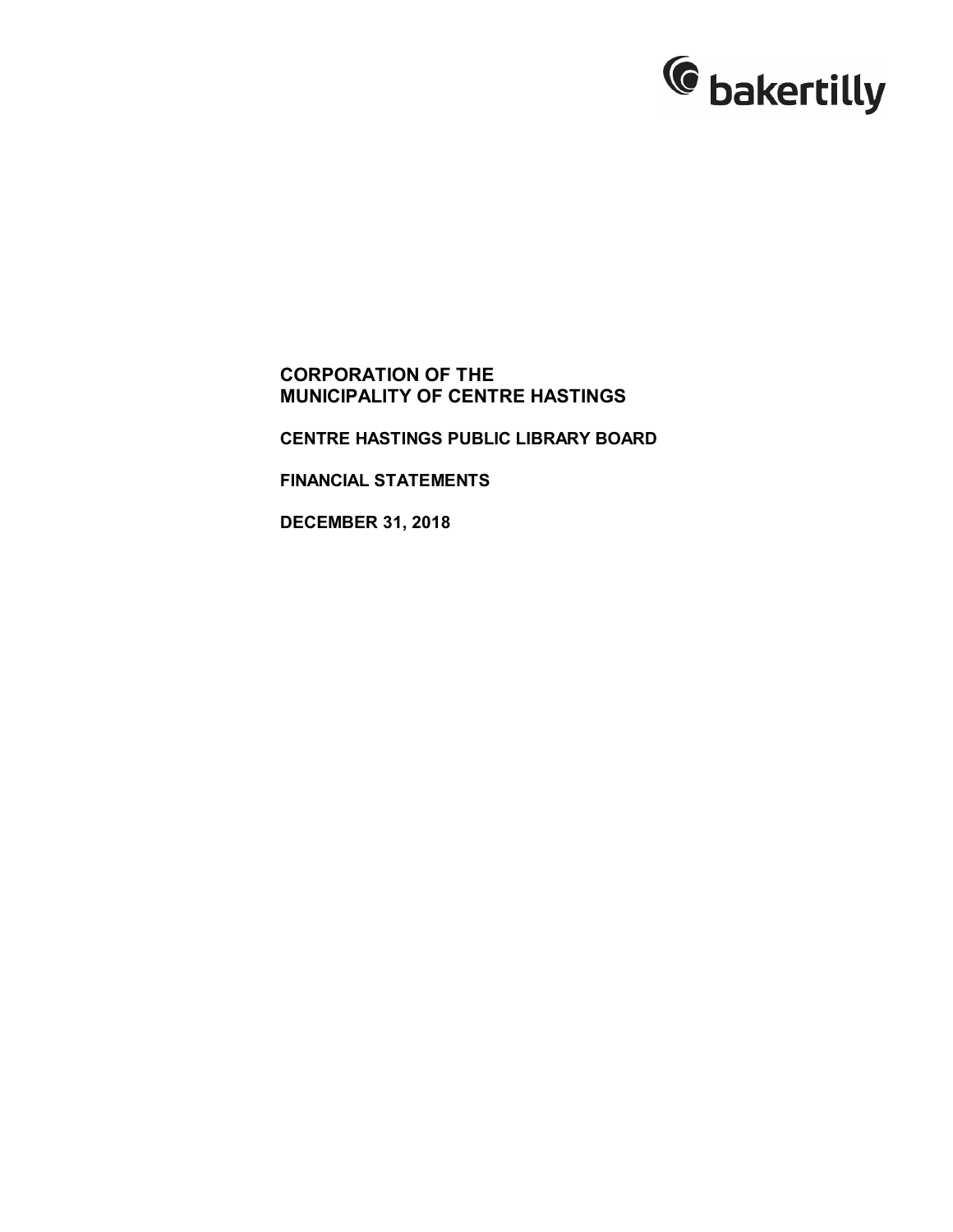

#### **INDEPENDENT AUDITOR'S REPORT**

### **To the Members of the Centre Hastings Public Library Board, the Members of Council, Inhabitants and Ratepayers of the Corporation of the Municipality of Centre Hastings**

#### *Qualified Opinion*

We have audited the financial statements of the Centre Hastings Public Library Board of the Corporation of the Municipality of Centre Hastings (the Board), which comprise the statement of financial position as at December 31, 2018, the statements of operations and accumulated surplus, change in net financial assets and cash flows for the year then ended, and notes to the financial statements, including a summary of significant accounting policies.

In our opinion, except for the possible effects of the matter described in the Basis for Qualified Opinion section of our report, the accompanying financial statements present fairly, in all material respects, the financial position of the Board as at December 31, 2018, and the results of its operations and cash flows for the year then ended in accordance with Canadian Public Sector Accounting Standards.

#### *Basis for Qualified Opinion*

In common with many Public Library Boards, the Board derives revenue from donations and fundraising, the completeness of which is not susceptible to satisfactory audit verification. Accordingly, verification of these revenues was limited to the amounts recorded in the records of the Board. Therefore, we were not able to determine whether any adjustments might be necessary to donations and fundraising revenue, annual surplus, assets and accumulated surplus.

We conducted our audit in accordance with Canadian generally accepted auditing standards. Our responsibilities under those standards are further described in the Auditor's Responsibilities for the Audit of the Financial Statements section of our report. We are independent of the Board in accordance with the ethical requirements that are relevant to our audit of the financial statements in Canada, and we have fulfilled our other ethical responsibilities in accordance with these requirements. We believe that the audit evidence we have obtained is sufficient and appropriate to provide a basis for our qualified opinion.

#### *Other Matter*

The financial statements of the Board as at and for the year ended December 31, 2017 were audited by Collins Barrow Kawarthas LLP, which became Baker Tilly KDN LLP effective January 10, 2019.

#### *Responsibilities of Management and Those Charged with Governance for the Financial Statements*

Management is responsible for the preparation and fair presentation of the financial statements in accordance with Canadian Public Sector Accounting Standards, and for such internal control as management determines is necessary to enable the preparation of financial statements that are free from material misstatement, whether due to fraud or error.

In preparing the financial statements, management is responsible for assessing the Board's ability to continue as a going concern, disclosing, as applicable, matters related to going concern and using the going concern basis of accounting unless management either intends to liquidate the Board or to cease operations, or has no realistic alternative but to do so.

Those charged with governance are responsible for overseeing the Board's financial reporting process.

ASSURANCE · TAX · ADVISORY

Baker Tilly KDN LLP is a member of Baker Tilly Canada Cooperative, which is a member of the global network of Baker Tilly International Limited. All members of Baker Tilly Canada Cooperative and Baker Tilly International Limited are separate and independent legal entities.

**Baker Tilly KDN LLP** 272 Charlotte St. Peterborough, ON Canada K9J 2V4

**T: (705) 742-3418 F: (705) 742-9775**

**www.bakertilly.ca**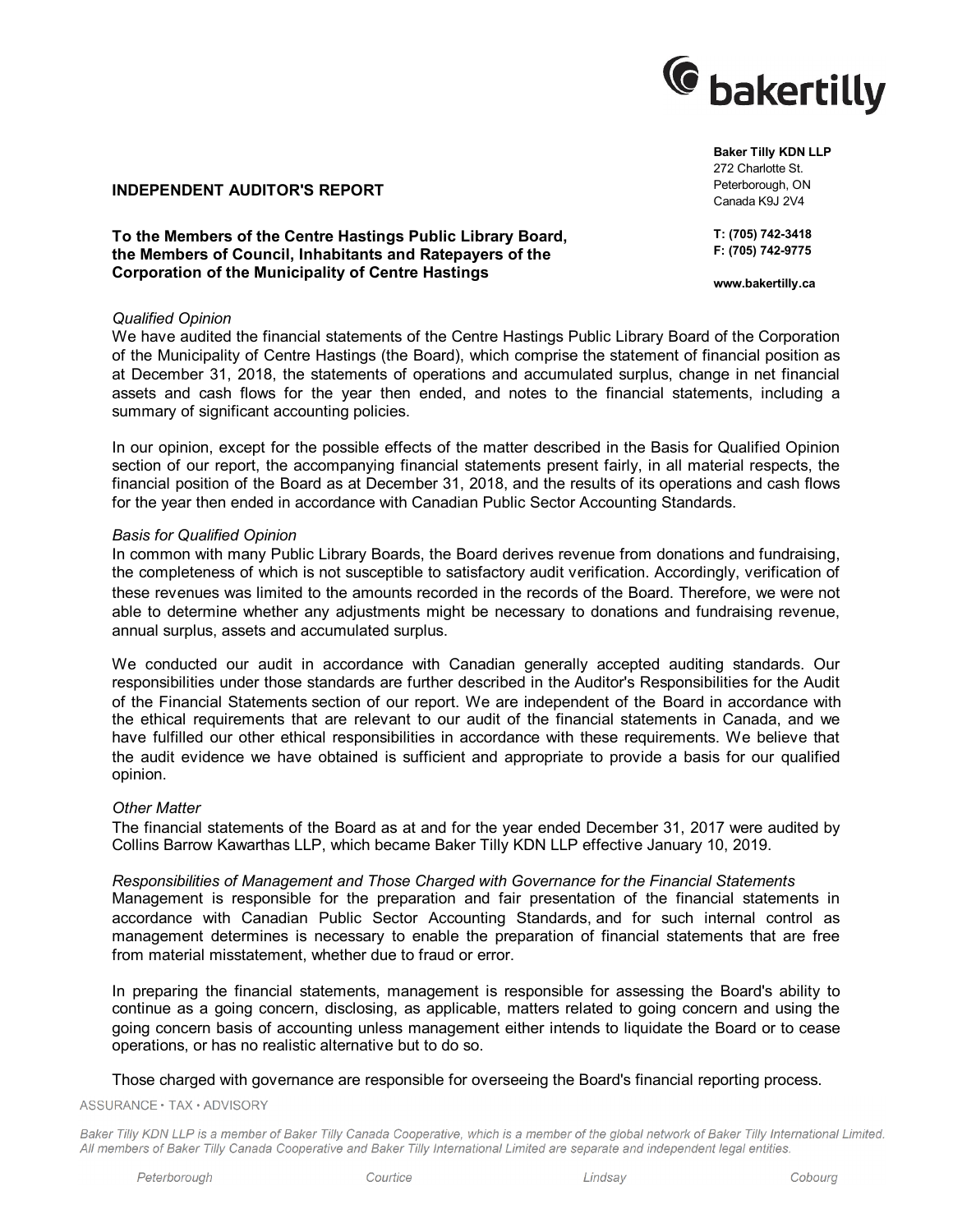

#### *Auditor's Responsibilities for the Audit of the Financial Statements*

Our objectives are to obtain reasonable assurance about whether the financial statements as a whole are free from material misstatement, whether due to fraud or error, and to issue an auditor's report that includes our opinion. Reasonable assurance is a high level of assurance, but is not a guarantee that an audit conducted in accordance with Canadian generally accepted auditing standards will always detect a material misstatement when it exists. Misstatements can arise from fraud or error and are considered material if, individually or in the aggregate, they could reasonably be expected to influence the economic decisions of users taken on the basis of these financial statements.

As part of an audit in accordance with Canadian generally accepted auditing standards, we exercise professional judgment and maintain professional skepticism throughout the audit. We also:

- Identify and assess the risks of material misstatement of the financial statements, whether due to fraud or error, design and perform audit procedures responsive to those risks, and obtain audit evidence that is sufficient and appropriate to provide a basis for our opinion. The risk of not detecting a material misstatement resulting from fraud is higher than for one resulting from error, as fraud may involve collusion, forgery, intentional omissions, misrepresentations, or the override of internal control.
- Obtain an understanding of internal control relevant to the audit in order to design audit procedures that are appropriate in the circumstances, but not for the purpose of expressing an opinion on the effectiveness of the Board's internal control.
- Evaluate the appropriateness of accounting policies used and the reasonableness of accounting estimates and related disclosures made by management.
- Conclude on the appropriateness of management's use of the going concern basis of accounting and, based on the audit evidence obtained, whether a material uncertainty exists related to events or conditions that may cast significant doubt on the Board's ability to continue as a going concern. If we conclude that a material uncertainty exists, we are required to draw attention in our auditor's report to the related disclosures in the financial statements or, if such disclosures are inadequate, to modify our opinion. Our conclusions are based on the audit evidence obtained up to the date of our auditor's report. However, future events or conditions may cause the Board to cease to continue as a going concern.
- Evaluate the overall presentation, structure and content of the financial statements, including the disclosures, and whether the financial statements represent the underlying transactions and events in a manner that achieves fair presentation.

We communicate with those charged with governance regarding, among other matters, the planned scope and timing of the audit and significant audit findings, including any significant deficiencies in internal control that we identify during our audit.

# *Baker Tilly KDN LLP*

Chartered Professional Accountants Licensed Public Accountants

Peterborough, Ontario July 19, 2019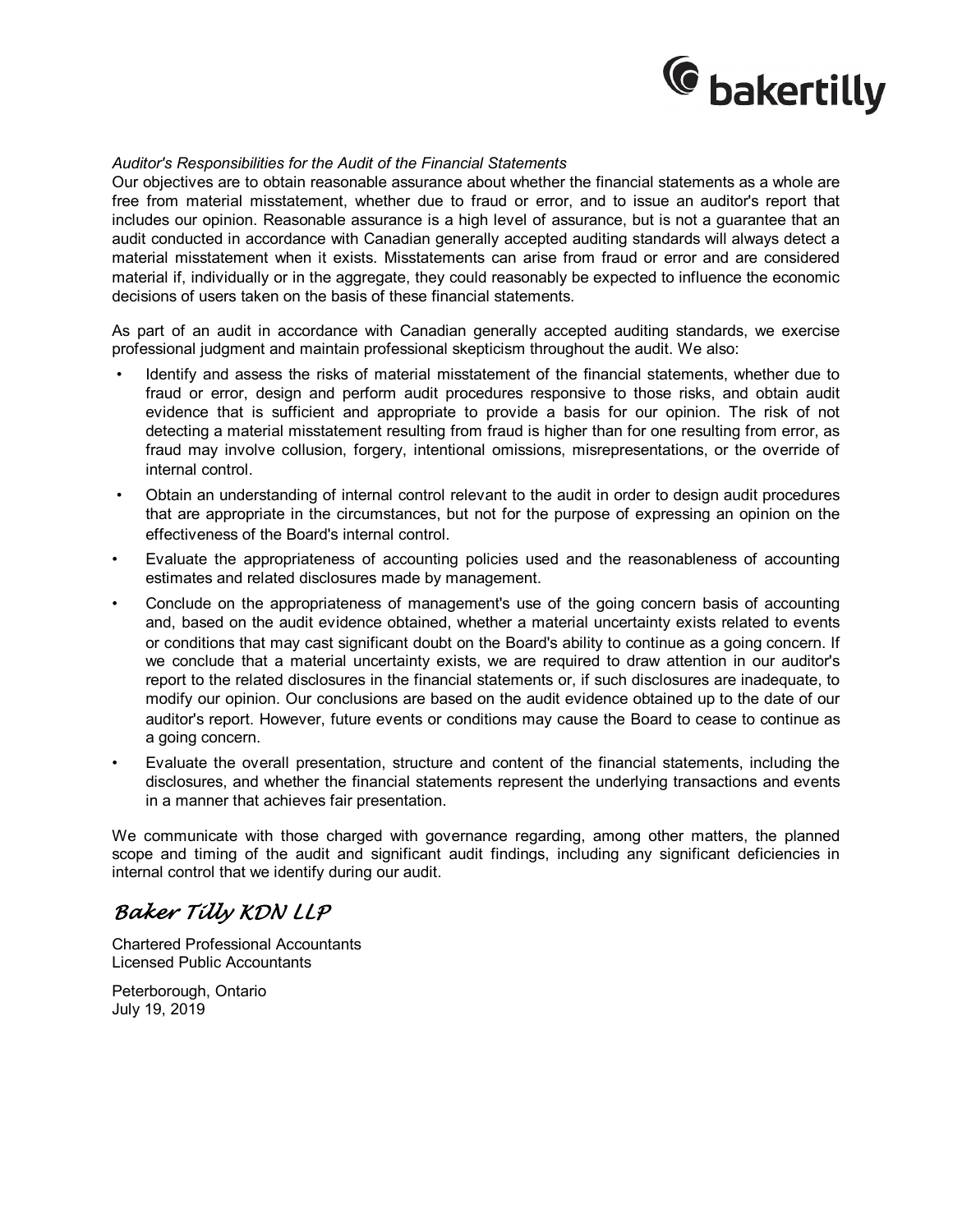

## **CENTRE HASTINGS PUBLIC LIBRARY BOARD STATEMENT OF FINANCIAL POSITION At December 31, 2018**

|                                     | 2018   | 2017   |
|-------------------------------------|--------|--------|
|                                     | \$     | \$     |
| <b>FINANCIAL ASSETS</b>             |        |        |
| Cash                                | 39,786 | 24,073 |
| Accounts receivable                 | 2,653  | 2,129  |
| Due from Municipality               | 135    | 135    |
| <b>TOTAL FINANCIAL ASSETS</b>       | 42,574 | 26,337 |
| <b>LIABILITIES</b>                  |        |        |
| Accounts payable                    | 3,094  | 4,448  |
| Deferred revenue (note 5)           | 15,000 |        |
| <b>TOTAL LIABILITIES</b>            | 18,094 | 4,448  |
| <b>NET FINANCIAL ASSETS</b>         | 24,480 | 21,889 |
| <b>NON-FINANCIAL ASSETS</b>         |        |        |
| Tangible capital assets (note 2)    | 43,154 | 40,582 |
| <b>ACCUMULATED SURPLUS (note 3)</b> | 67,634 | 62,471 |

*The accompanying notes are an integral part of these financial statements*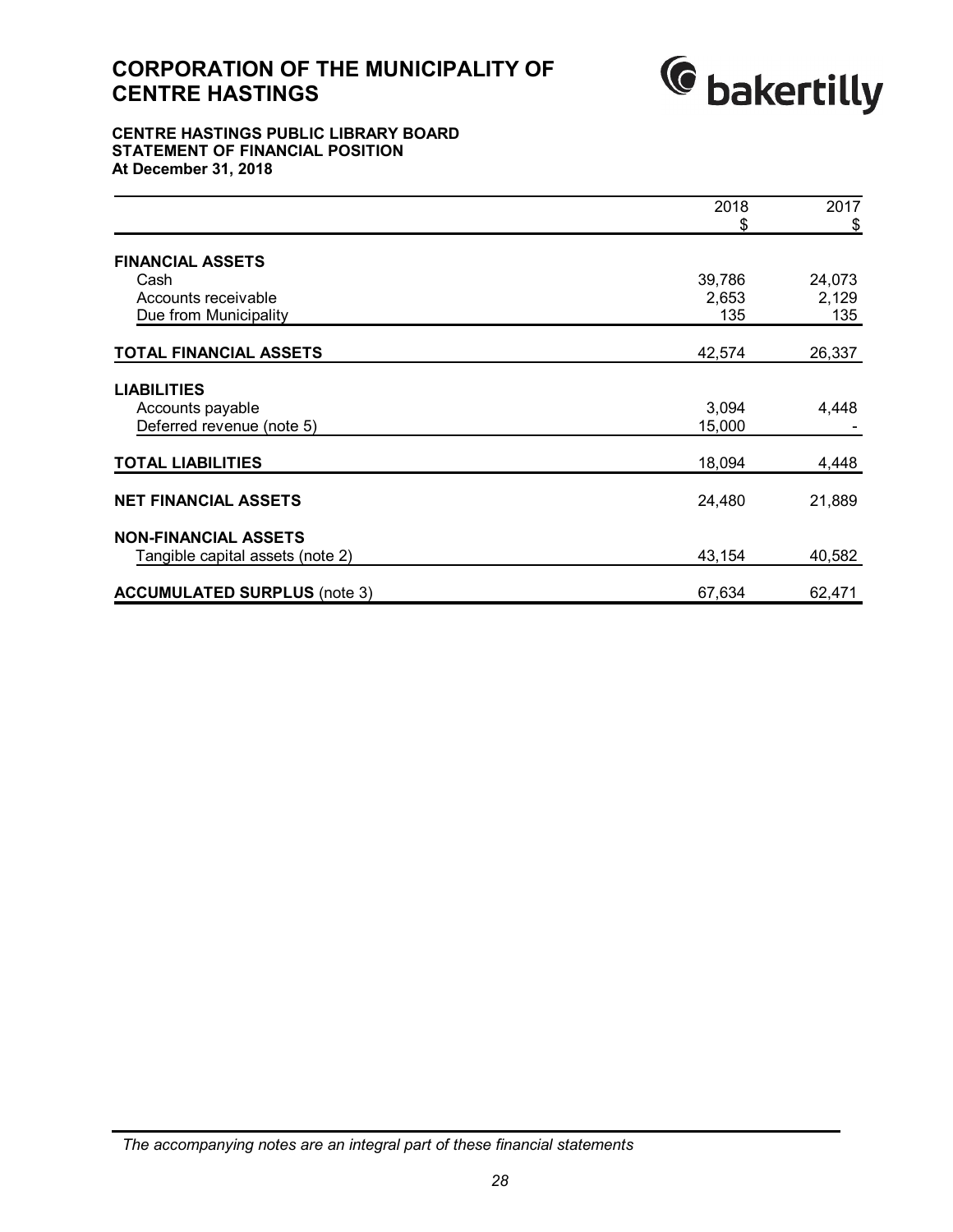

## **CENTRE HASTINGS PUBLIC LIBRARY BOARD STATEMENT OF OPERATIONS AND ACCUMULATED SURPLUS For the Year Ended December 31, 2018**

|                                                | <b>Budget</b>     | Actual  | Actual  |
|------------------------------------------------|-------------------|---------|---------|
|                                                | 2018              | 2018    | 2017    |
|                                                | \$<br>(Unaudited) | \$      | \$      |
|                                                |                   |         |         |
| <b>REVENUES</b>                                |                   |         |         |
| Municipality of Centre Hastings contribution   |                   |         |         |
| Levy                                           | 75,632            | 75,632  | 72,344  |
| Allocated repairs and maintenance (note 8)     |                   | 37,799  | 9,952   |
| Township of Madoc contribution                 | 32,414            | 32,414  | 31,005  |
| Government of Canada                           |                   | 1,680   | 1,368   |
| Province of Ontario                            | 31,762            | 24,670  | 28,859  |
| User fees                                      | 1,778             | 2,428   | 2,028   |
| Donations and fundraising                      |                   | 2,133   | 9,614   |
|                                                |                   |         |         |
| <b>TOTAL REVENUES</b>                          | 141,586           | 176,756 | 155,170 |
|                                                |                   |         |         |
| <b>EXPENSES</b>                                |                   |         |         |
| Salaries and benefits                          | 85,971            | 93,824  | 82,722  |
| Supplies and services                          | 33,025            | 24,430  | 35,310  |
| Periodicals                                    | 1,190             | 1,166   | 1,008   |
| Repairs and maintenance                        | 5,700             | 2,036   | 3,010   |
| Amortization                                   | 12,219            | 12,338  | 12,219  |
| Allocated repairs and maintenance (note 8)     |                   | 37,799  | 9,952   |
|                                                |                   |         |         |
| <b>TOTAL EXPENSES</b>                          | 138,105           | 171,593 | 144,221 |
|                                                |                   |         |         |
| <b>ANNUAL SURPLUS</b>                          | 3,481             | 5,163   | 10,949  |
| <b>ACCUMULATED SURPLUS</b> - beginning of year |                   | 62,471  | 51,522  |
|                                                |                   |         |         |
| <b>ACCUMULATED SURPLUS - end of year</b>       |                   | 67,634  | 62,471  |

 *The accompanying notes are an integral part of these financial statements*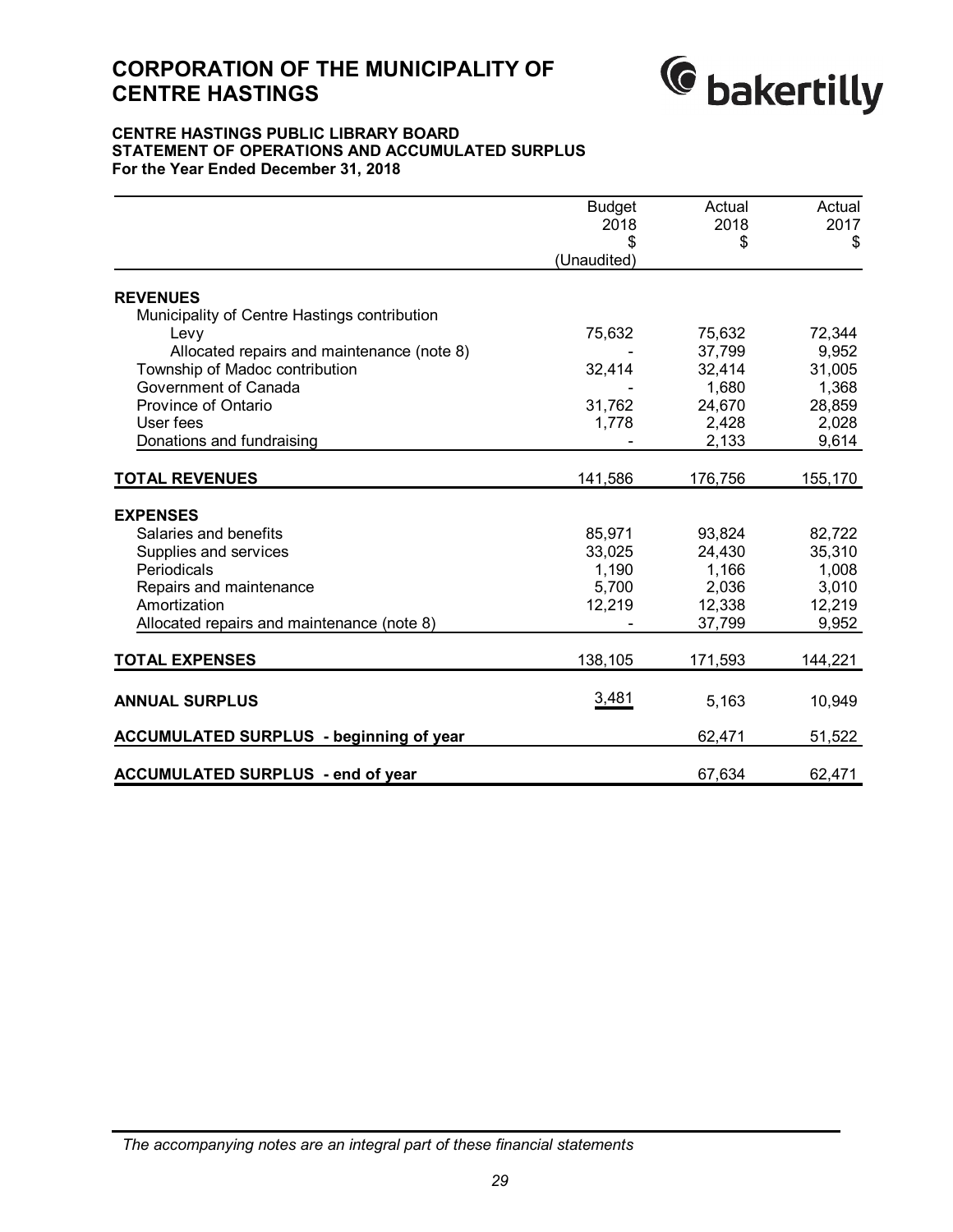

## **CENTRE HASTINGS PUBLIC LIBRARY BOARD STATEMENT OF CHANGE IN NET FINANCIAL ASSETS For the Year Ended December 31, 2018**

|                                                                                   | <b>Budget</b><br>2018 | Actual<br>2018      | Actual<br>2017      |
|-----------------------------------------------------------------------------------|-----------------------|---------------------|---------------------|
|                                                                                   | \$<br>(Unaudited)     | \$                  | \$                  |
| <b>ANNUAL SURPLUS</b>                                                             | 3,481                 | 5.163               | 10,949              |
| Amortization of tangible capital assets<br>Acquisition of tangible capital assets | 12,219<br>(15,700)    | 12,338<br>(14, 910) | 12,219<br>(18, 188) |
| <b>INCREASE IN NET FINANCIAL ASSETS</b>                                           |                       | 2,591               | 4,980               |
| NET FINANCIAL ASSETS - beginning of year                                          | 21,889                | 21,889              | 16,909              |
| NET FINANCIAL ASSETS - end of year                                                | 21,889                | 24,480              | 21,889              |

*The accompanying notes are an integral part of these financial statements*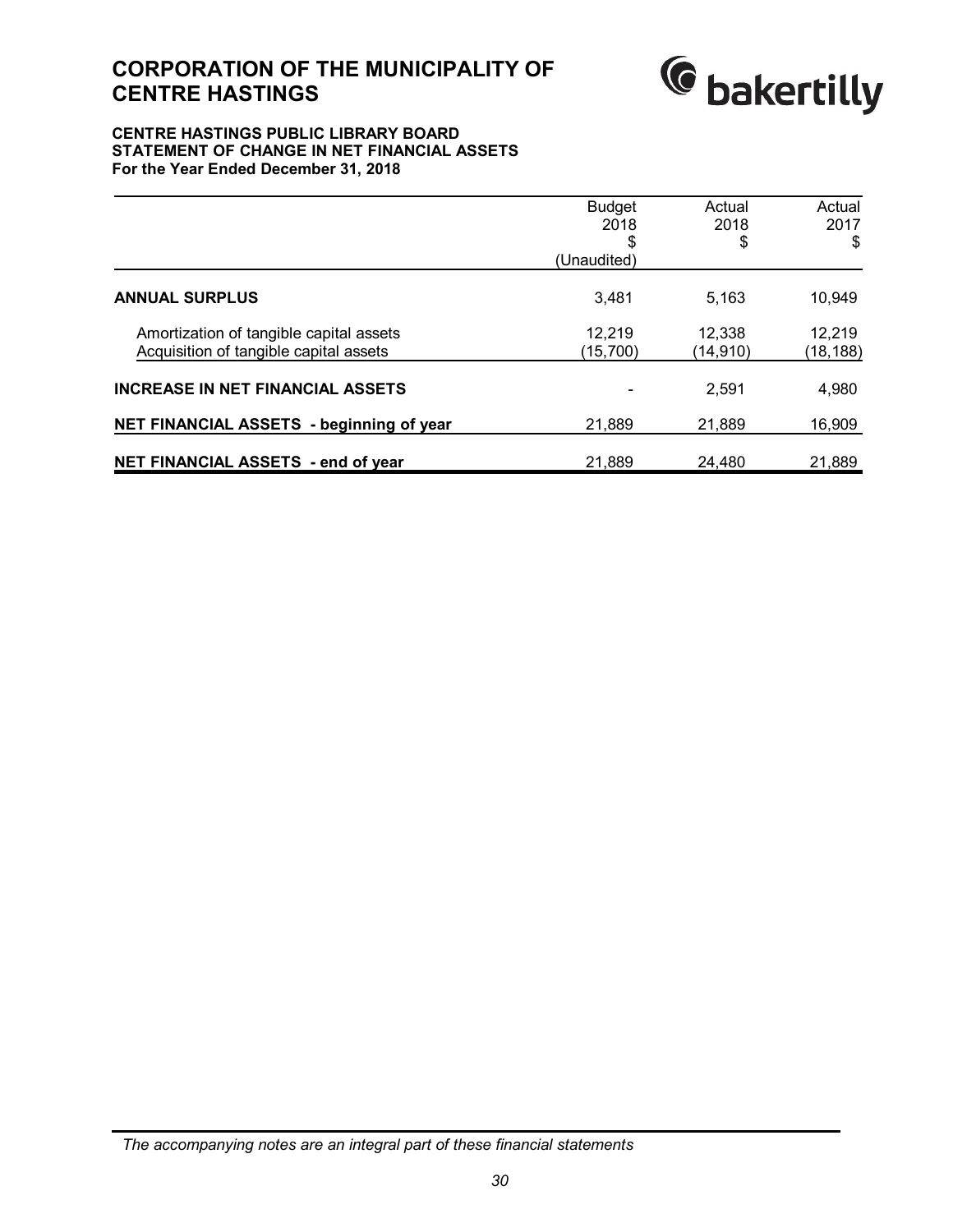

### **CENTRE HASTINGS PUBLIC LIBRARY BOARD STATEMENT OF CASH FLOWS For the Year Ended December 31, 2018**

|                                              | 2018<br>\$ | 2017<br>\$ |
|----------------------------------------------|------------|------------|
| <b>CASH PROVIDED BY (USED IN)</b>            |            |            |
| <b>OPERATING ACTIVITIES</b>                  |            |            |
| Annual surplus                               | 5,163      | 10,949     |
| Items not involving cash                     |            |            |
| Amortization of tangible capital assets      | 12,338     | 12,219     |
| Change in non-cash assets and liabilities    |            |            |
| Accounts receivable                          | (524)      | (640)      |
| Accounts payable                             | (1, 354)   | (1, 242)   |
| Deferred revenue                             | 15,000     |            |
| Net change in cash from operating activities | 30,623     | 21,286     |
| <b>CAPITAL ACTIVITIES</b>                    |            |            |
| Acquisition of tangible capital assets       | (14, 910)  | (18, 188)  |
| <b>NET CHANGE IN CASH</b>                    | 15,713     | 3,098      |
| CASH - beginning of year                     | 24,073     | 20,975     |
| CASH - end of year                           | 39,786     | 24,073     |

*The accompanying notes are an integral part of these financial statements*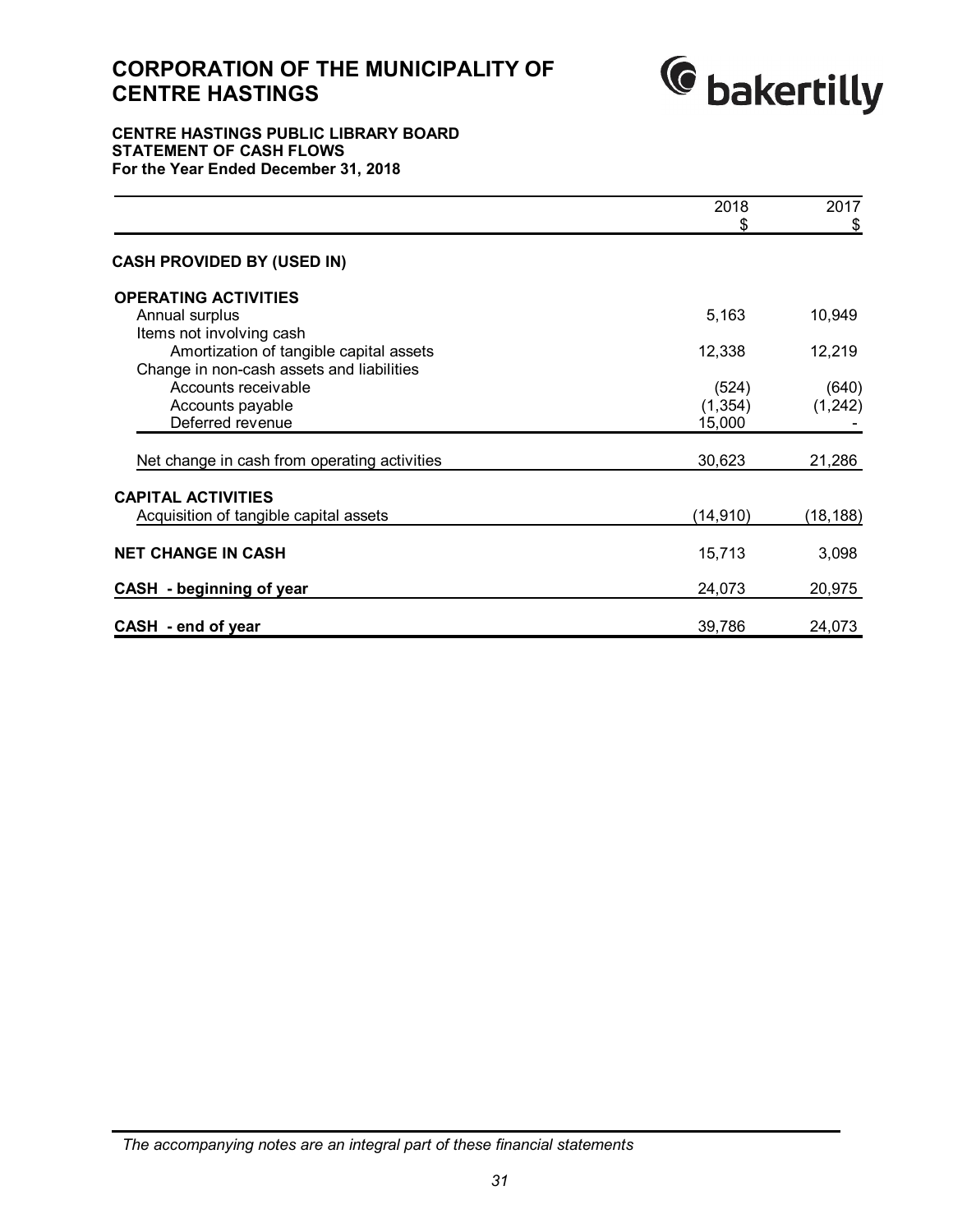

### **CENTRE HASTINGS PUBLIC LIBRARY BOARD NOTES TO THE FINANCIAL STATEMENTS For the Year Ended December 31, 2018**

#### **1. SIGNIFICANT ACCOUNTING POLICIES**

These financial statements have been prepared in accordance with the standards in the Chartered Professional Accountants Canada Public Sector Accounting (PSA) Handbook. Significant aspects of the accounting policies adopted by the Board are as follows:

(a) Recognition of Revenue and Expenses

Revenue and expenses are reported on the accrual basis of accounting. The accrual basis of accounting recognizes revenue in the period in which the transactions of events occurred that give rise to the revenue; expenses are recognized in the period the goods or services are acquired and a legal liability is incurred or transfers are due.

User fees are recognized as revenue in the year the goods and services are provided.

Donations and fundraising revenue is recognized when the amounts are received.

Government funding and other grants are recognized in the financial statements as revenues in the period in which events giving rise to the transfers occur, providing the transfers are authorized, any eligibility criteria have been met, and reasonable estimates of the amounts can be made.

(b) Use of Estimates

Certain items recognized in the financial statements are subject to measurement uncertainty. The recognized amounts of such items are based on the Board's best information and judgment. By their nature, these estimates are subject to measurement uncertainty and the effect on the financial statements of changes in such estimates in future periods could be significant. The Board's significant estimates include:

- The amounts recorded for amortization and opening costs of tangible capital assets are based on estimates of useful life, residual values and valuation rates.
- (c) Tangible Capital Assets

Tangible capital assets are recorded at cost which includes all amounts that are directly attributable to acquisition, construction, development or betterment of the asset. The cost, less residual value, if any, of tangible capital assets is amortized on a straight-line basis, over the expected useful life of the asset, as follows:

| Books                   | 7 years |
|-------------------------|---------|
| Furniture and equipment | 5 years |

#### (d) Deferred Revenue

Deferred revenue represents grants which have been received but for which the related expenditures have not yet occurred. These amounts will be recognized as revenues in the fiscal year the expenditures are incurred.

(e) Non-Financial Assets

Tangible capital assets and other non-financial assets are accounted for as assets by the Board because they can be used to provide services in future periods. These assets do not normally provide resources to discharge the liabilities of the Board unless they are sold.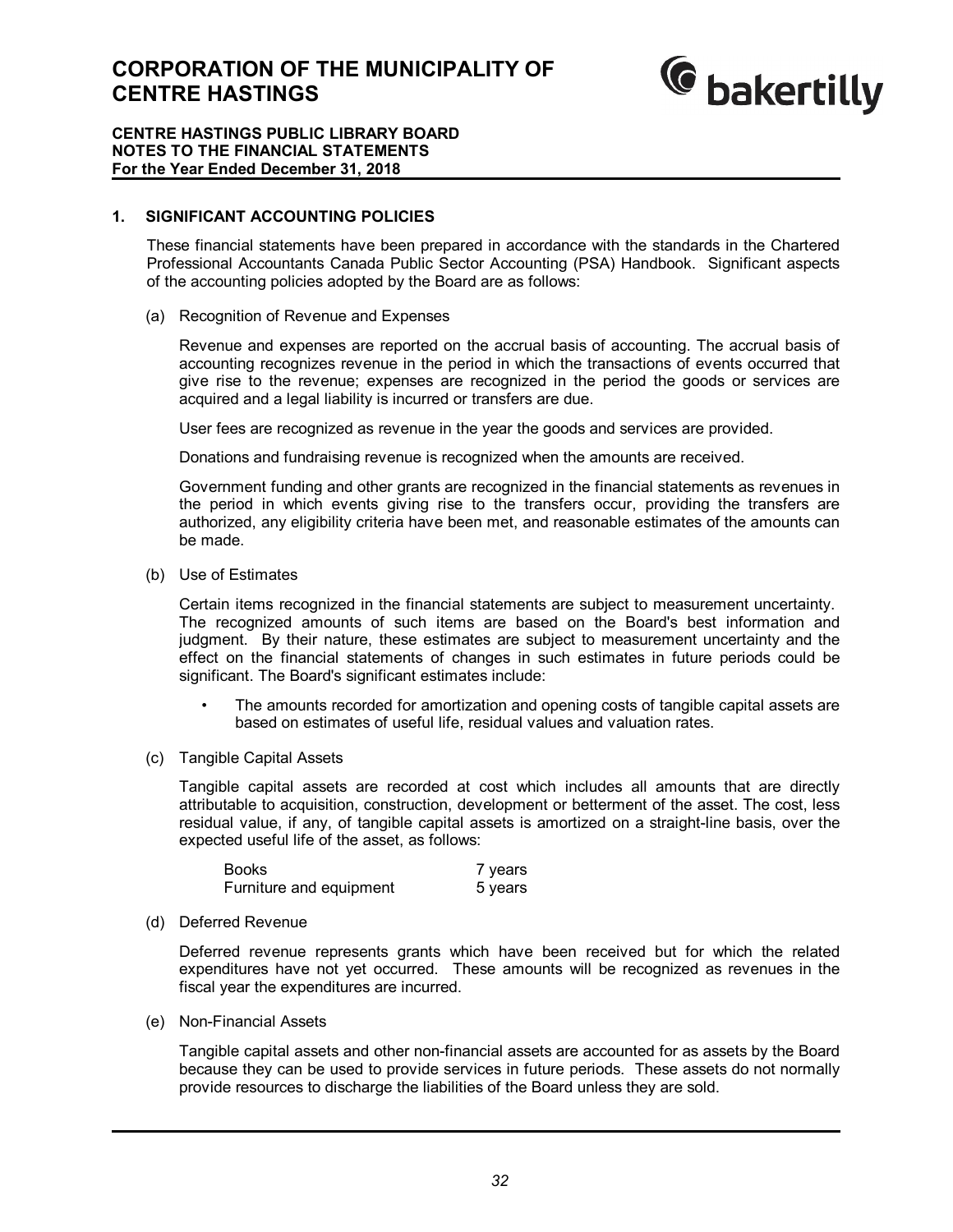

### **CENTRE HASTINGS PUBLIC LIBRARY BOARD NOTES TO THE FINANCIAL STATEMENTS For the Year Ended December 31, 2018**

### **1. SIGNIFICANT ACCOUNTING POLICIES, continued**

(f) Inter-Entity Transactions

The Centre Hastings Public Library Board is a Board of the Municipality of Centre Hastings and is consolidated with the Municipality's financial statements.

Allocated costs and recovery of costs are measured at the exchange amount, which is the amount of consideration established and agreed to by the related parties.

Unallocated costs are measured at the carrying amount, which is the amount recorded in the records of the Municipality.

### **2. TANGIBLE CAPITAL ASSETS**

The net book value of the Board's tangible capital assets are:

|                                           |              | Furniture                    |                |                |
|-------------------------------------------|--------------|------------------------------|----------------|----------------|
|                                           | <b>Books</b> | and<br>Equipment             | 2018<br>Totals | 2017<br>Totals |
|                                           | \$           | \$                           | \$             | \$             |
| <b>COST</b>                               |              |                              |                |                |
| Balance, beginning of year                | 78,276       | 21,602                       | 99,878         | 97,638         |
| Add: additions during the year            | 14,910       | $\blacksquare$               | 14,910         | 18,188         |
| Less: disposals during the year           | 14,076       | $\overline{\phantom{a}}$     | 14,076         | 15,948         |
| Balance, end of year                      | 79,110       | 21,602                       | 100,712        | 99,878         |
| <b>ACCUMULATED AMORTIZATION</b>           |              |                              |                |                |
| Balance, beginning of year                | 40,537       | 18,759                       | 59,296         | 63,025         |
| Add: additions during the year            | 11,301       | 1,037                        | 12,338         | 12,219         |
| Less: disposals during the year           | 14,076       | $\qquad \qquad \blacksquare$ | 14,076         | 15,948         |
| Balance, end of year                      | 37,762       | 19,796                       | 57,558         | 59,296         |
| NET BOOK VALUE OF TANGIBLE CAPITAL ASSETS | 41,348       | 1,806                        | 43,154         | 40,582         |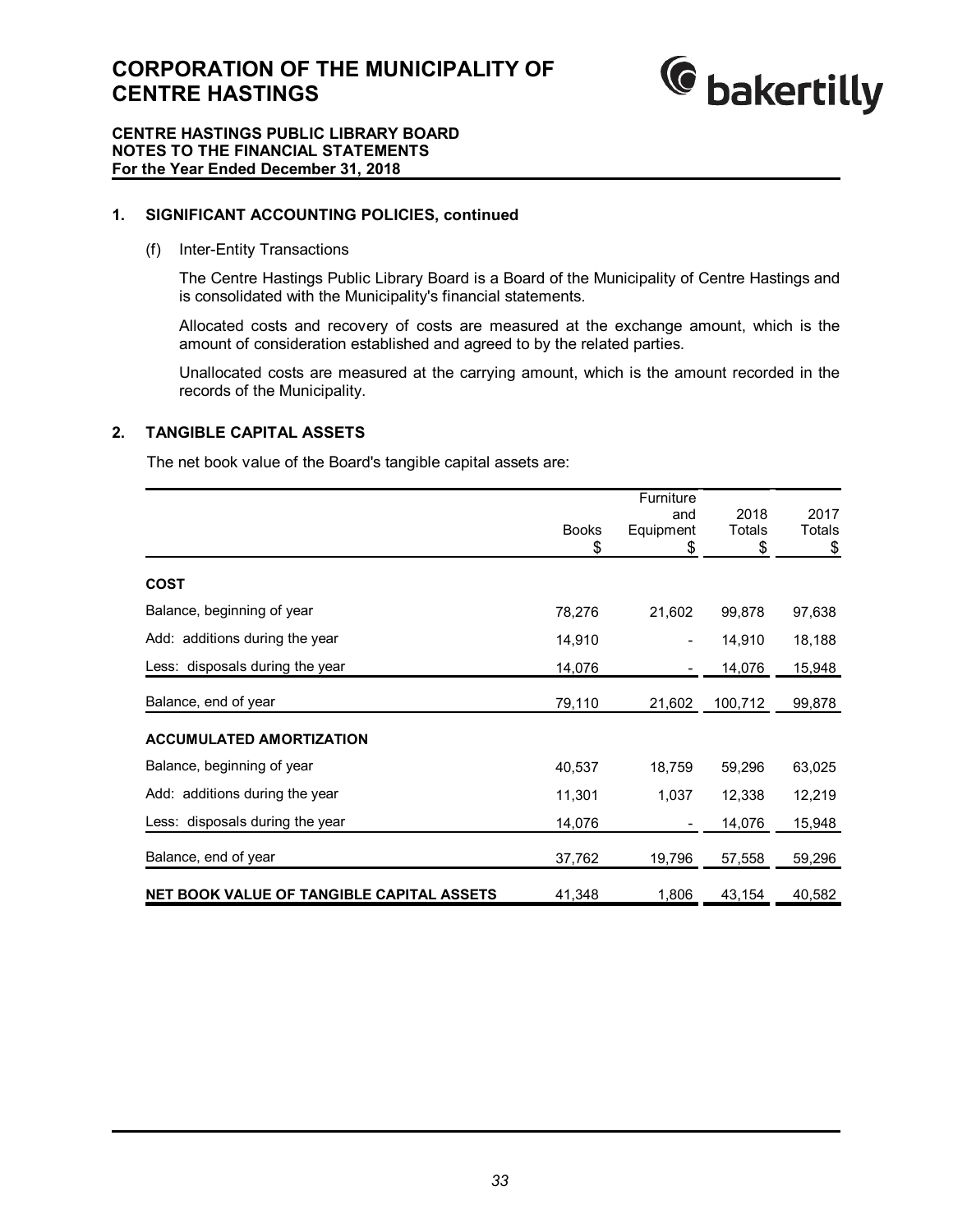

### **CENTRE HASTINGS PUBLIC LIBRARY BOARD NOTES TO THE FINANCIAL STATEMENTS For the Year Ended December 31, 2018**

#### **3. ACCUMULATED SURPLUS**

Accumulated surplus consists of the following:

|                                          | 2018<br>œ | 2017<br>\$ |
|------------------------------------------|-----------|------------|
| <b>Surplus</b>                           |           |            |
| Operations                               | 24,480    | 21,889     |
| <b>Invested In Capital Assets</b>        |           |            |
| Tangible capital assets - net book value | 43,154    | 40,582     |
|                                          |           |            |
|                                          | 67,634    | 62,471     |

#### **4. BUDGET FIGURES**

The operating budget, approved by the Board, for 2018 is reflected on the Statement of Operations and Accumulated Surplus and the Statement of Change in Net Financial Assets. The budgets established for capital investment in tangible capital assets are on a project-oriented basis, the costs of which may be carried out over one or more years and, therefore, may not be comparable with current year's actual expenditure amounts. Budget figures have been reclassified for the purposes of these financial statements to comply with PSA reporting requirements. Budget figures are not subject to audit.

### **5. DEFERRED REVENUE**

Deferred revenue consists of a Parrot Foundation grant to purchase specific equipment that did not occur by December 31, 2018.

#### **6. COMPARATIVE FIGURES**

Certain comparative figures were restated, where required, to conform with the current year presentation. These changes did not effect the prior year annual surplus.